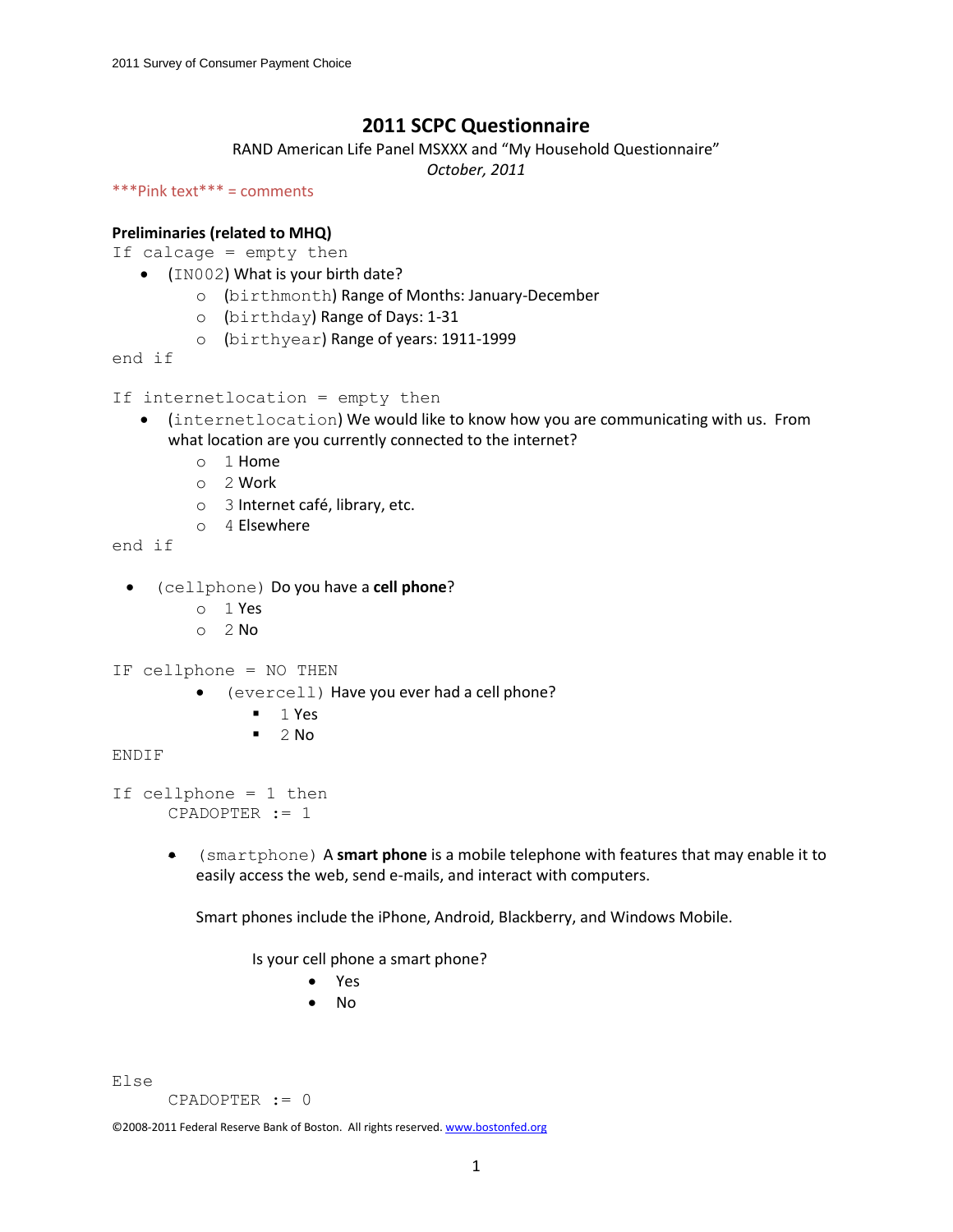#### ENDIF

#### (surveyintro)

Thank you for taking this survey. We are studying consumer payment preferences. This survey asks questions about payment choices you make for purchases and bill paying. As always, your answers are collected anonymously and will never be linked to your name.

Please keep the following in mind:

CLICK on any underlined word to see its definition.

Try to answer **all** questions the best you can, even if:

- *You are unsure of your answer.*
- *You do not have or use the payment method.*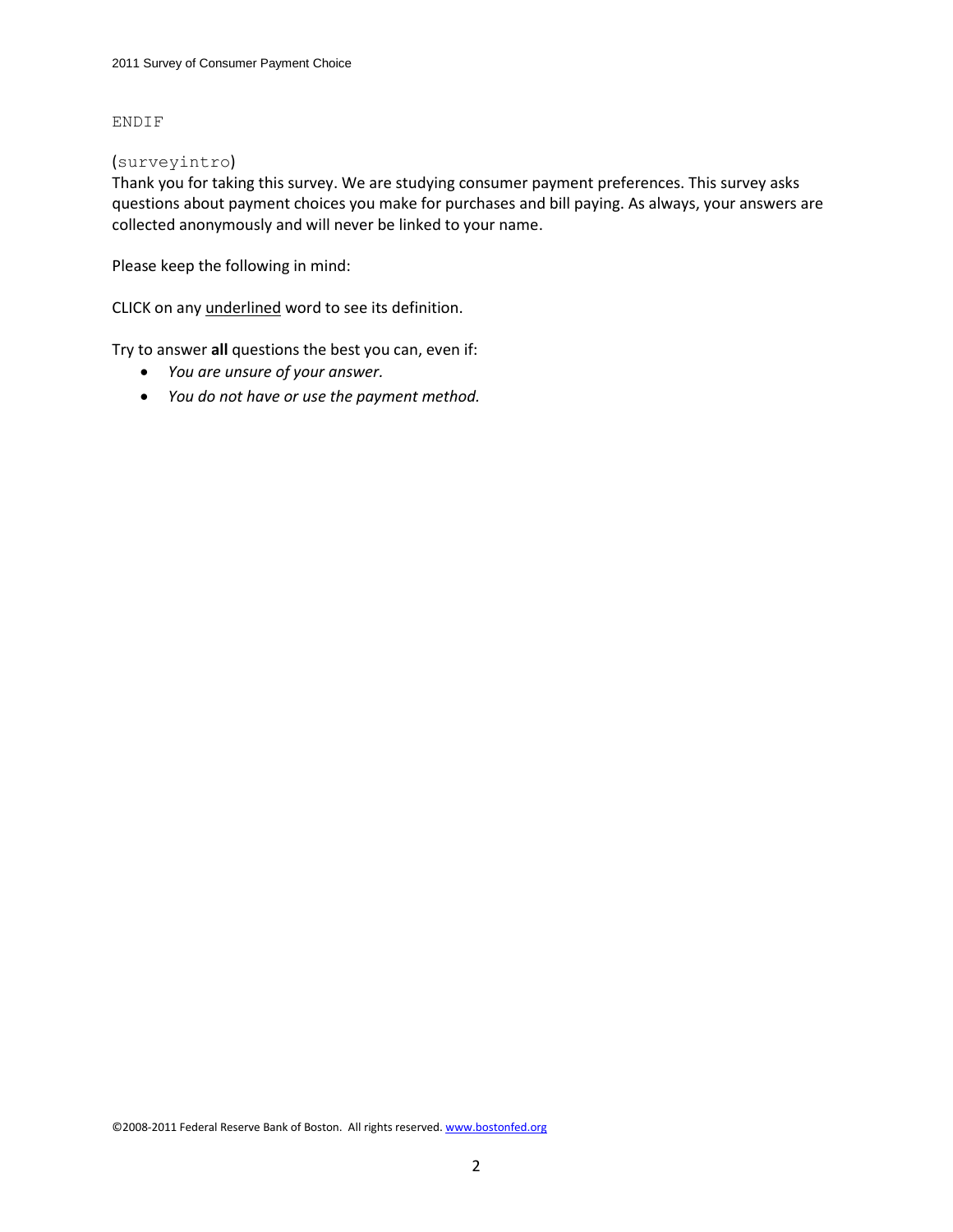# **I. Financial Responsibility (FR)**

## (FR001\_intro)

First, help us to understand **your** role in the financial activity of your household.

In your household, how much responsibility do **you** have for these tasks?

*Check one per row only.*

|                                                         | None   |      | Shared<br>equally |      |        |
|---------------------------------------------------------|--------|------|-------------------|------|--------|
|                                                         | or     |      | with other        |      | All or |
|                                                         | almost |      | household         |      | almost |
|                                                         | none   | Some | members           | Most | all    |
| Paying monthly bills (rent or mortgage, utilities, cell |        |      |                   |      |        |
| phone, etc)                                             |        |      |                   |      |        |
| Doing regular shopping for the household                |        |      |                   |      |        |
| (groceries, household supplies, pharmacy, etc)          |        |      |                   |      |        |
| Making decisions about saving and investments           |        |      |                   |      |        |
| (whether to save, how much to save, where to            |        |      |                   |      |        |
| invest, how much to borrow)                             |        |      |                   |      |        |
| Making decisions about other household financial        |        |      |                   |      |        |
| matters (where to bank, what payment methods to         |        |      |                   |      |        |
| use, setting up online bill payments, filing taxes)     |        |      |                   |      |        |

# **Common Payment Methods**

Next we are going to ask you about several common methods for making payments. Please review the definitions below before moving on.

| Cash                    | Coins and paper bills.                                                         |
|-------------------------|--------------------------------------------------------------------------------|
| Check                   | A piece of paper directing a financial institution to pay a specific amount of |
|                         | money to a person or business.                                                 |
| Debit card              | A card that deducts directly from your bank account.                           |
| Credit card             | A card that allows the cardholder to make a purchase that will be paid back to |
|                         | the credit card company later.                                                 |
| Prepaid card            | A card that has money stored or loaded onto the card. Also known as stored     |
|                         | value cards or gift cards.                                                     |
| Bank account number     | A payment made by providing your bank account number to a third party,         |
|                         | such as your employer or a utility company. You can give your number on        |
|                         | websites, paper forms, etc.                                                    |
| Online banking bill pay | A bill payment made from your bank's online banking website. This payment      |
|                         | does not require you or your bank to disclose your bank account number to a    |
|                         | third party.                                                                   |

For each question, please rate the characteristics of **all** payment methods, even if you do not have or use all of them.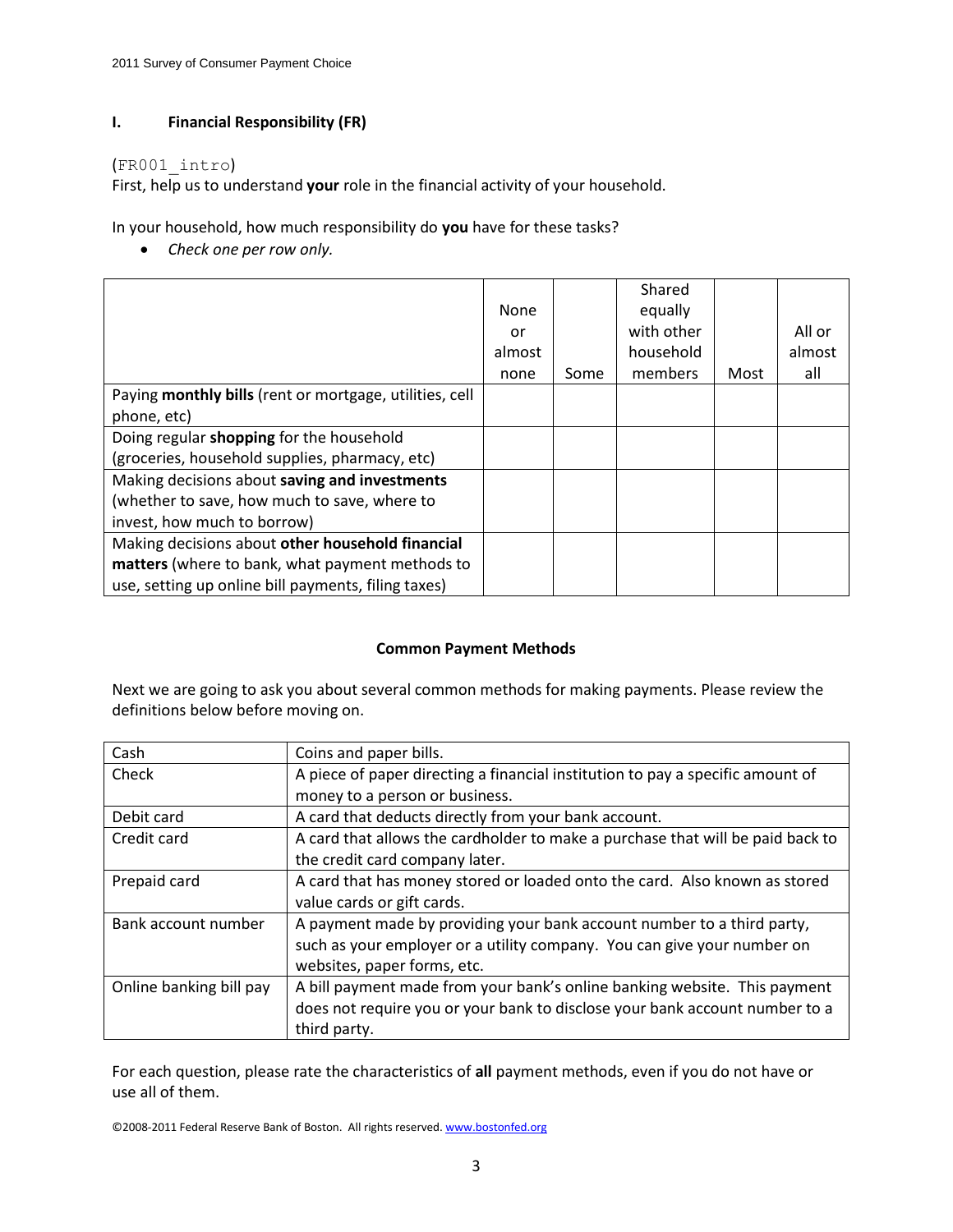# **II. Assessment of Characteristics (AS)**

### **SECURITY**

Suppose a payment method has been stolen, misused, or accessed without the owner's permission. Please rate the **SECURITY** of each method against permanent financial loss or unwanted disclosure of personal information.

| rease encose one answer in each row for <b>an</b> payment methods. |             |              |               |        |             |  |  |
|--------------------------------------------------------------------|-------------|--------------|---------------|--------|-------------|--|--|
|                                                                    | $\mathbf 1$ | $\mathbf{2}$ | 3             | 4      | 5           |  |  |
|                                                                    | Very Risky  | Risky        | Neither risky | Secure | Very Secure |  |  |
|                                                                    |             |              | nor secure    |        |             |  |  |
| AS003 $a\{\cdot\}$                                                 |             |              |               |        |             |  |  |
| Cash                                                               |             |              |               |        |             |  |  |
| AS003 b{.}                                                         |             |              |               |        |             |  |  |
| <b>Check</b>                                                       |             |              |               |        |             |  |  |
| AS003 c{.}                                                         |             |              |               |        |             |  |  |
| Debit card                                                         |             |              |               |        |             |  |  |
| AS003 d{.}                                                         |             |              |               |        |             |  |  |
| <b>Credit card</b>                                                 |             |              |               |        |             |  |  |
| AS003 $e\{.\}$                                                     |             |              |               |        |             |  |  |
| <b>Prepaid card</b>                                                |             |              |               |        |             |  |  |
| AS003 f{.}                                                         |             |              |               |        |             |  |  |
| <b>Bank account</b>                                                |             |              |               |        |             |  |  |
| number                                                             |             |              |               |        |             |  |  |
| AS003 g{.}                                                         |             |              |               |        |             |  |  |
| <b>Online banking</b>                                              |             |              |               |        |             |  |  |
| bill pay                                                           |             |              |               |        |             |  |  |

• Please choose one answer in each row for **all** payment methods.

### **ACCEPTANCE FOR PAYMENT**

Please rate how likely each payment method is to be **ACCEPTED** for payment by stores, companies, online merchants, and other people or organizations.

*Please choose one answer in each row for all payment methods.*

|                    |          | 2            |          | 4        | 5             |
|--------------------|----------|--------------|----------|----------|---------------|
|                    | Rarely   | Occasionally | Often    | Usually  | Almost always |
|                    | accepted | accepted     | accepted | accepted | accepted      |
| AS003 $a(.)$       |          |              |          |          |               |
| Cash               |          |              |          |          |               |
| AS003 $b(.)$       |          |              |          |          |               |
| Check              |          |              |          |          |               |
| AS003 c{.}         |          |              |          |          |               |
| Debit card         |          |              |          |          |               |
| AS003 d{.}         |          |              |          |          |               |
| <b>Credit card</b> |          |              |          |          |               |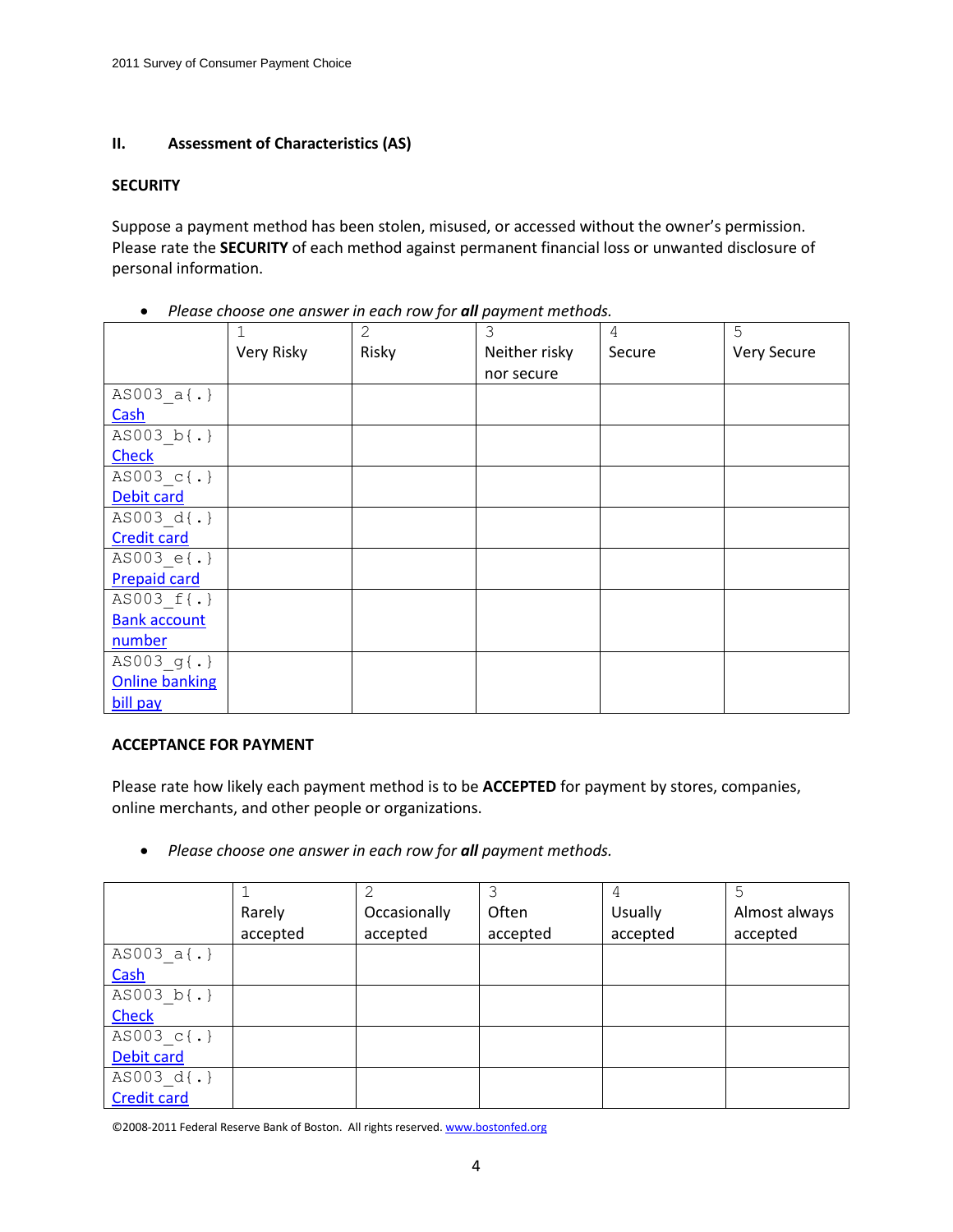| AS003 $e(.)$          |  |  |  |
|-----------------------|--|--|--|
| <b>Prepaid card</b>   |  |  |  |
| AS003 f{.}            |  |  |  |
| <b>Bank account</b>   |  |  |  |
| number                |  |  |  |
| AS003_g{.}            |  |  |  |
| <b>Online banking</b> |  |  |  |
| bill pay              |  |  |  |

# **COST**

Please rate the **COST** of using each payment method.

Examples: fees, penalties, postage, interest paid or lost, subscriptions, or materials raise the cost; cash discounts and rewards (like frequent flyer miles) reduce the cost.

|                       | 1              | $\overline{2}$ | 3            | 4        | 5             |
|-----------------------|----------------|----------------|--------------|----------|---------------|
|                       | Very high cost | High cost      | Neither high | Low cost | Very low cost |
|                       |                |                | nor low cost |          |               |
| $AS003_a\{.\}$        |                |                |              |          |               |
| Cash                  |                |                |              |          |               |
| AS003 b{.}            |                |                |              |          |               |
| <b>Check</b>          |                |                |              |          |               |
| AS003 c{.}            |                |                |              |          |               |
| Debit card            |                |                |              |          |               |
| AS003 d{.}            |                |                |              |          |               |
| <b>Credit card</b>    |                |                |              |          |               |
| AS003 $e\{.\}$        |                |                |              |          |               |
| <b>Prepaid card</b>   |                |                |              |          |               |
| AS003 f{.}            |                |                |              |          |               |
| <b>Bank account</b>   |                |                |              |          |               |
| number                |                |                |              |          |               |
| $AS003$ g{.}          |                |                |              |          |               |
| <b>Online banking</b> |                |                |              |          |               |
| bill pay              |                |                |              |          |               |

*Please choose one answer in each row for all payment methods.*

# **CONVENIENCE**

Please rate the **CONVENIENCE** of each payment method.

Examples: speed, control over payment timing, ease of use, effort to carry, ability to keep or store.

*Please choose one answer in each row for all payment methods.*

|              | ے            |                |            |            |
|--------------|--------------|----------------|------------|------------|
| Verv         | Inconvenient | <b>Neither</b> | Convenient | Very       |
| inconvenient |              | inconvenient   |            | convenient |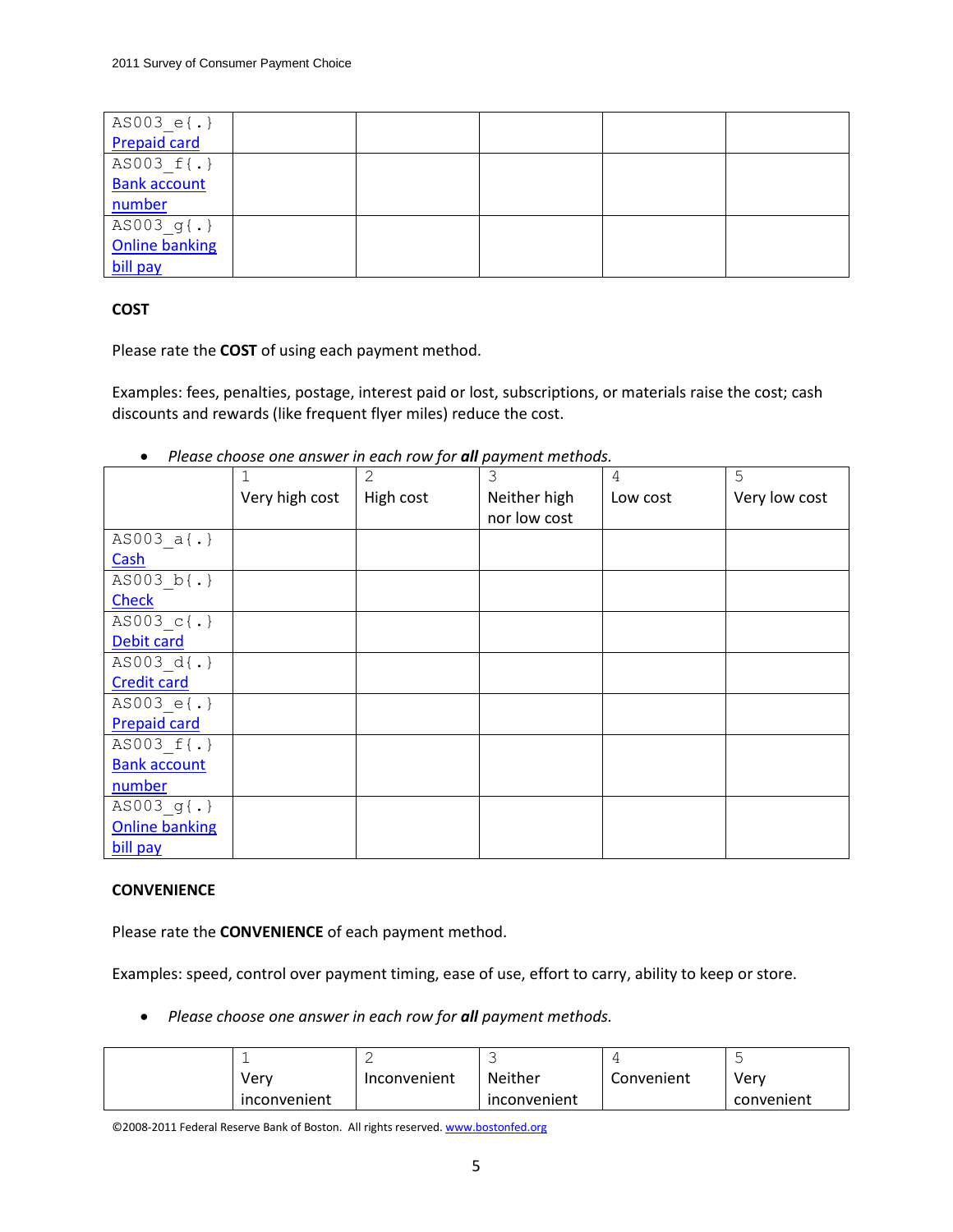|                       |  | nor convenient |  |
|-----------------------|--|----------------|--|
| AS003 $a\{\cdot\}$    |  |                |  |
| Cash                  |  |                |  |
| AS003 b{.}            |  |                |  |
| <b>Check</b>          |  |                |  |
| AS003 c{.}            |  |                |  |
| Debit card            |  |                |  |
| AS003 d{.}            |  |                |  |
| <b>Credit card</b>    |  |                |  |
| AS003 e{.}            |  |                |  |
| <b>Prepaid card</b>   |  |                |  |
| AS003 f{.}            |  |                |  |
| <b>Bank account</b>   |  |                |  |
| number                |  |                |  |
| AS003 g{.}            |  |                |  |
| <b>Online banking</b> |  |                |  |
| bill pay              |  |                |  |

## **GETTING & SETTING UP**

Rate the **task of getting or setting up** each payment method before you can use it.

Examples: getting cash at the ATM, length of time to get or set up, paperwork, learning to use or install it, or travel.

*Please choose one answer in each row for all payment methods.*

|                       |               | $\mathbf{2}$   | 3            | 4              | 5             |
|-----------------------|---------------|----------------|--------------|----------------|---------------|
|                       | Very hard to  | Hard to get or | Neither hard | Easy to get or | Very easy to  |
|                       | get or set up | set up         | nor easy     | set up         | get or set up |
| $AS003 a\{.\}$        |               |                |              |                |               |
| Cash                  |               |                |              |                |               |
| AS003 b{.}            |               |                |              |                |               |
| <b>Check</b>          |               |                |              |                |               |
| AS003 c{.}            |               |                |              |                |               |
| Debit card            |               |                |              |                |               |
| AS003 d{.}            |               |                |              |                |               |
| <b>Credit card</b>    |               |                |              |                |               |
| AS003 $e\{.\}$        |               |                |              |                |               |
| <b>Prepaid card</b>   |               |                |              |                |               |
| AS003 f{.}            |               |                |              |                |               |
| <b>Bank account</b>   |               |                |              |                |               |
| number                |               |                |              |                |               |
| AS003 $g(.)$          |               |                |              |                |               |
| <b>Online banking</b> |               |                |              |                |               |
| bill pay              |               |                |              |                |               |

<sup>©2008-2011</sup> Federal Reserve Bank of Boston. All rights reserved. www.bostonfed.org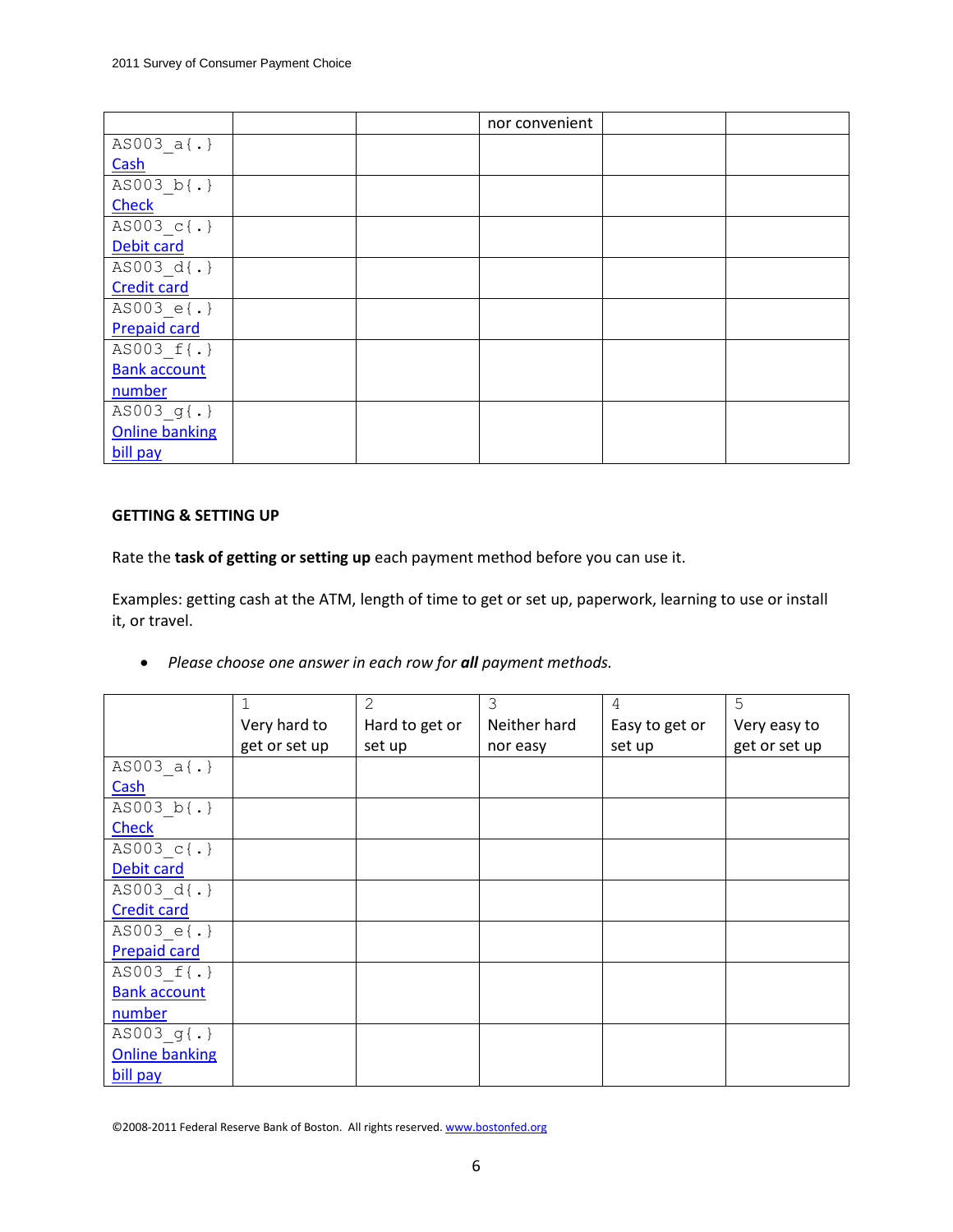# **PAYMENT RECORDS**

Rate the quality of **records** offered by each payment method. Consider both paper and electronic records.

Examples: proof of purchase, account balances, spending history, usefulness in correcting errors or dispute resolution, or ease of storage.

*Please choose one answer in each row for all payment methods.*

|                            |           | 2            | 3            | 4            | 5         |
|----------------------------|-----------|--------------|--------------|--------------|-----------|
|                            | Very poor | Poor records | Neither good | Good records | Very good |
|                            | records   |              | nor poor     |              | records   |
| AS003 a{.} Cash            |           |              |              |              |           |
| AS003 b{.}                 |           |              |              |              |           |
| <b>Check</b>               |           |              |              |              |           |
| AS003 c{.} Debit           |           |              |              |              |           |
| card                       |           |              |              |              |           |
| AS003 d{.}                 |           |              |              |              |           |
| <b>Credit card</b>         |           |              |              |              |           |
| AS003 e{.}                 |           |              |              |              |           |
| <b>Prepaid card</b>        |           |              |              |              |           |
| AS003 f{.} Bank            |           |              |              |              |           |
| account number             |           |              |              |              |           |
| AS003 $g(.)$               |           |              |              |              |           |
| <b>Online banking bill</b> |           |              |              |              |           |
| pay                        |           |              |              |              |           |

- (AS012 Intro) Please rank the importance of each payment characteristic when you decide which payment method to use.
	- *Please choose each ranking only once.*

\*\*\*A randomized table is created with the 6 variables for respondent to rate from 1 to 6\*

|                                         | Least<br>important | 2  | 3  | $\overline{4}$ | 5 | Most<br>important<br>6 |
|-----------------------------------------|--------------------|----|----|----------------|---|------------------------|
| (AS012 a) <b>Acceptance for Payment</b> | $\circ$            | 0. | IO |                |   |                        |
| (AS012 b) Getting & Setting up          |                    |    |    |                |   |                        |
| (AS012 d)Cost                           |                    | 0. | 10 |                |   |                        |
| $ $ (AS012 e)Convenience                |                    | О  | lo |                |   | €                      |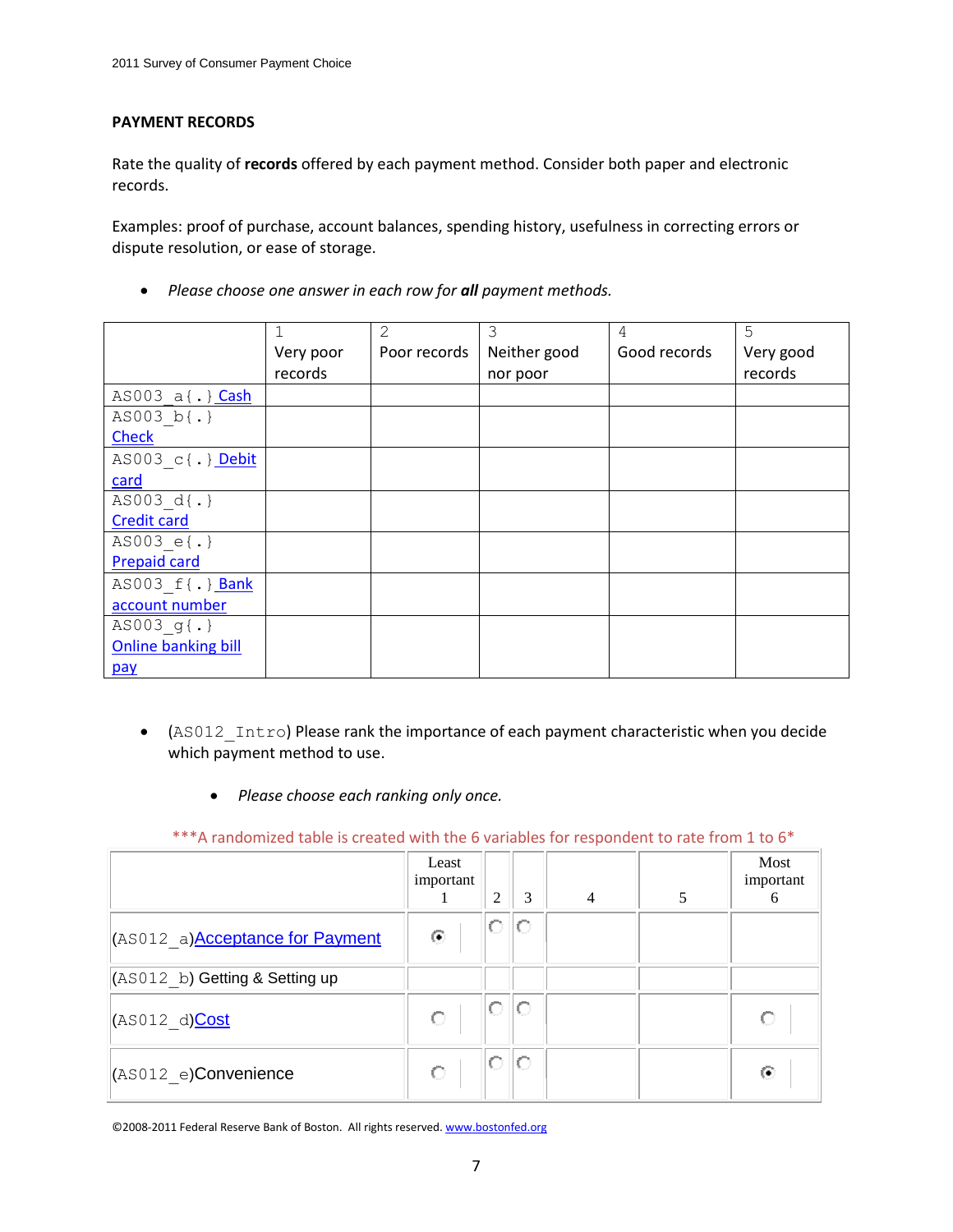| $\sqrt{$ AS012 f) Payment records |  |  |  |
|-----------------------------------|--|--|--|
| (AS012 h) <b>Security</b>         |  |  |  |

 (AS004) How do you rate the **security** of the following **means** of making a payment? \*\*\*randomize order of categories\*\*\*\*

|                | . <b>.</b> | $\mathbf{2}$ | 3             | 4      | 5           |
|----------------|------------|--------------|---------------|--------|-------------|
|                | Very Risky | Risky        | Neither risky | Secure | Very Secure |
|                |            |              | nor secure    |        |             |
| (AS004 a)      |            |              |               |        |             |
| In person      |            |              |               |        |             |
| (AS004 b)      |            |              |               |        |             |
| Online         |            |              |               |        |             |
| (AS004 c)      |            |              |               |        |             |
| By mail        |            |              |               |        |             |
| (AS004 d)      |            |              |               |        |             |
| By phone, on a |            |              |               |        |             |
| land line      |            |              |               |        |             |
| (AS004 e)      |            |              |               |        |             |
| Mobile phone   |            |              |               |        |             |

### (AS005) **Rating the security of debit cards**

Debit card payments sometimes require you to

- o Enter a Personal Identification Number (PIN)
- o Give your signature
- o No PIN or signature, typically for small dollar values
- o Card number entered online

### How would you rate the **security** of each type of debit card transaction?

|                 |            | 2     |               | 4      | 5           |
|-----------------|------------|-------|---------------|--------|-------------|
|                 | Very Risky | Risky | Neither risky | Secure | Very Secure |
|                 |            |       | nor secure    |        |             |
| (AS005 a)       |            |       |               |        |             |
| PIN debit card  |            |       |               |        |             |
| (AS005 b)       |            |       |               |        |             |
| Signature debit |            |       |               |        |             |
| card            |            |       |               |        |             |
| (AS005 c)       |            |       |               |        |             |
| No PIN and no   |            |       |               |        |             |
| signature debit |            |       |               |        |             |
| card            |            |       |               |        |             |
| (AS005 d)       |            |       |               |        |             |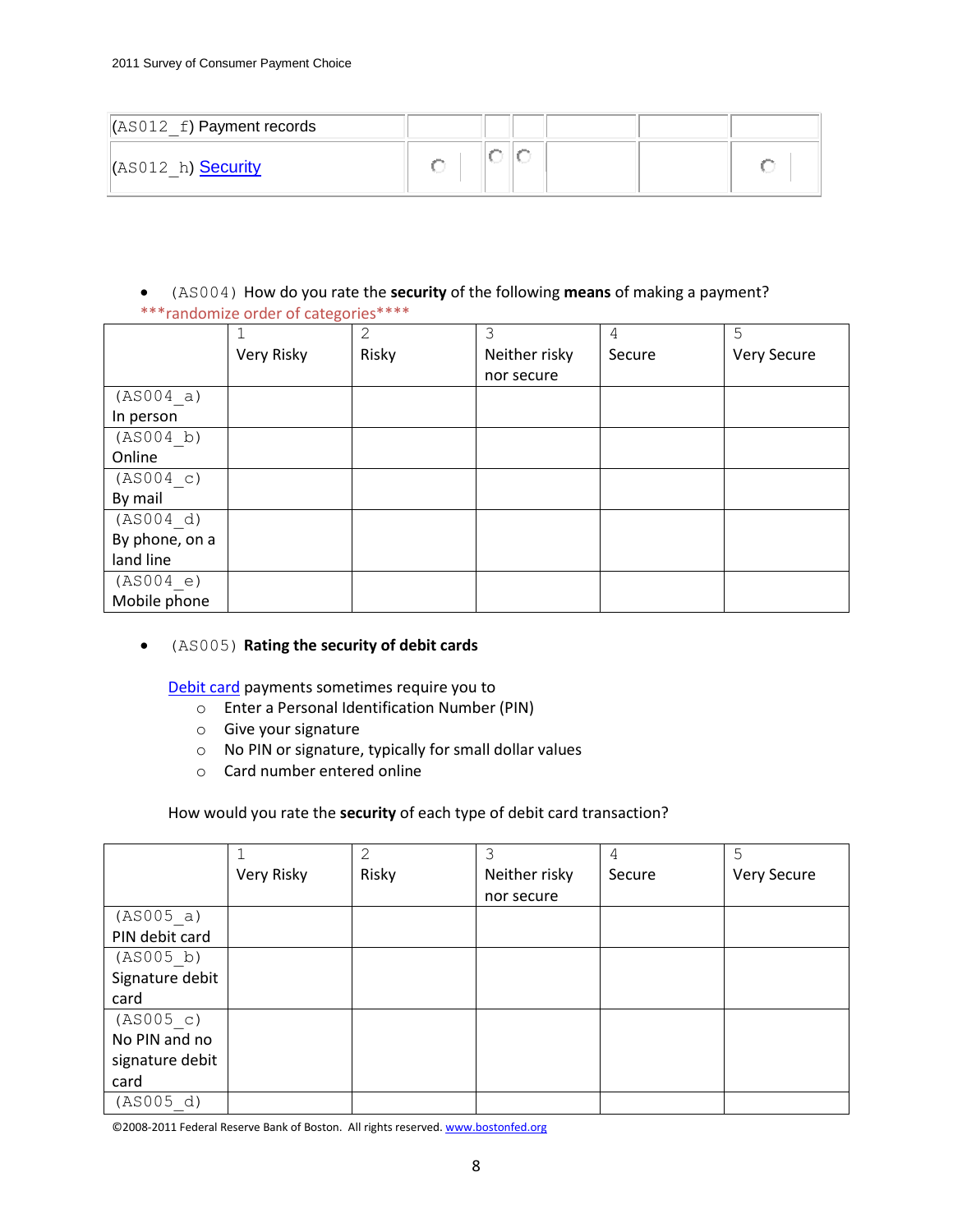| Using a debit |  |  |  |
|---------------|--|--|--|
| l card online |  |  |  |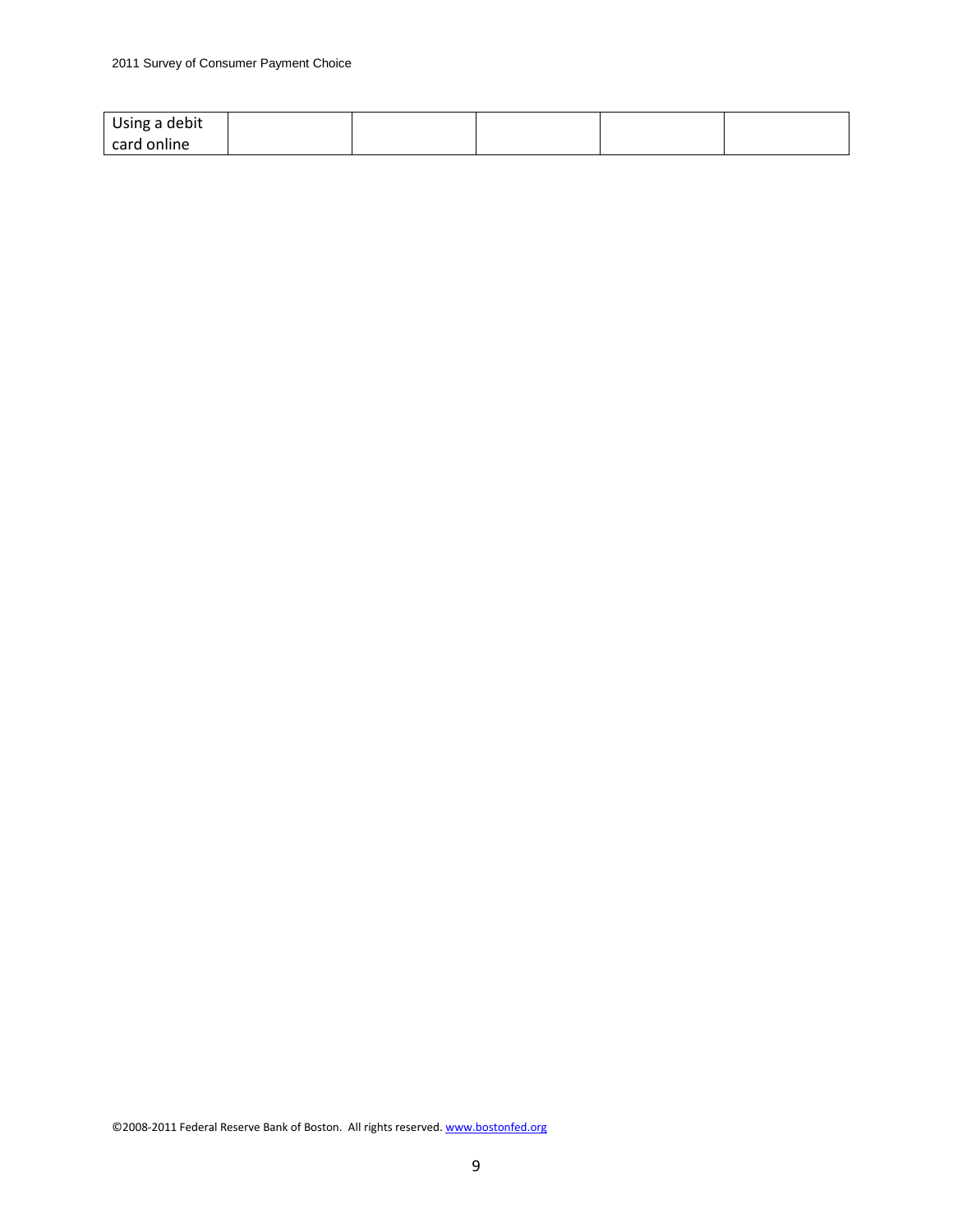### **III. Payment Adoption (PA)**

### (PA001)

Now we're going to ask you about your checking and savings accounts.

**Checking accounts** allow you to make payments or withdrawals as often as necessary using checks, debit or ATM cards, or online payments. Some checking accounts pay interest on deposits and may be called money market checking accounts.

**Savings accounts** allow only a limited number of payments, withdrawals, or transfers. Savings accounts pay interest on deposits that is usually higher than interest-bearing checking accounts. Examples include traditional savings accounts, money market savings accounts, Christmas Club accounts, and Coverdell or 529 education accounts.

When answering the questions, please keep the following in mind:

- *If you are married or living with a partner, please report all accounts of your own and all accounts held jointly with your spouse or partner, but not any accounts held only by your spouse or partner.*
- *If you own or operate a business, please do not report accounts used for business purposes only.*
- *Enter "0" if you have no accounts of the indicated type.*

How many **accounts** do you have at any financial institution, including banks, credit unions, brokerages, or investment firms?

- *Do not include deposits held at online services such as PayPal.*
	- o (PA001 a) Number of checking accounts
	- o (PA001 b) Number of savings accounts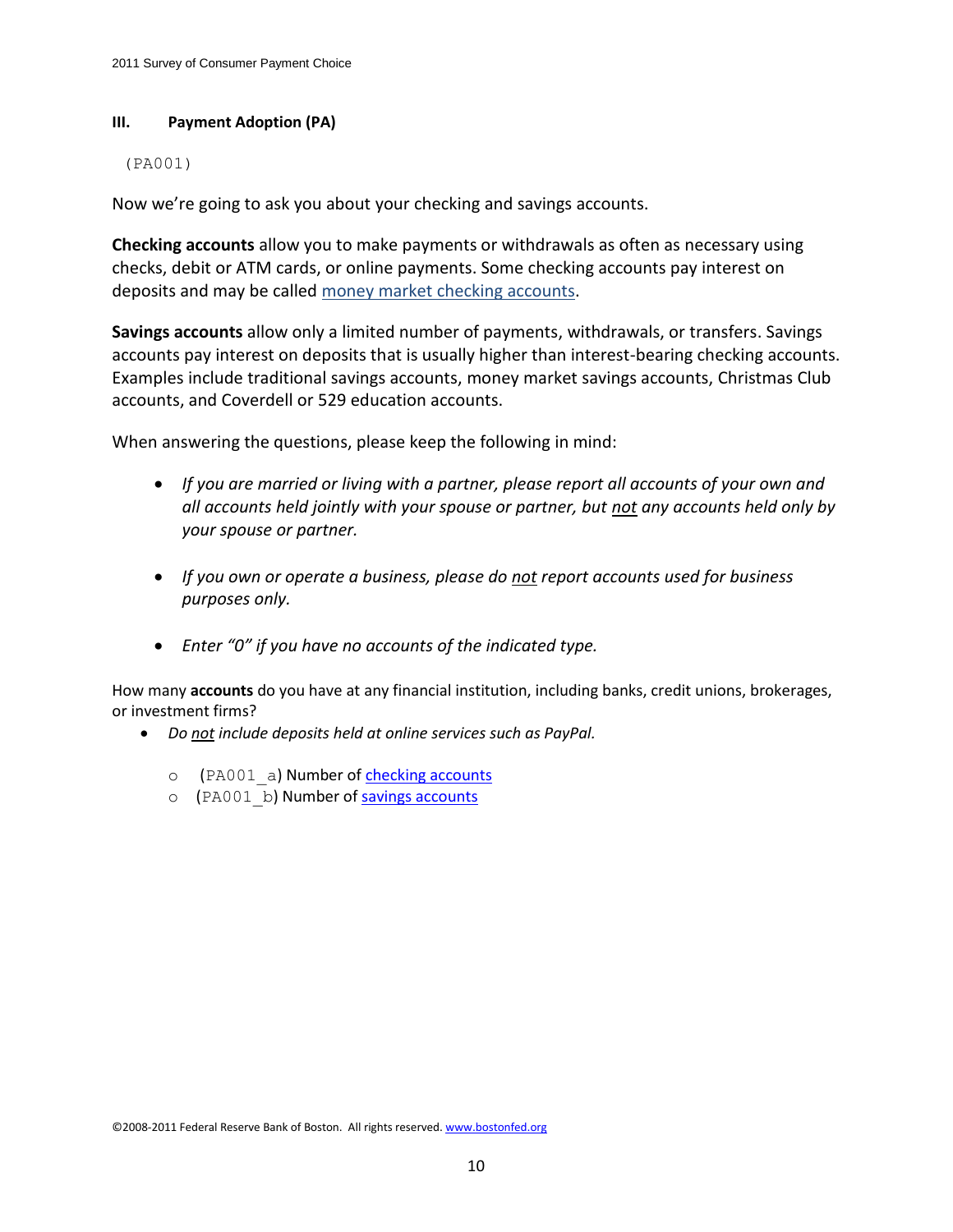```
IF PA001 a > 0 THEN
      CHKADOPTER := 1
else
      CHKADOPTER := 0
ENDIF
IF PA001 b > 0 THEN
      SAVADOPTER := 1
else
      SAVADOPTER := 0
ENDIF
IF PA001 a > 0 OR PA001 b > 0 THEN
      BAADOPTER := 1
else
      BAADOPTER := 0
ENDIF
If chkadopter = 0 then
       (PA002)Please choose the most important reason why don't you have a checking 
         account. 
         ****randomize 1-6, and always keep 7 as "other"***
             o 1 I don't write enough checks to make it worthwhile 
             o 2 The minimum balance is too high
             o 3 I don't like dealing with banks
             o 4 The fees and service charges are too high
             o 5 No bank has convenient hours or location
             o 6 No bank will give me a checking account
             o 7 Other (explain)
                    (PA002_other)
       (PA003) Have you ever had a checking account?
             o 1 Yes
             o 2 No
      IF PA003 = 1 THEN
             CHKEVER := 1
      else
             CHKEVER := 0
      ENDIF
ENDIF
SAVEVER := 0if SAVADOPTER = 0 then
       (NEWSAV) Have you ever had a savings account?
             o 1 Yes
```
o 2 No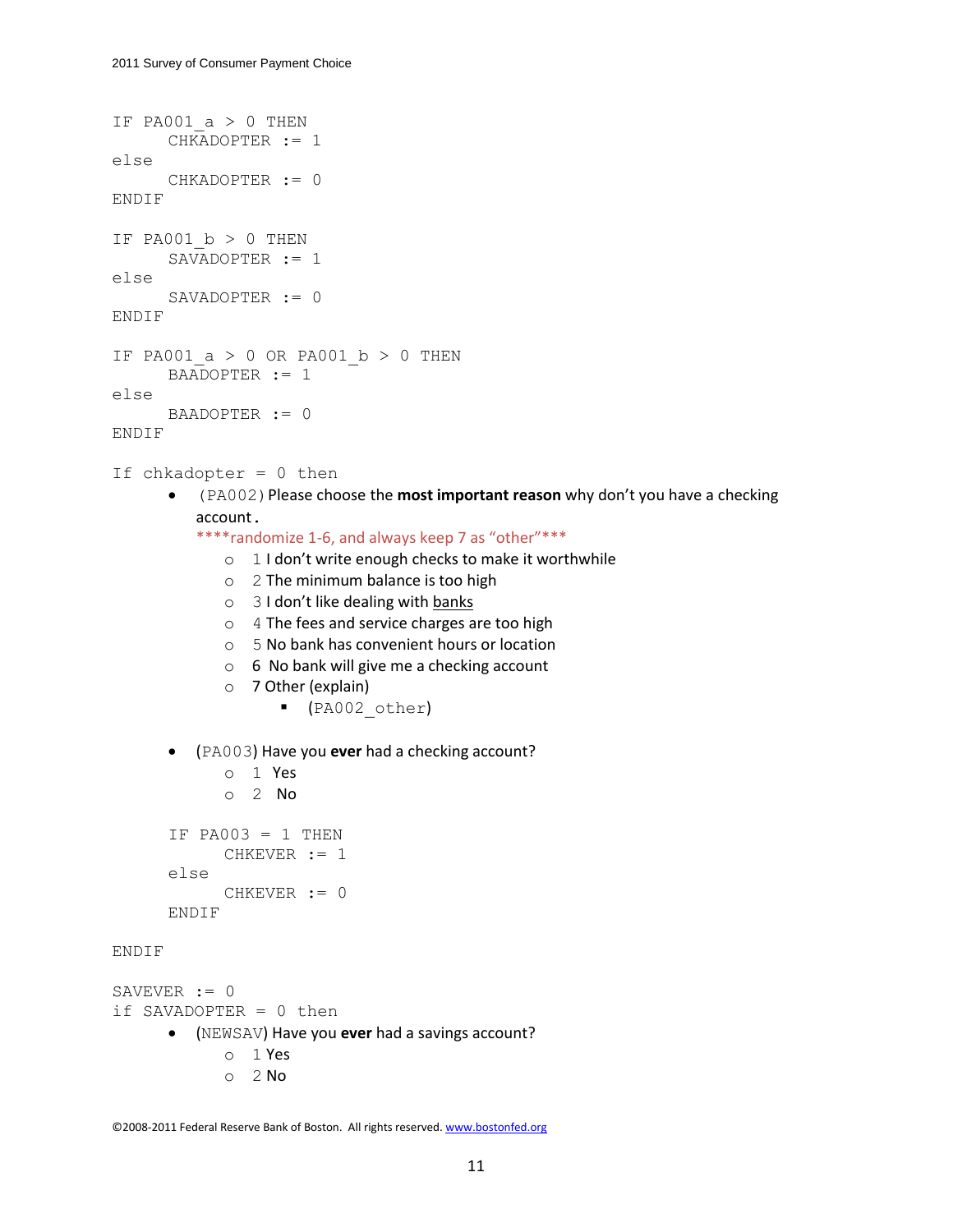```
if NEWSAV = 1 then
            SAVEVER := 1else
            SAVEVER := 0
      endif
endif
if (CHKEVER = 1 or SAVEVER = 1) then
      BAEVER := 1else
      BAEVER := 0
endif
DCADOPTER := 0
ATMADOPTER := 0
ATMONLYADOPTER := 0
TBADOPTER := 0
OBADOPTER := 0
OBBPADOPTER := 0
DCEVER := 0
ATMEVER := 0
ATMONLYEVER := 0
TBEVER := 0
OBEVER := 0
OBBPEVER := 0
MOADOPTER := 0 *money order;
MOEVER := 0
TCADOPTER := 0 *travelers checks;
TCEVER := 0PPEVER := 0
MBADOPTER := 0 * mobile banking;
MBEVER := 0if BA Adopter = 0 then
      if (chkever = 1 or savever = 1) then
             (PA010) A debit card allows you to make purchases or payments in addition to 
               allowing access to your bank accounts through an automated teller machine (ATM). 
               Have you ever had a debit card? 
                  o 1 Yes
                  O<sub>2</sub> No
            if PA010 = 1 then
                  DCEVER := 1ATMEVER := 1
            else
                  DCEVER := 0ATMEVER := 0
            endif
```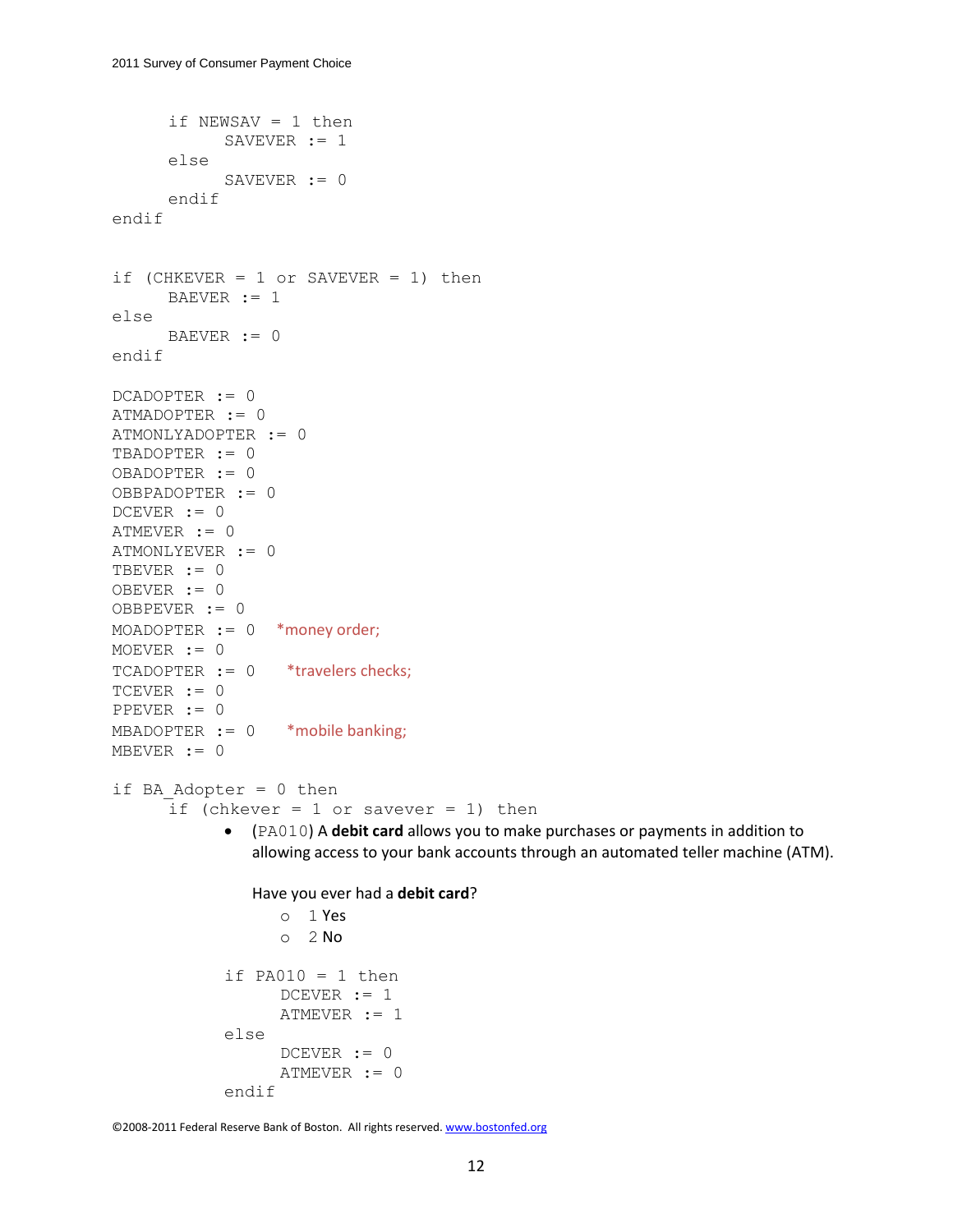(PA009) An **ATM card** is a card that allows you to deposit or withdraw cash from an automated teller machine, but cannot be used for purchases or payments.

```
Have you ever had an ATM card? 
      o 1 Yes
      O<sub>2</sub> No
if PA009 = 1 then
      ATMEVER := 1
      if PA010 = 2 then
            ATMONLYEVER := 1
      else
            ATMONLYEVER := 0
      endif
else
      ATMEVER := 0
endif
```
 (NEWTB) **Telephone banking** is when you access your account by calling a phone number that your bank has provided. You interact with the system using either voice commands, your phone's numeric keypad, or speaking with a live customer service representative.

To **set up access** to telephone banking, you may need to create a password or PIN.

Have you ever **set up** access to telephone banking?

```
o 1 Yes
     o 2 No
if NEWTB = 1 then
     TBEVER := 1else
     TBEVER := 0endif
```
 (NEWOB) **Online banking** is a method of accessing a bank account via the website of a bank, to perform such actions as viewing account balances, making transfers between accounts, or paying bills electronically.

In order to **set up access** to your bank's online banking website, you usually have to set up a username, password, site key or PIN.

Have you ever set up access to **online banking**?

o 1 Yes  $O<sub>2</sub>$  No

```
if NEWOB = 1 then
```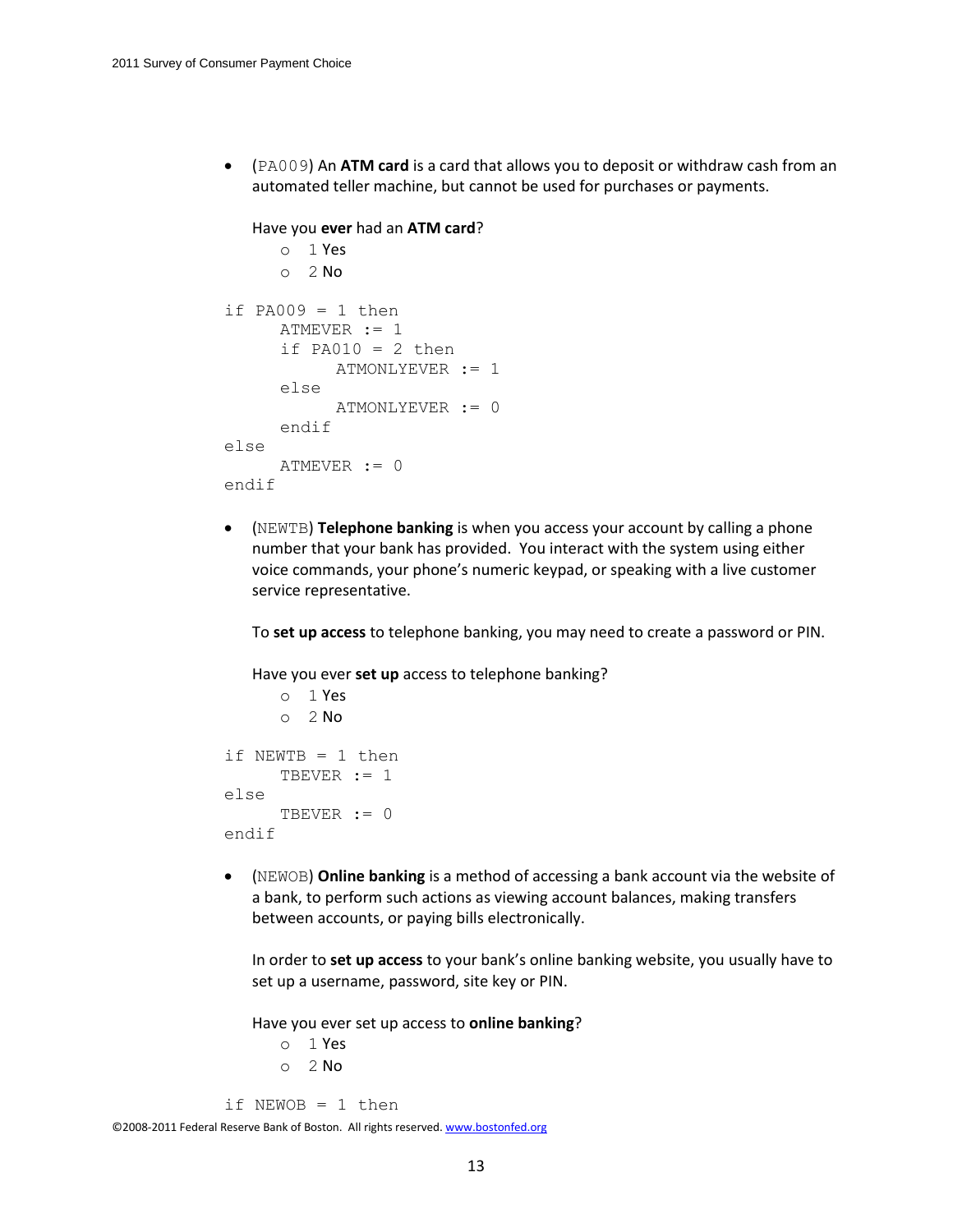OBEVER := 1

 (NEWOBBP) **Online banking bill payment** is an electronic payment made directly from your [bank](https://mmic.rand.org/research/rand/ms87/help.php#bank) account to a merchant via your bank's online banking website.

To initiate the payment, you provide your bank's website with a merchant's information and authorize the bank to make a deduction from your account.

To set up access to online banking bill payment, you must sign up on your bank's online banking website.

Have you ever **set up access to** online banking bill payment?

```
o 1 Yes
            O<sub>2</sub> No
      if NEWOBBP = 1 then
            OBBPEVER := 1
      else
            OBBPEVER := 0
      endif
else
      OBEVER := 0
```

```
endif
```
ENDIF \*ending if (chkever = 1 or savever = 1);

```
ENDIF *ending if BA Adopter = 0;
```

```
if BA Adopter != 0 then
```
if CHKADOPTER = 1 then

• (PA004) Your primary checking account is the checking account you use most often.

What **interest rate** do you earn on the balance in your primary checking account?

- *Include money market accounts if that is your primary checking account*
- *Please choose "0%" if you do not earn interest.*

### DROP DOWN BOX WITH ENTRIES

- o [initial box] \*\*\* Select one \*\*\*
- o 0%
- o 0.01 to 0.25%
- o 0.26 to 0.50%
- o 0.51 to 0.75%
- $O.76$  to 1.00%
- $0.1.01$  to 1.25%
- $\circ$  1.26 to 1.50%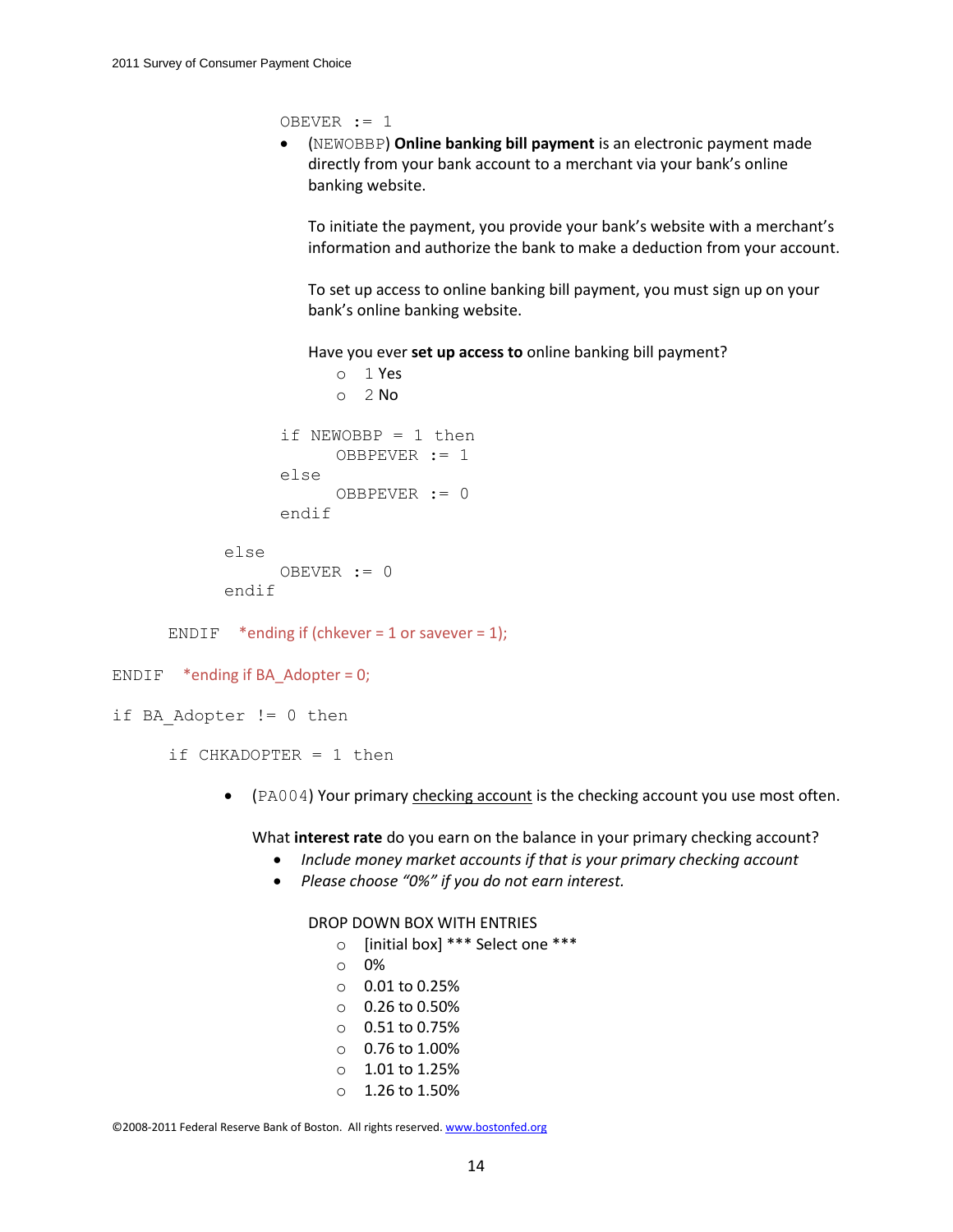- $\circ$  1.51 to 1.75%
- $\circ$  1.76 to 2.00%
- o 2.01 to 2.25%
- o 2.26 to 2.50%
- o 2.51 to 2.75%
- $O = 2.76$  to  $3.00\%$
- o More than 3.00%
- o Don't know
- (PA031) Do you currently have any **blank, unused checks**?
	- o 1 Yes
	- $O<sub>2</sub>$  No
- (PA035) Have you **written a paper check** to make a payment in the **past 12 months**?
	- $O<sub>1</sub>$  Yes
	- o 2 No
- (PA006) At what type of financial institution is your primary checking account?
	- o 1 Commercial bank
	- o 2 Savings and loan
	- o 3 Credit union
	- o 4 Brokerage
	- o 5 Internet bank
	- o 6 Other:
		- (PA006 other) (please specify)
- Endif \*\*\*chkadopter = 1\*\*\*
- If SAVADOPTER = 1 then
	- (PA007) At what type of financial institution is your primary savings account?
		- o 1 Commercial bank
		- o 2 Savings and loan
		- o 3 Credit union
		- o 4 Brokerage
		- o 5 Internet bank
		- o 6 Other:
			- **The CEA007** other) (please specify)\_\_\_\_\_\_\_\_

Endif

- If (CHKADOPTER = 1) then
	- o (PA005) **Overdraft protection** is a service that your bank provides when you make a transaction that exceeds your account balance.

Overdraft protection covers the difference between the transaction amount and your account balance, and therefore you will avoid a fee from the retailer or merchant for having insufficient funds.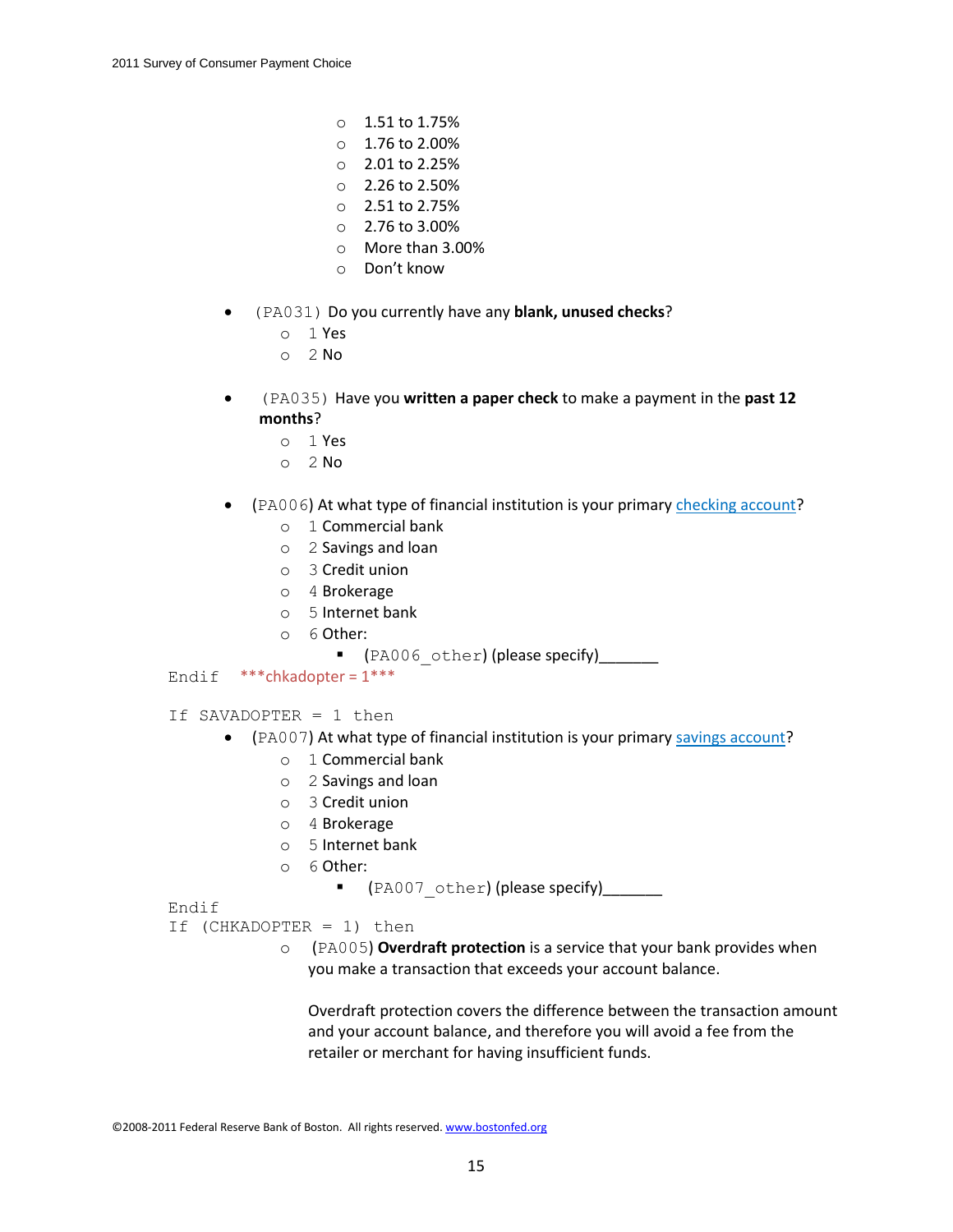Overdraft protection can be activated by linking a savings account or credit card to your checking account, or through overdraft insurance for instance.

Does your checking account have **overdraft protection**?

- o 1 Yes
- o 2 No
- o 3 I don't know

Endif

 (PA008\_Intro) An **ATM card** is a card that allows you to deposit or withdraw cash from an automated teller machine (ATM), but cannot be used for purchases or payments.

A **debit card** allows you to make purchases or payments in addition to allowing access to your bank accounts through an ATM.

How many debit cards and/or ATM cards do you have?

- *If you are married or living with a partner, please report all cards of your own and all cards held jointly with your spouse or partner, but not any cards held only by your spouse or partner.*
- *If you own or operate a business, please do not report cards used for business purposes only.*
- *Enter "0" if you have no cards of the indicated type.*

```
o (PA008 a) Number of debit cards:
            o (PA008_b) Number of ATM cards:
if PA008 a > 0 then
      DCADOPTER := 1
      ATMADOPTER := 1
else
      DCADOPTER := 0
      ATMADOPTER := 0
         (PA010) Have you ever had a debit card?
            o 1 Yes
            O<sub>2</sub> No
      if PA010 = 1 then
            DCEVER := 1ATMEVER := 1
      else
            DCEVER := 0ATMEVER := 0
      endif
endif
```

```
©2008-2011 Federal Reserve Bank of Boston. All rights reserved. www.bostonfed.org
```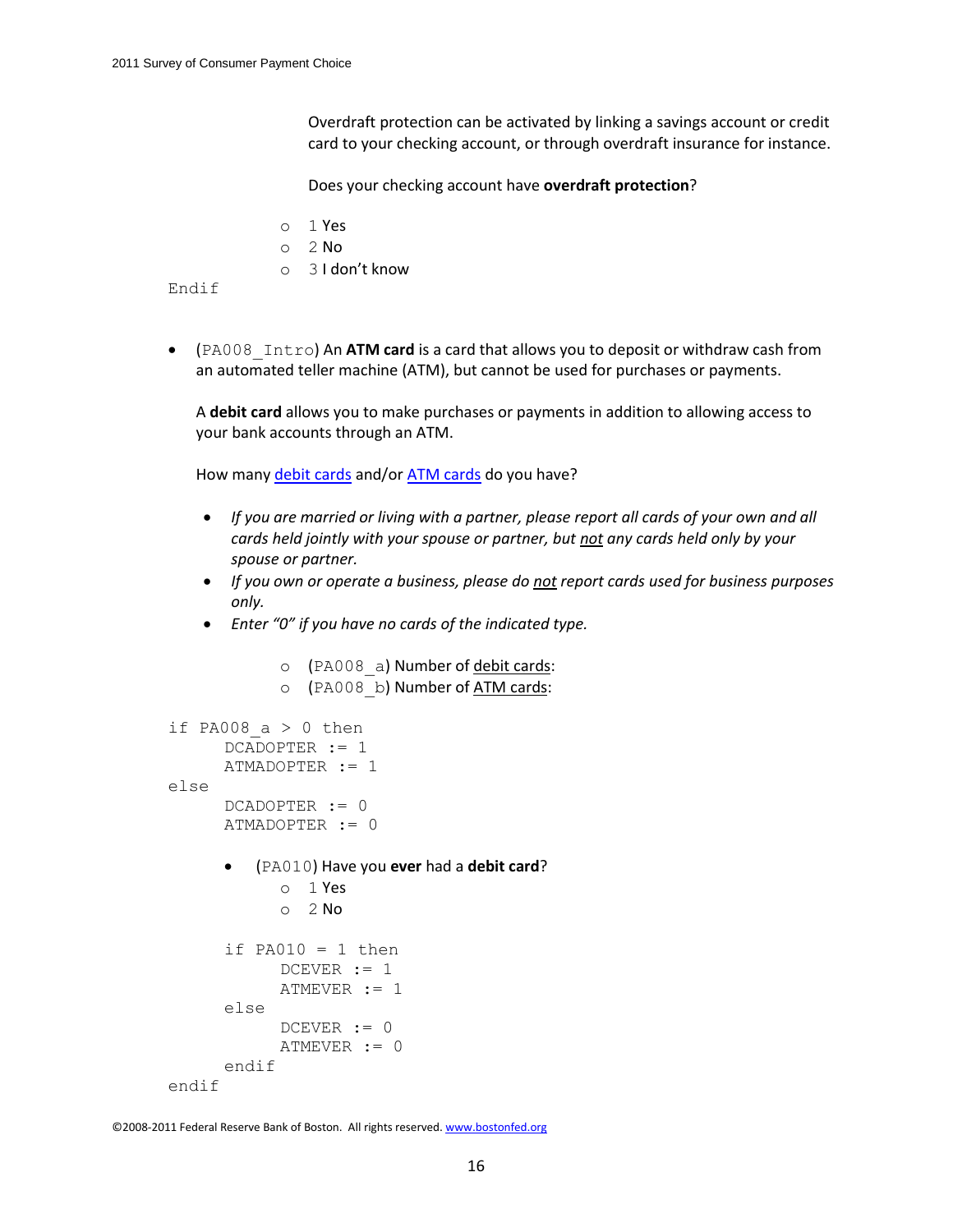```
if PA008 b > 0 then
     ATMADOPTER := 1
     if PA008 a = 0 then
           ATMONLYADOPTER := 1
     else
           ATMONLYADOPTER := 0
     endif
else
     ATMADOPTER := 0
      (PA009) Have you ever had an ATM card?
           o 1 Yes
           o 2 No
      if PA009 = 1 then
           ATMEVER := 1
      else
           ATMEVER := 0
     endif
endif
```

```
if (PA008 a > 0) then
```
 (PA011) Some debit cards give **rewards** for using the card for purchases or payments. Examples of rewards include frequent flier miles, cash back, or points that can be spent on merchandise.

Do any of your debit cards give rewards?

- o 1 Yes
- $O<sub>2</sub>$  No
- (PA034) If you are given a choice while completing a debit card purchase, do you prefer to enter your PIN or give your signature? \*\*\* randomize responses\*\*\*
	- o 1 PIN
	- o 2 Signature
	- o 3 Either one is fine/ I'm indifferent
	- o 4 Neither one/ I prefer not to enter a PIN or give my signature

Endif

- (PA032) In the **past 12 months**, have you **visited a bank branch** and spoken with a teller or other bank employee to conduct banking transactions such as opening or closing an account, making a withdrawal or deposit, checking an account balance or making a payment?
	- o Yes
	- o No

```
©2008-2011 Federal Reserve Bank of Boston. All rights reserved. www.bostonfed.org
```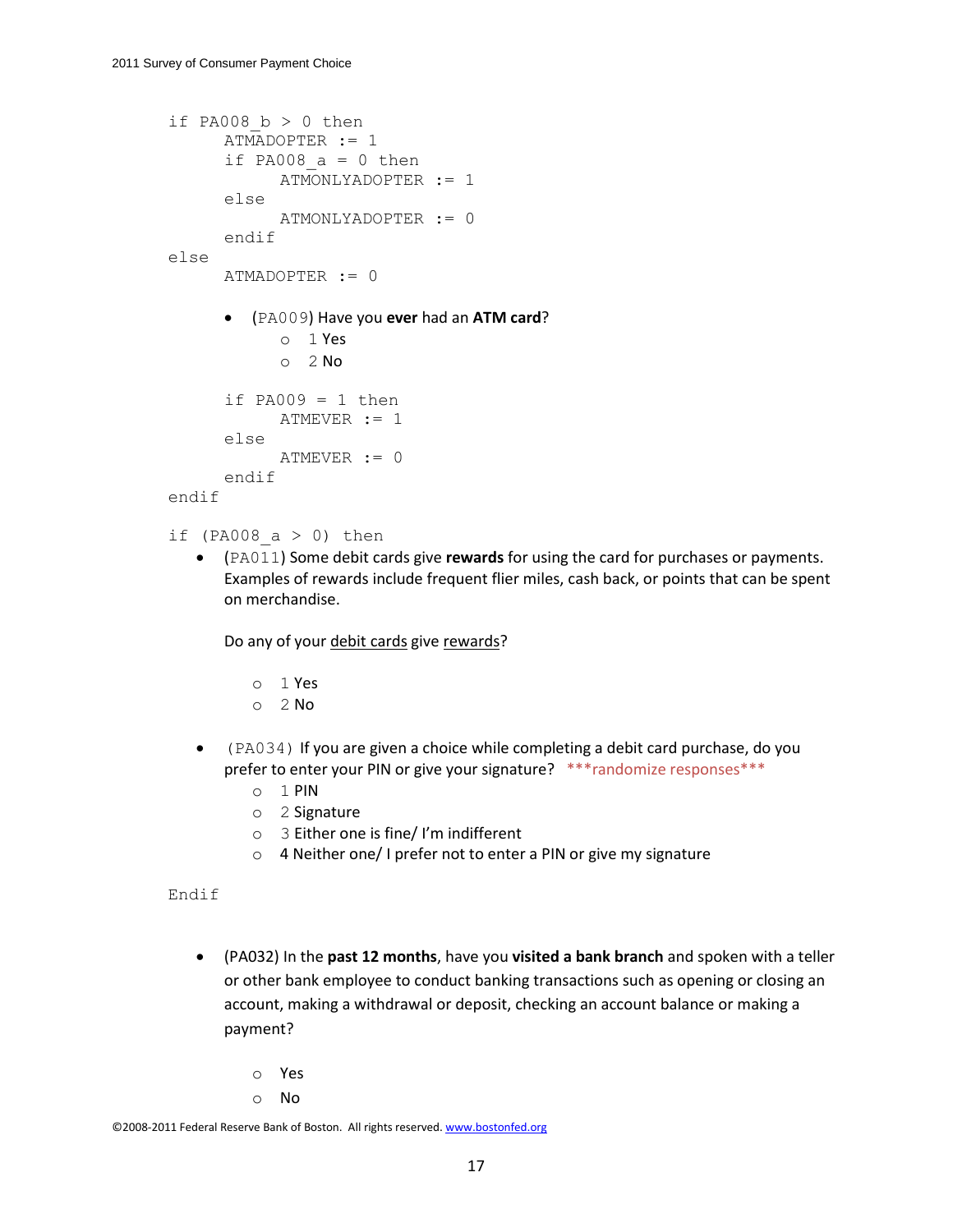If (pa008  $a > 0$  or pa008  $b > 0$ ) then

- (PA049) In the **past 12 months**, have you **used an ATM** to conduct banking transactions such as making a withdrawal, making a deposit, or checking an account balance?
	- o Yes
	- o No

### End if

Now we'd like to know more about how you access your bank account(s).

**Telephone banking** is when you access your account by calling a phone number that your bank has provided. You interact with the system using either voice commands, your phone's numeric keypad, or speaking with a live customer service representative.

**Online banking** is a transaction conducted on the website of a [bank,](https://mmic.rand.org/research/rand/ms87/help.php#bank) such as viewing account balances, making transfers between accounts, or paying bills electronically.

Have you **set up** any of the following methods of accessing your current bank accounts?

|                   | Yes | No |
|-------------------|-----|----|
| (PAO12)           |     |    |
| Telephone banking |     |    |
| (PA013) Online    |     |    |
| banking           |     |    |

```
©2008-2011 Federal Reserve Bank of Boston. All rights reserved. www.bostonfed.org
       If pa012 = 1 then
               TBADOPTER := 1
       End if
       If TBADOPTER = 0 then 
                   (NEWTB) Have you ever set up access to telephone banking?
                       o 1 Yes
                       O<sub>2</sub> No
       End if
        if NEWTB = 1 then
               TBEVER := 1
       else
               TBEVER := 0
        endif
       If pa013 = 1 then
               OBADOPTER := 1
```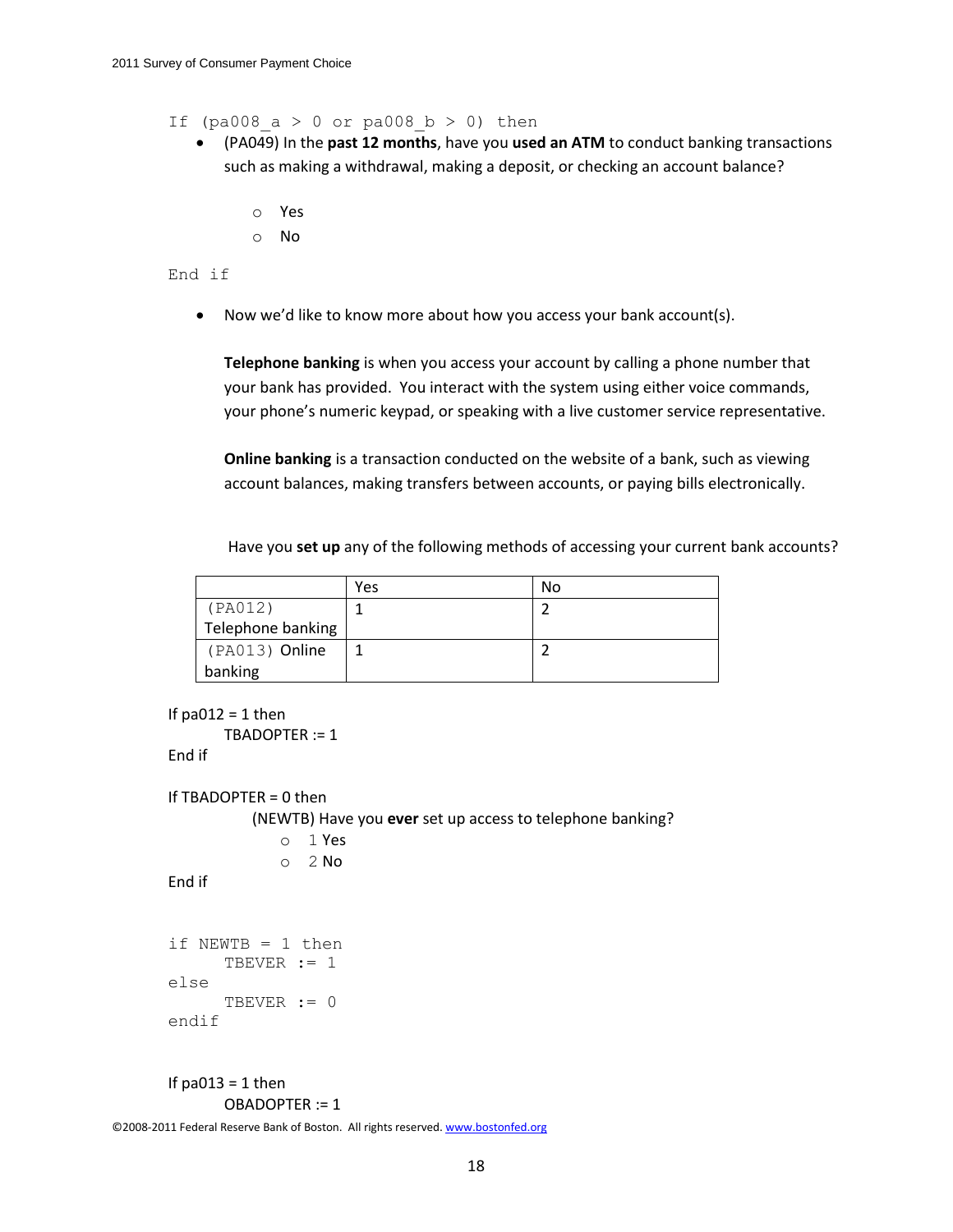(PA014) **Online banking bill payment** is an electronic payment made directly from your [bank](https://mmic.rand.org/research/rand/ms87/help.php#bank) account to a merchant via your bank's online banking website.

To initiate a payment, you provide your bank's website with a merchant's information and authorize the bank to make a deduction from your account.

To set up access to online banking bill payment, you must sign up on your bank's online banking website.

Have you set up access to the **online banking bill payment** function of your bank's online banking website?

```
o 1 Yes
o 2 No
if PA014 = 1 then
     OBBPADOPTER := 1
else
     OBBPADOPTER := 0
```
 (NEWOBBP) Have you **ever** set up access to **online banking bill payment**?

```
o 1 Yes
             O<sub>2</sub> No
      if NEWOBBP = 1 then
            OBBPEVER := 1
      else
            OBBPEVER := 0
      endif
endif
```
else

OBADOPTER := 0

 (NEWOB) **Online banking** is a method of accessing a bank account via the website of a bank, to perform such actions as viewing account balances, making transfers between accounts, or paying bills electronically.

In order to **set up access** to your bank's online banking website, you usually have to set up a username, password, site key or PIN.

Have you **ever** set up access to online banking?

```
o 1 Yes
      O<sub>2</sub> No
if NEWOB = 1 then
      OBEVER := 1
```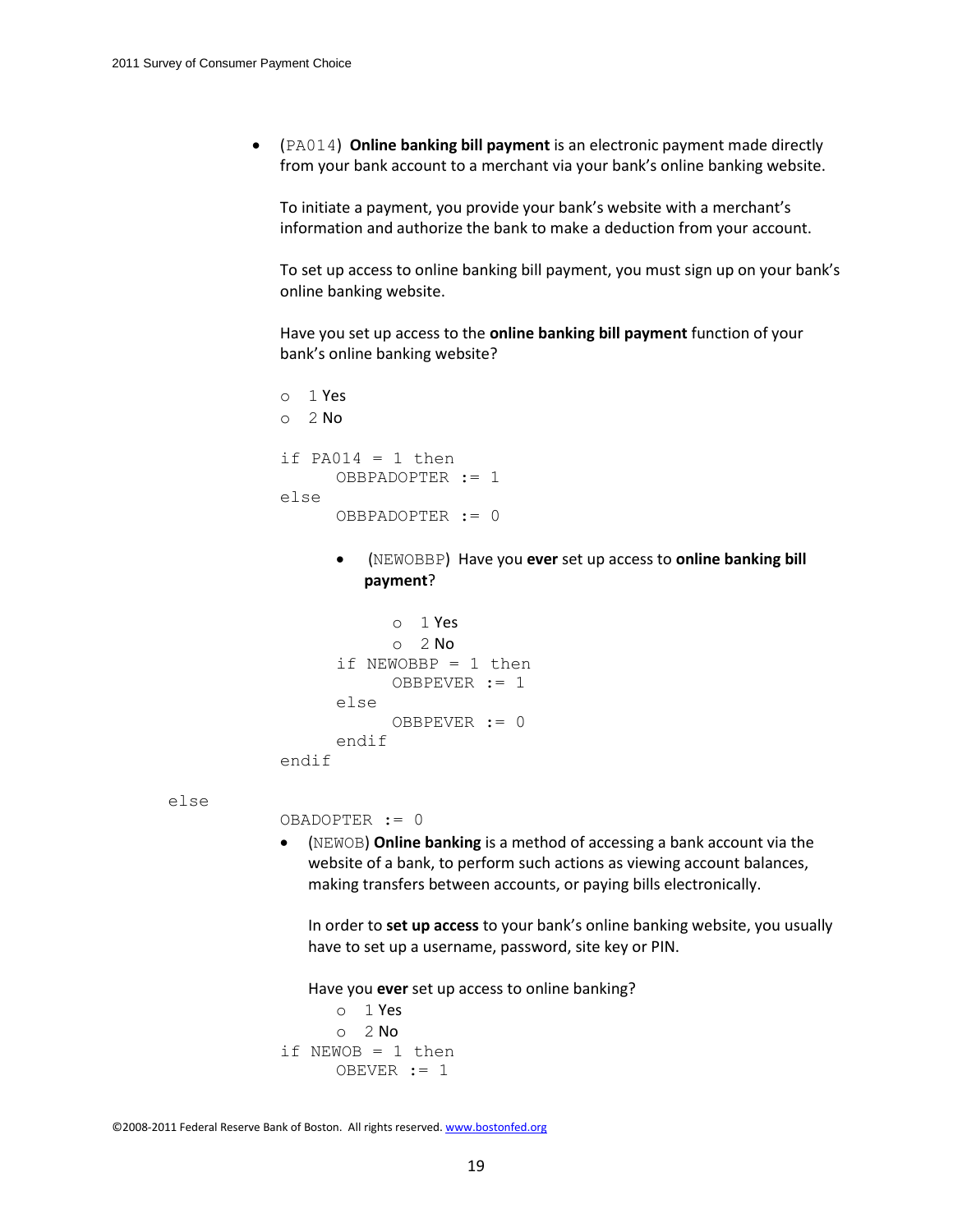(NEWOBBP) Have you **ever** set up access to **online banking bill payment**?

```
o 1 Yes
       o 2 No
else
     OBEVER := 0
Endif
```

```
endif
```
IF CELLPHONE = 1 AND BAADOPTER = 1 THEN

**Mobile banking** uses a **mobile phone** to access your bank account. This can be done either by accessing your bank's web page on your mobile phone, via text messaging, or by using a downloadable app on your mobile phone.

(PA026\_a) Do you currently have your bank's mobile banking app installed on your mobile phone?

- $\bullet$  1 Yes
- $\bullet$  2 No

Using your **mobile phone**, have you done any of the following in the **past 12 months**? \*\*\*\*randomize\*\*\*\*

|                                                        | Yes | <b>No</b> |
|--------------------------------------------------------|-----|-----------|
| (PA026 b) Check a balance or check recent transactions |     |           |
| $(PAO26 c)$ Pay a bill                                 |     |           |
| (PA026 d) Receive a text message alert from your bank  |     |           |
| (PA026 e) Transfer money between two accounts          |     |           |

ENDIF

```
IF ((cellphone = 1 and PA026 a = 2) or evercell = 1) and
(BAADOPTER = 1 or BAEVER = 1) THEN
```
(PA028) Have you **ever** downloaded your bank's mobile banking app on your cell phone?

```
 1 Yes
         \bullet 2 No
ENDIF
If pa026 a = 1 then
      MBADOPTER := 1
Endif
If (pa026 b = (2,missing) OR pa026 c = (2,missing) OR pa026 d =
(2, \text{missing}) OR pa026 e = (2, \text{missing})) then
```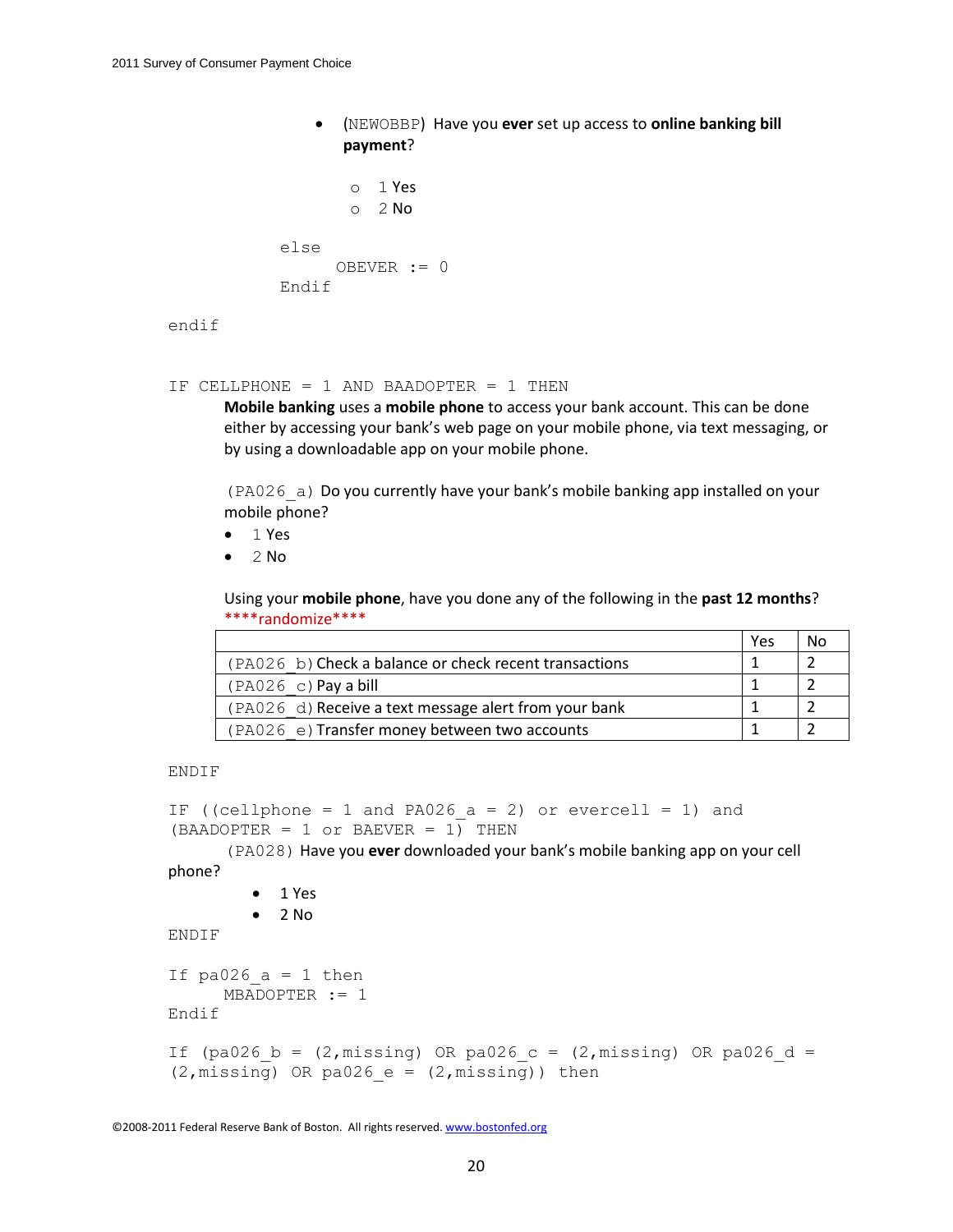```
IF (BAADOPTER = 1 or BAEVER = 1) and (CPADOPTER = 1 OR 
EVERCELL = 1) THEN
      (PA126) Using your mobile phone, have you ever done any of the following?
       \bullet IF PA026 b = (2, missing) THEN
          Check a balance or check recent transactions
       \bullet IF PA026 c = (2, missing) THEN
          Pay a bill
```
- $\bullet$  IF PA026 d = (2, missing) THEN Receive a text message alert from your bank
- $\bullet$  IF PA026  $e = (2, \text{missing})$  THEN Transfer money between two accounts
	- $-1$  Yes
	- $\bullet$  2 No

ENDIF

End if

If tbadopter =  $1$  or obadopter =  $1$  or mbadopter =  $1$  then

• In the **past 12 months**, have you used the following methods to access your account?

|                                | Yes | No             |  |  |
|--------------------------------|-----|----------------|--|--|
| If thadopter $=$ 1 then        | 1   | 2              |  |  |
| (PAO33 a)                      |     |                |  |  |
| Telephone banking              |     |                |  |  |
| If obadopter $=$ 1 then        | 1   | 2              |  |  |
| (PAO33 b)                      |     |                |  |  |
| Online banking, using a        |     |                |  |  |
| computer or laptop             |     |                |  |  |
| If mbadopter $= 1$ then        | 1   | $\overline{2}$ |  |  |
| (PAO33 c)                      |     |                |  |  |
| Online banking, using a mobile |     |                |  |  |
| phone                          |     |                |  |  |
| (PAO33 d)                      | 1   | $\mathfrak{p}$ |  |  |
| Online banking, using other    |     |                |  |  |
| internet connected device      |     |                |  |  |
| (PA033_d_other)                |     |                |  |  |
| Other device (please specify)  |     |                |  |  |

Endif

#### Endif  $*$ if BA\_Adopter != 0;

- (PA050) In the **past 12 months**, have you used **cash** to make a payment, even once?
	- o Yes
	- o No
- (PA015 Intro) About how much cash do you have...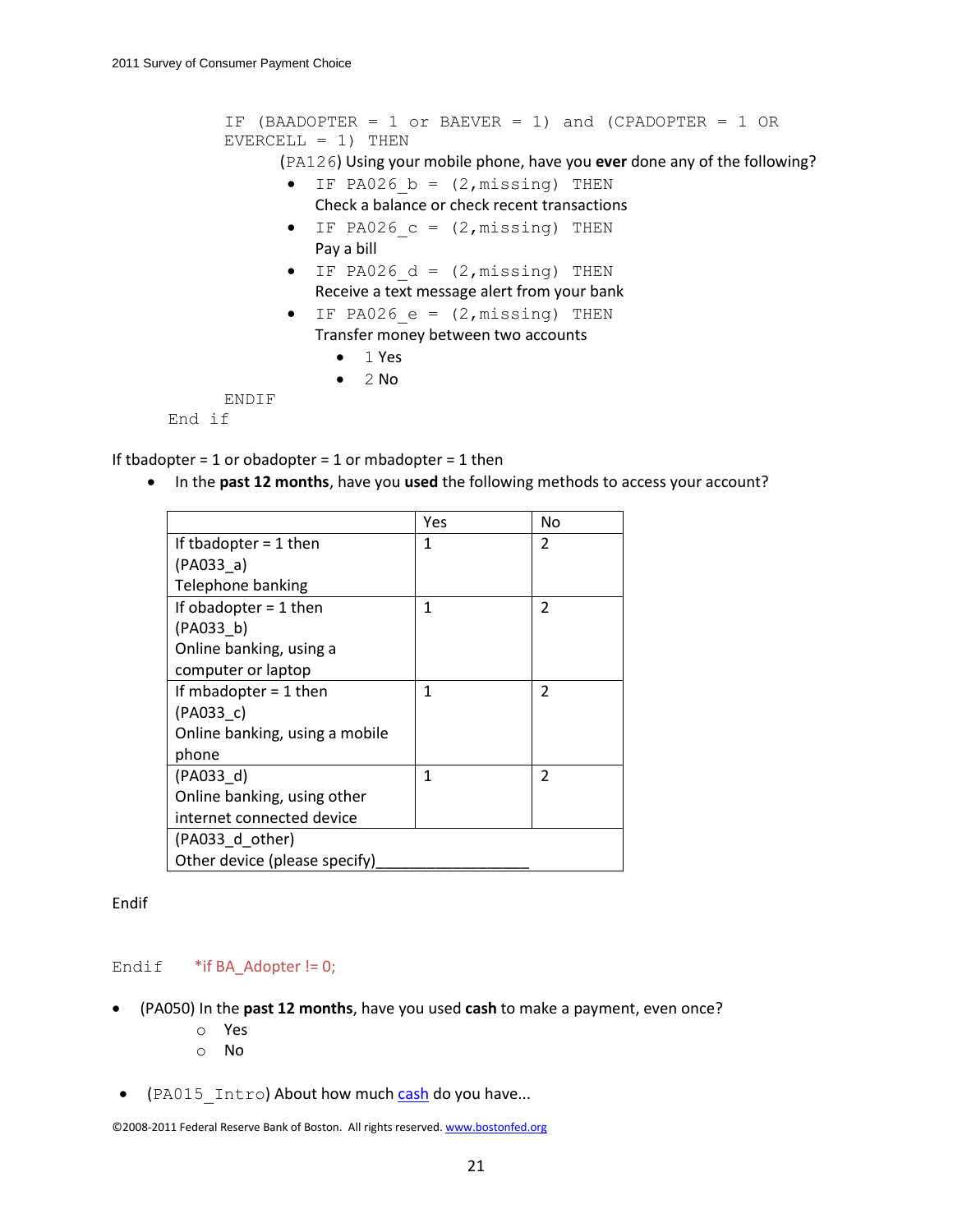- *Please round to the nearest dollar*
- *Do not include cash owned by other members of your household*
- $\circ$  (PA015 a) ... in your wallet, purse, and/or pocket.

 $\circ$  About \$ .00

o (PA015\_b)…elsewhere in your home, car, office, etc.

### $\circ$  About \$ .00

\*\*\*\*for PA015\_a and PA015\_b, verify from respondent if response is over \$1000

Ask the R the following:

You told us that you have [FILL with amount the R entered] in your [wallet, purse, and/or pocket **OR** home, car or office].

<br>>
<br>
<br>
<br>
<br/>
<br/>
<br/>
<br/>
<br/>
<br/>
<br/>
<br/>
<br/>
<br/>
<br/>
<br/>
<br/>
<br/>
<br/>
<br/>
<br/>
<br/>
<br/>
<br/>
<br/>
<br/>
<br/>
<br/>
<br/>
<br/>
<br/>
<br/>
<br/>
<br/>
<br/>
<br/>
<br/>
<br

Please choose 'Back' if you would like to change your response. Otherwise, choose 'Next' to continue. \*\*\*\*

- (PA016\_intro)When you get **cash**, where do you get it most often? \*\*\*randomize responses 1-6, "Other" is always 7 \*\*\*
	- o 1 ATM
	- o 2 Bank teller
	- o 3 Check cashing store
	- o 4 Cash back at a retail store
	- o 5 Employer
	- o 6 Family or friend
	- o 7 Other
		- o (PA016\_other) Specify:

\*\*\*here is a series of FILLs that you should use for the next questions. They are slightly reworded versions of the above table\*\*\*

- 1. the ATM
- 2. a bank teller
- 3. a check cashing store
- 4. a retail or grocery store
- 5. your employer
- 6. a family member or friend
- 7. [whatever the R writes in the open ended response box PA016\_other]
- (PA017\_a) When you get cash from [FILL WITH ANSWER FROM PA016], **what amount** do you get **most often**?
	- *Please round to the nearest dollar*
	- *If you never get cash, please enter 0.*
	- $\circ$  \$ .00
- (PA018\_intro)In a **typical period (week, month, or year)**, how often do you **get** cash from [FILL WITH ANSWER FROM PA016]?
	- *Please fill in one box only. Choose the box that best describes your cash activity.*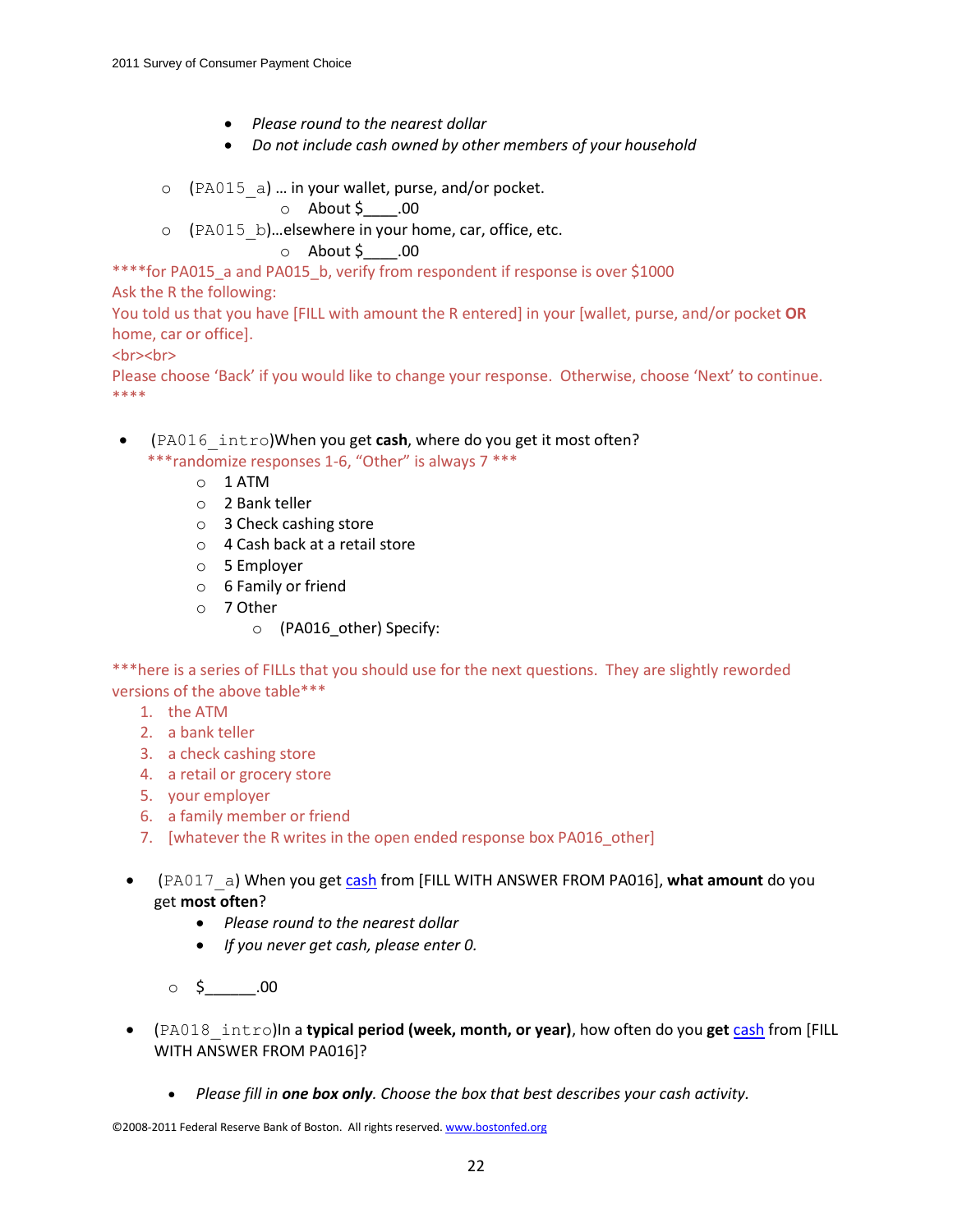- *Enter the number of times you get cash. DO NOT ENTER DOLLAR AMOUNTS.*
- *If you get cash less than once per month, please answer on an annual basis*
- *If never, please enter 0 in any box.*

| Weekly basis       | OR Monthly basis    | OR Yearly basis  |
|--------------------|---------------------|------------------|
| (PAO18 a1)         | (PAO18 b1)          | (PA018 c1)       |
| $time(s)$ per week | $time(s)$ per month | time(s) per year |

- (PA017\_b) When you get cash from **all other sources** besides [fill from answer PA016], **what amount** do you get **most often**?
	- *Please round to the nearest dollar*
	- *If you never get cash, please enter 0.*
	- $\circ$  \$ \_\_\_\_\_\_\_.00
- (PA018\_intro)In a **typical period (week, month, or year)**, how often do you **get** cash from **all other sources** besides [fill from answer PA016]?
	- *Please fill in one box only. Choose the box that best describes your cash activity.*
	- *Enter the number of times you get cash. DO NOT ENTER DOLLAR AMOUNTS.*
	- *If you get cash less than once per month, please answer on an annual basis*
	- *If never, please enter 0 in any box.*

| Weekly basis       | OR Monthly basis    | OR Yearly basis  |
|--------------------|---------------------|------------------|
| (PAO18 a2)         | (PAO18 b2)          | (PAO18 c2)       |
| $time(s)$ per week | $time(s)$ per month | time(s) per year |

#### CCADOPTER := 0

(PA053)

**Credit cards** allow you to carry a balance from month to month.

**Charge cards** must be paid in full at the end of each billing cycle.

Do you have any **credit cards** or **charge cards**?

- *If you're married or living with someone, please report only those cards that you use or that you both use, not cards used only by your spouse or partner.*
- *Leave out any cards used only for business purposes*
	- o 1 Yes
	- o 2 No

```
If PA053 = 1 then
     CCADOPTER = 1
Else
     CCADOPTER = 0
```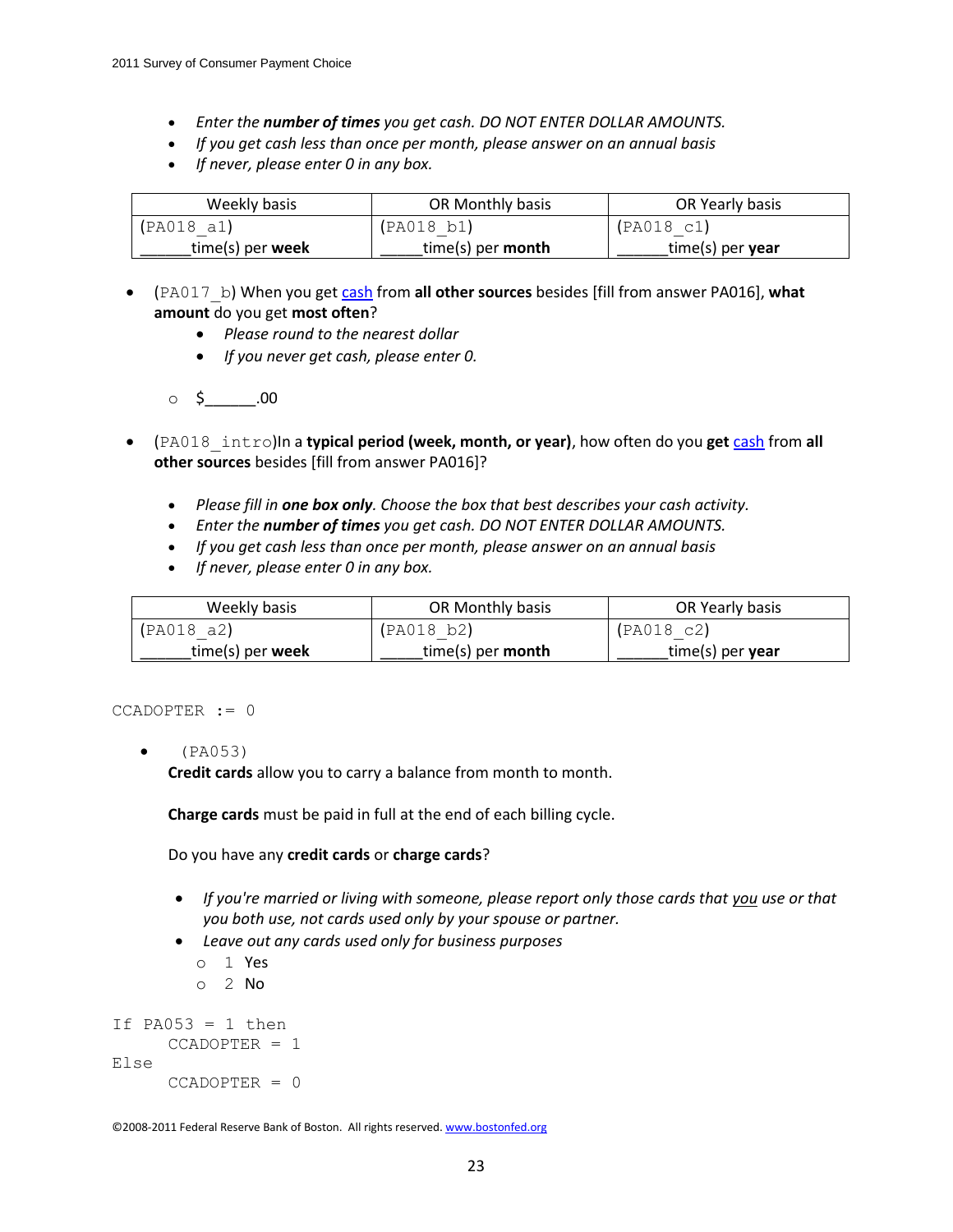(PA020) Have you **ever** had a credit card or charge card?

```
o 1 Yes
     o 2 No
CCEVER := 0
IF PA020 = 1 THEN
     CCEVER := 1ENDIF
```
Endif

### IF CCADOPTER = 1 THEN

• (PA019 intro) Now we'd like to find out about your credit cards and charge cards.

Do you have any of the following types of **credit cards or charge cards**?

|                                                                               | Yes | No |
|-------------------------------------------------------------------------------|-----|----|
| (PAO19 a)                                                                     | 1   |    |
| Visa, MasterCard, or Discover credit cards (these cards can be used anywhere  |     |    |
| credit cards are accepted)                                                    |     |    |
| (PAO19 b)                                                                     | 1   |    |
| Company or store branded credit cards (these cards can only be used at the    |     |    |
| merchant labeled on the card, and do not have logos from Visa, MasterCard,    |     |    |
| Discover or American Express)                                                 |     |    |
| (PAO19 c)                                                                     |     |    |
| American Express charge cards (these are green, gold or platinum colored)     |     |    |
| (PAO19 d)                                                                     | 1   |    |
| American Express credit cards (these are not green, gold or platinum colored) |     |    |
| (PAO19 e)                                                                     |     |    |
| Diners Club or other charge cards                                             |     |    |

 (PA054) Some credit cards give **rewards** for using the card for purchases or payments. Examples of rewards include frequent flier miles, cash back, or points that can be spent on merchandise.

Please tell us how many cards you have of each type.

#### **If none, please enter 0.**

 $<$ BR $>$  $<$ BR $>$ 

|                          | Number of cards with rewards | Number of cards without<br>rewards |
|--------------------------|------------------------------|------------------------------------|
| IF PA019 $a = 1$<br>then | PA054 A1                     | PA054 A2                           |
| Visa, MasterCard, or     |                              |                                    |
| Discover credit cards    |                              |                                    |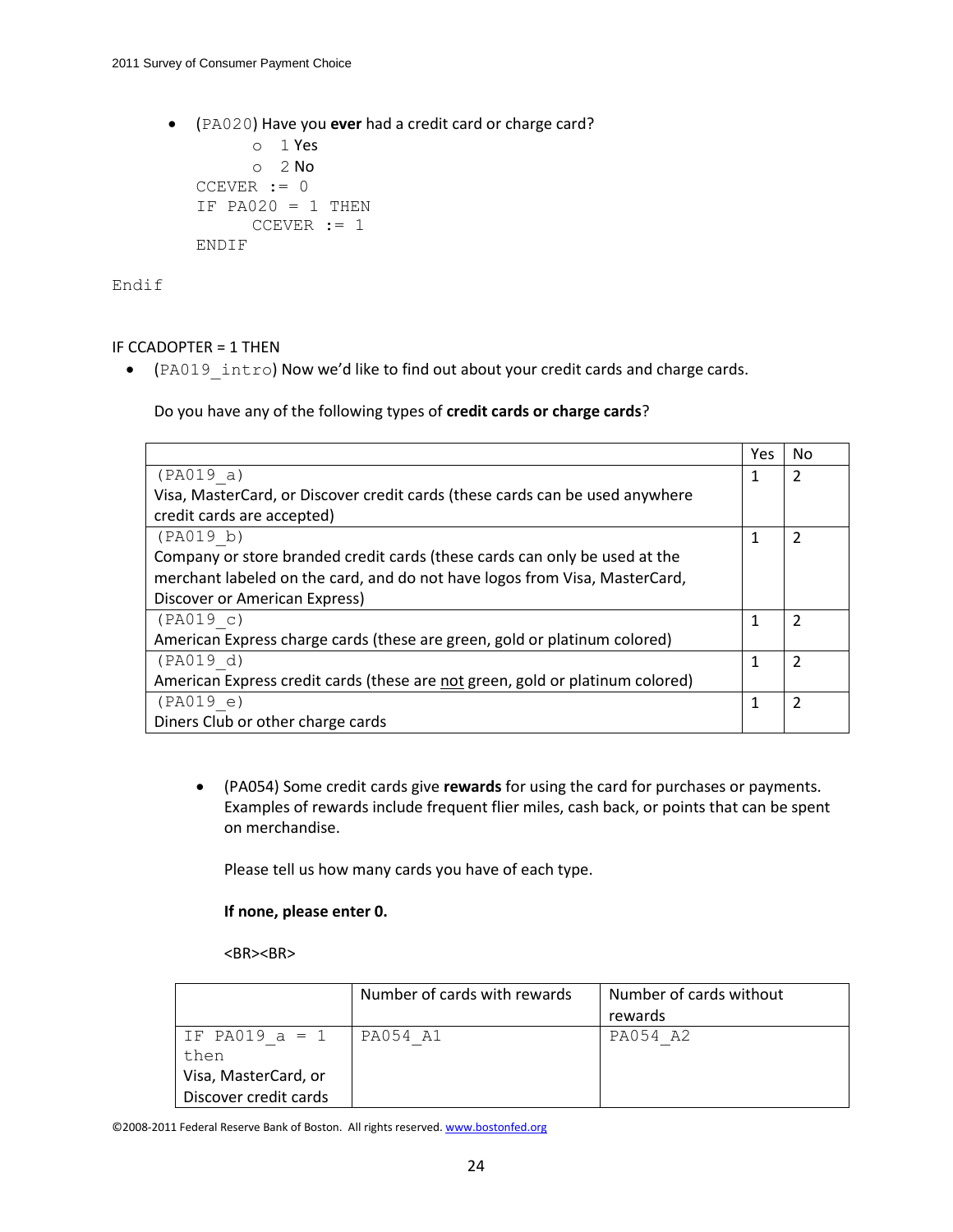| IF PA019 $b = 1$        | PA054 B1 | PA054 B2 |
|-------------------------|----------|----------|
| then                    |          |          |
| Company or store        |          |          |
| branded credit cards    |          |          |
| If PA019 $c = 1$        | PA054 C1 | PA054 C2 |
| then                    |          |          |
| <b>American Express</b> |          |          |
| charge cards            |          |          |
| If PA019 $d = 1$        | PA054 d1 | PA054 d2 |
| then                    |          |          |
| <b>American Express</b> |          |          |
| credit cards            |          |          |
| If PA019 $e = 1$        | PA054 e1 | PA054 e2 |
| then                    |          |          |
| Diners Club or other    |          |          |
| charge cards            |          |          |

ENDIF \*\*\*\*end CCADOPTER = 1 section \*\*\*\*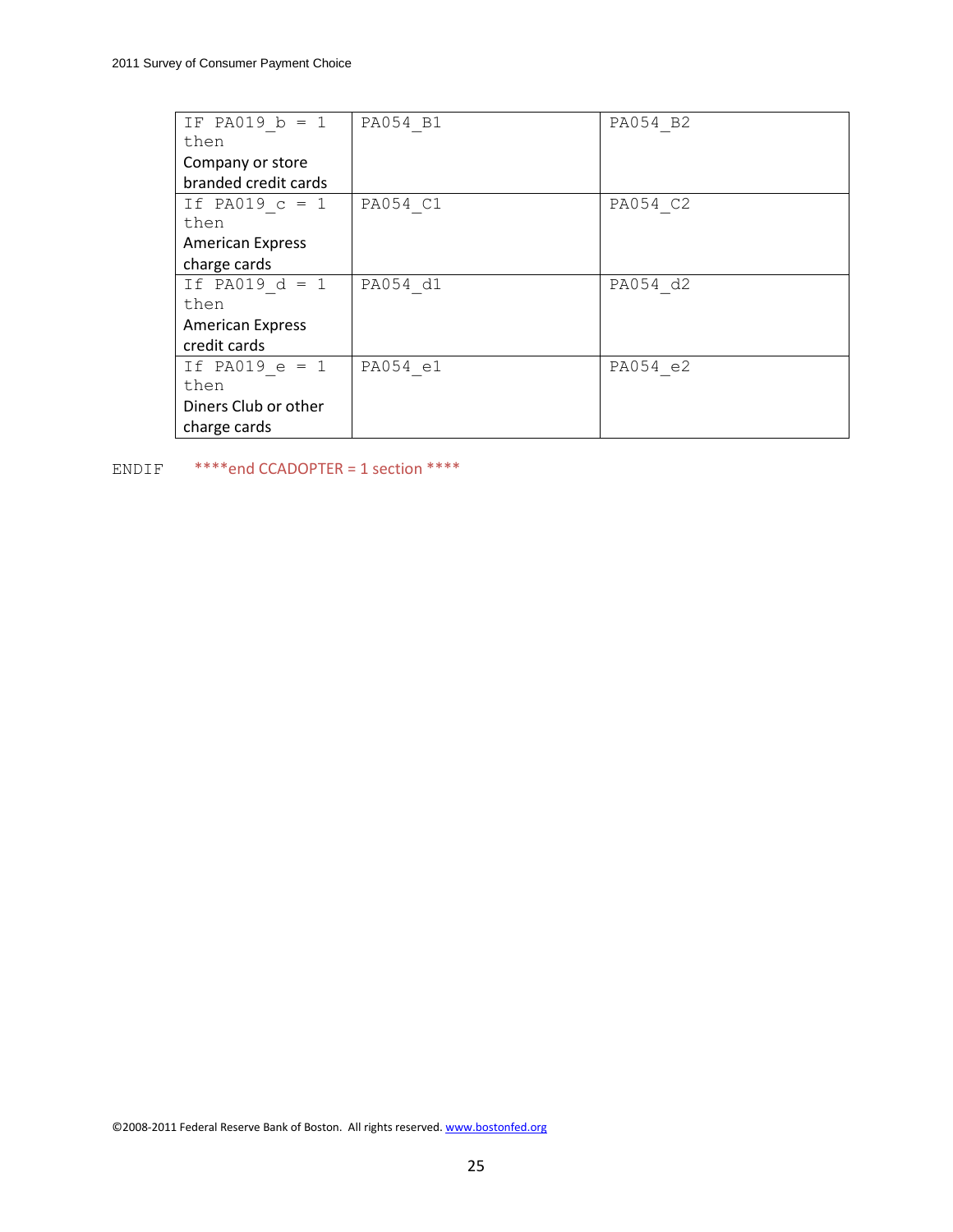```
****begin prepaid card section****
PCADOPTER := 0
PCEVER := 0
```
(PA099\_intro) Now we'd like to find out about any **prepaid cards** you might have. These cards are also known as **gift cards** or **stored value cards**. Most prepaid cards have a dollar value that can be used to make payments, which are deducted from the value or valid for use over time, such as a monthly pass. Some prepaid cards can be reloaded with additional dollar value using other payment instruments.

We'll be asking you about 4 types of prepaid cards:

**Government issued** cards are used by federal, state or local governments to distribute benefits to citizens. Examples include Direct Express and Electronic Benefit Transfer (EBT).

**Employer issued** cards are given to employees for compensation instead of cash, checks, or direct deposit. Examples include payroll cards (wages or salary), incentive cards (bonuses or awards), and benefit cards (e.g. FSA, HSA, HRA).

**General purpose** cards can be used anywhere debit or credit cards are accepted and almost always have a logo from Visa, MasterCard, American Express, or Discover.

**Specific purpose** prepaid cards can only be used at specific merchants (Starbucks, Target, Home Depot, etc.), at specific locations (shopping malls or universities), or for specific products or services (public transportation, phone cards, etc.)

Do you have any of the following types of prepaid cards?

|                   | Yes | No |
|-------------------|-----|----|
| (PAO99 a)         |     |    |
| Government issued |     |    |
| (PA099 b)         |     |    |
| Employer issued   |     |    |
| (PAO99 c)         |     | ⌒  |
| General purpose   |     |    |
| (PA099 d)         |     | ⌒  |
| Specific purpose  |     |    |

\*\*\*\*make a few new variables here to make it easier to control the survey flow later on\*\*\*\*

GISVCADOPTER = 0 EISVCADOPTER = 0 GPSVCADOPTER = 0 SPSVCADOPTER = 0 IF pa099  $a = 1$  THEN GISVCADOPTER = 1 IF pa099  $b = 1$  THEN EISVCADOPTER = 1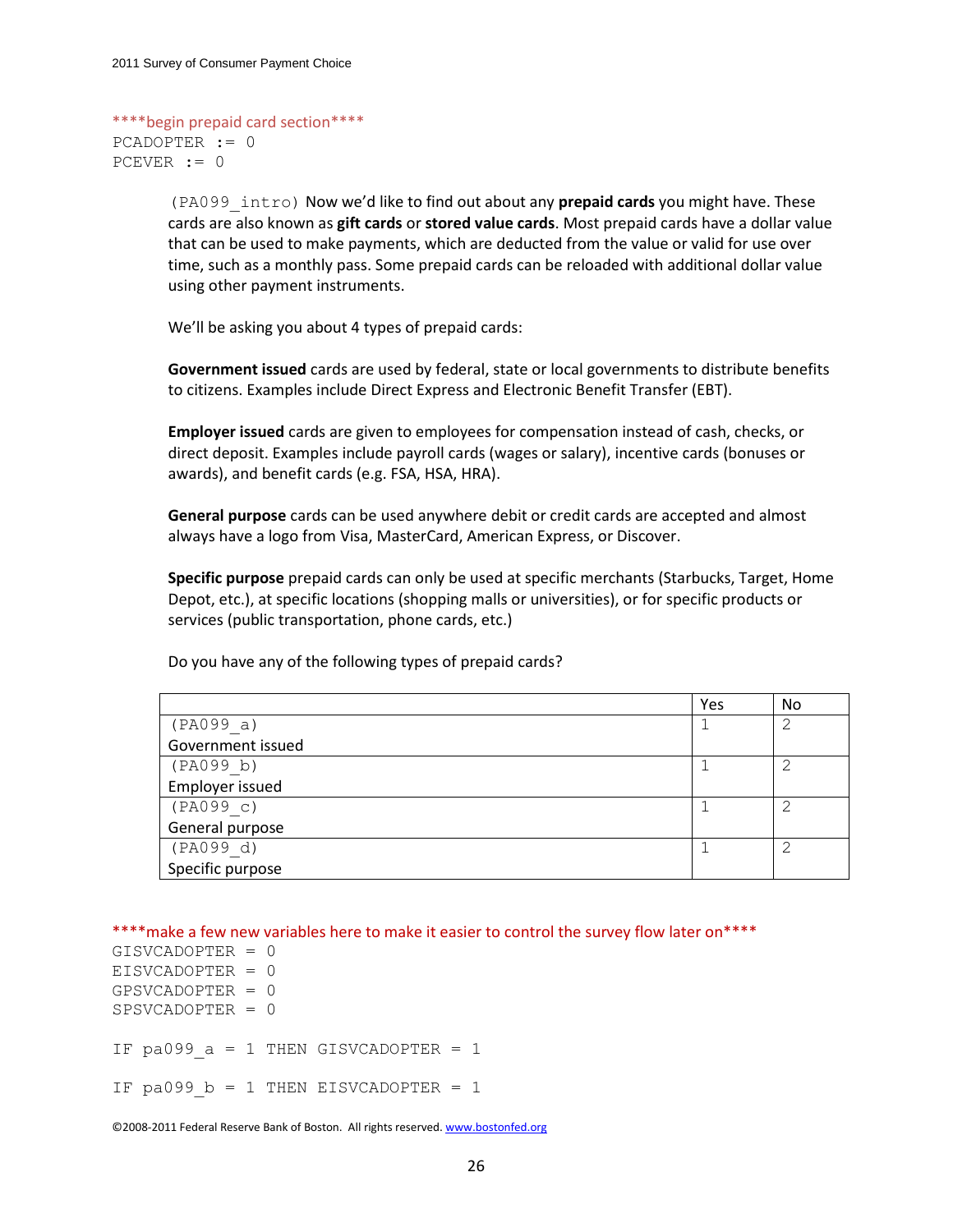IF pa099  $c = 1$  THEN GPSVCADOPTER = 1

IF pa099  $d = 1$  THEN SPSVCADOPTER = 1

```
If GISVCADOPTER = 1 or EISVCADOPTER = 1 or GPSVCADOPTER = 1 or 
SPSVCADOPTER = 1 then PCADOPTER := 1
```
IF PCADOPTER  $= 1$  THEN

(PA100)

Please tell us how many of each type of prepaid card you have.

| (PA100 a)                                                                                   |       |
|---------------------------------------------------------------------------------------------|-------|
| IF GISVCADOPTER = 1                                                                         | cards |
| Government issued (Direct Express, EBT)                                                     |       |
| (PA100 b)                                                                                   |       |
| IF EISVCADOPTER = 1                                                                         | cards |
| Employer issued (payroll, incentive, benefit)                                               |       |
| (PA100 c)                                                                                   |       |
| IF GPSVCADOPTER = 1                                                                         | cards |
| General purpose (have a Visa, MasterCard, Discover or American Express logo on them)        |       |
| (PA100 d)                                                                                   |       |
| IF SPSVCADOPTER = 1                                                                         |       |
| Specific purpose (can only be used at specific merchants, stores, locations or for services | cards |
| such as public transportation)                                                              |       |

\*\*\*\*error check and message:

If sum(PA100\_a, PA100\_b, PA100\_c,PA100\_d) = (0 or missing) then

You told us that you have a prepaid card. Please tell us how many cards you have.

\*\*\*\*note: when it says (0 or missing) in the above error check, we don't mean valid skips, but actual missings where the respondent was supposed to answer the question but did not.\*\*\*

(PA102) What is the total dollar value of all cards in each type of prepaid card that you have?

- *Please answer to the nearest dollar.*
- *If cards of one type have no value, please enter 0 in the box for that type of card.*

|                                               | Dollar value |
|-----------------------------------------------|--------------|
| (PA102 a)                                     |              |
| IF GISVCADOPTER = 1                           |              |
| Government issued (Direct Express, EBT)       |              |
| (PA102 b)                                     |              |
| IF EISVCADOPTER = 1                           |              |
| Employer issued (payroll, incentive, benefit) |              |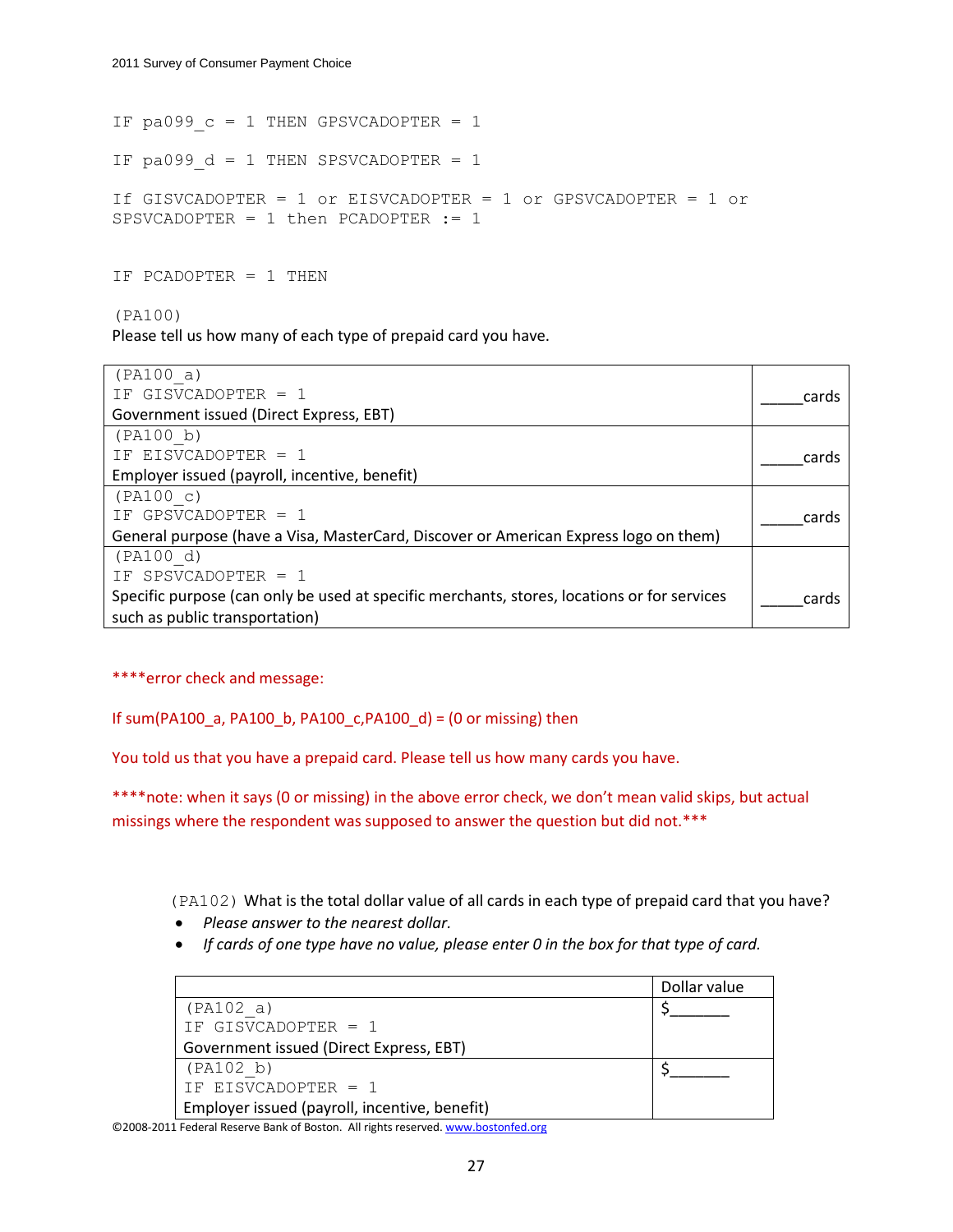| (PA102 c)                                                         |  |
|-------------------------------------------------------------------|--|
| IF GPSVCADOPTER = 1                                               |  |
| General purpose (have a Visa, MasterCard, Discover or American    |  |
| Express logo on them)                                             |  |
| (PA102 d)                                                         |  |
| IF SPSVCADOPTER = 1                                               |  |
| Specific purpose (can only be used at specific merchants, stores, |  |
| locations or for services such as public transportation)          |  |

ENDIF  $***PCADOPTER = 1***$ 

\*\*\*\*\*\*\*\*\*\*\*\*\*\*\*\*\*\*\*\*\*BEGIN ALTERNATE to PA099, PA100, and PA102\*\*\*\*\*\*\*\*\*\*\*\*\*\*\*\*\*\*\*\*\*\*\*\*

PCADOPTER := 0 PCEVER := 0

(PA197)

Now we'd like to find out about any **prepaid cards** you might have. These cards are also known as **gift cards** or **stored value cards**.

Do you have any of the following types of **prepaid cards**?

|                                                                                      | Yes          | No             |
|--------------------------------------------------------------------------------------|--------------|----------------|
| (PA197 a)                                                                            | $\mathbf{1}$ | $\overline{2}$ |
| Gift card from a store, merchant, or website                                         |              |                |
| (PA197 b)                                                                            | $\mathbf{1}$ | $\overline{2}$ |
| General purpose prepaid card (has a logo from Visa, MasterCard, Discover or American |              |                |
| Express)                                                                             |              |                |
| (PA197 c)                                                                            | $\mathbf{1}$ | $\overline{2}$ |
| Public transportation card (subway, bus, train or ferry)                             |              |                |
| (PA197 d)                                                                            | $\mathbf{1}$ | $\overline{2}$ |
| Phone card                                                                           |              |                |
| (PA197 e)                                                                            | $\mathbf{1}$ | 2              |
| <b>Direct Express</b>                                                                |              |                |
| (PA197 f)                                                                            | $\mathbf{1}$ | 2              |
| <b>EBT (Electronic Benefit Transfer)</b>                                             |              |                |
| (PA197 g)                                                                            | $\mathbf{1}$ | $\overline{2}$ |
| Payroll card (for wages or salary)                                                   |              |                |
| (PA197 h)                                                                            | $\mathbf{1}$ | 2              |
| Incentive card (for bonus pay from your employer)                                    |              |                |
| (PA197 i)                                                                            | $\mathbf{1}$ | $\overline{2}$ |
| Benefit card (FSA, HRA, HSA, health care, day care)                                  |              |                |
| (PA197 j)                                                                            | $\mathbf{1}$ | $\overline{2}$ |
| Remittance card (for sending money overseas)                                         |              |                |
| (PA197 k)                                                                            | $\mathbf{1}$ | $\overline{2}$ |
| Merchant rebate card                                                                 |              |                |
| (PA197 1)                                                                            | 1            | $\overline{2}$ |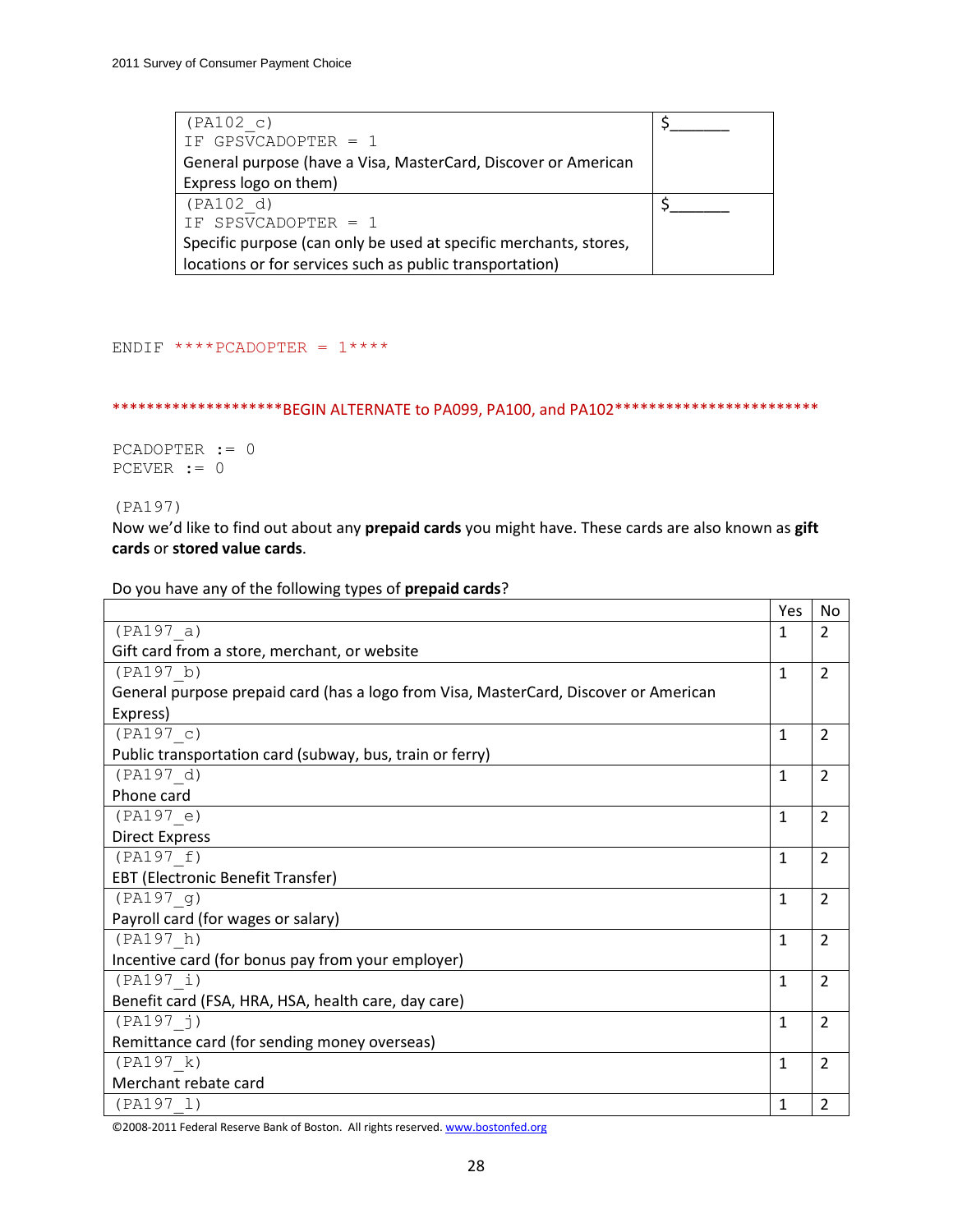Location specific card (for spending in shopping malls or university campus)

\*\*\*\***FOR 2012 SCPC**---is it possible to randomize all responses except PA197 a and PA197 b? In other words, PA197\_a and PA197\_b would be pinned to the top of the list while the others are randomized.\*\*\*

```
IF PA197_a = 1 or PA197_b = 1 or PA197_c = 1 or PA197_d = 1 or PA197_e
= 1 or PA197 f = 1 or PA197 g = 1 or PA197 h = 1 or PA197 i = 1 or
PA197 j = 1 or PA197 k = 1 or PA197 l = 1 then PCADOPTER = 1
```
IF PCADOPTER = 1 THEN (PA198) Please tell us how many of each type of prepaid card you have.

|                                                                                      | Number   |
|--------------------------------------------------------------------------------------|----------|
|                                                                                      | of cards |
| IF PA197 $a = 1$                                                                     |          |
| (PA198 a)                                                                            |          |
| Gift card from a store, merchant, or website                                         |          |
| IF PA197 $b = 1$                                                                     |          |
| (PA198 b)                                                                            |          |
| General purpose prepaid card (has a logo from Visa, MasterCard, Discover or American |          |
| Express)                                                                             |          |
| IF PA197 $c = 1$                                                                     |          |
| (PA198 c)                                                                            |          |
| Public transportation card (subway, bus, train or ferry)                             |          |
| IF PA197 $d = 1$                                                                     |          |
| (PA198 d)                                                                            |          |
| Phone card                                                                           |          |
| IF PA197 $e = 1$                                                                     |          |
| (PA198 e)                                                                            |          |
| <b>Direct Express</b>                                                                |          |
| IF PA197 $f = 1$                                                                     |          |
| (PA198 f)                                                                            |          |
| <b>EBT (Electronic Benefit Transfer)</b>                                             |          |
| IF PA197 $q = 1$                                                                     |          |
| (PA198 g)                                                                            |          |
| Payroll card (for wages or salary)                                                   |          |
| IF PA197 $h = 1$                                                                     |          |
| (PA198 h)                                                                            |          |
| Incentive card (for bonus pay from your employer)                                    |          |
| IF PA197 $i = 1$                                                                     |          |
| (PA198 i)                                                                            |          |
| Benefit card (FSA, HRA, HSA, health care, day care)                                  |          |
| IF PA197 $\dot{1} = 1$                                                               |          |
| (PA198 j)                                                                            |          |
| Remittance card (for sending money overseas)                                         |          |
| IF PA197 $k = 1$                                                                     |          |
| (PA198 k)                                                                            |          |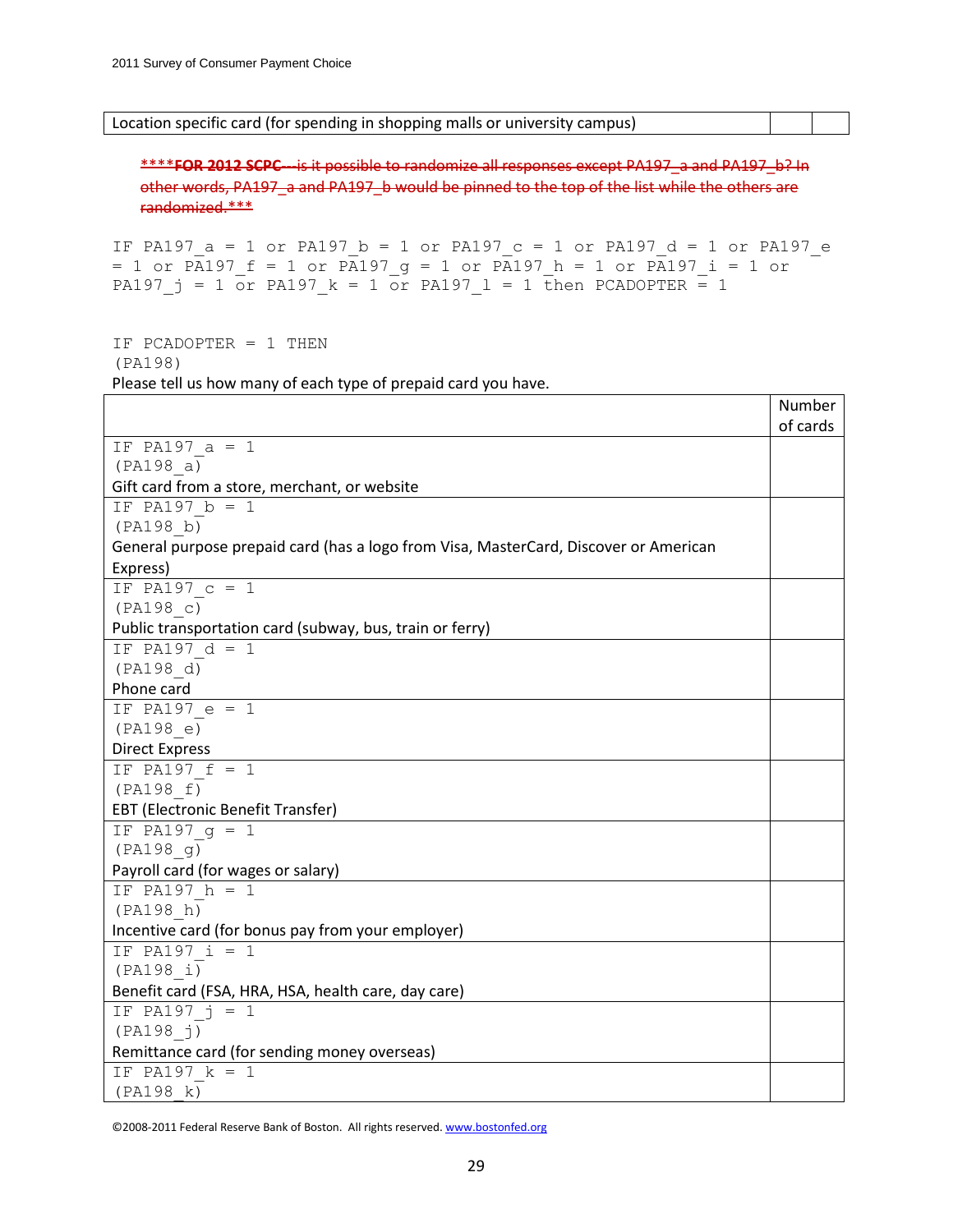| Merchant rebate card                                                         |  |
|------------------------------------------------------------------------------|--|
| IF PA197 $1 = 1$                                                             |  |
| (PA198 l)                                                                    |  |
| Location specific card (for spending in shopping malls or university campus) |  |

\*\*\*\*error check and message:

If sum(PA198\_a, PA198\_b, PA198\_c, PA198\_d, PA198\_e, PA198\_f, PA198\_g, PA198\_h, PA198\_i, PA198 j, PA198 k, PA198  $l$ ) = (0 or missing) then

You told us that you have a prepaid card. Please tell us how many cards you have.

\*\*\*\*note: when it says (0 or missing) in the above error check, we don't mean valid skips, but actual missings where the respondent was supposed to answer the question but did not.\*\*\*

(PA199) What is the total dollar value of all cards in each type of prepaid card that you have?

- *Please answer to the nearest dollar.*
- *If cards of one type have no value, please enter 0 in the box for that type of card.*

|                                                                                      | Dollar   |
|--------------------------------------------------------------------------------------|----------|
|                                                                                      | value of |
|                                                                                      | cards    |
| IF PA197 $a = 1$                                                                     |          |
| (PA199 a)                                                                            |          |
| Gift card from a store, merchant, or website                                         |          |
| IF PA197 $b = 1$                                                                     |          |
| (PA199 b)                                                                            |          |
| General purpose prepaid card (has a logo from Visa, MasterCard, Discover or American |          |
| Express)                                                                             |          |
| IF PA197 $c = 1$                                                                     |          |
| (PA199 c)                                                                            |          |
| Public transportation card (subway, bus, train or ferry)                             |          |
| IF PA197 $d = 1$                                                                     |          |
| (PA199 d)                                                                            |          |
| Phone card                                                                           |          |
| IF PA197 $e = 1$                                                                     |          |
| (PA199 e)                                                                            |          |
| <b>Direct Express</b>                                                                |          |
| IF PA197 $f = 1$                                                                     |          |
| (PA199 f)                                                                            |          |
| EBT (Electronic Benefit Transfer)                                                    |          |
| IF PA197 $g = 1$                                                                     |          |
| (PA199 g)                                                                            |          |
| Payroll card (for wages or salary)                                                   |          |
| IF PA197 $h = 1$                                                                     |          |
| (PA199 h)                                                                            |          |
| Incentive card (for bonus pay from your employer)                                    |          |
| IF PA197 $i = 1$                                                                     |          |
| (PA199 i)                                                                            |          |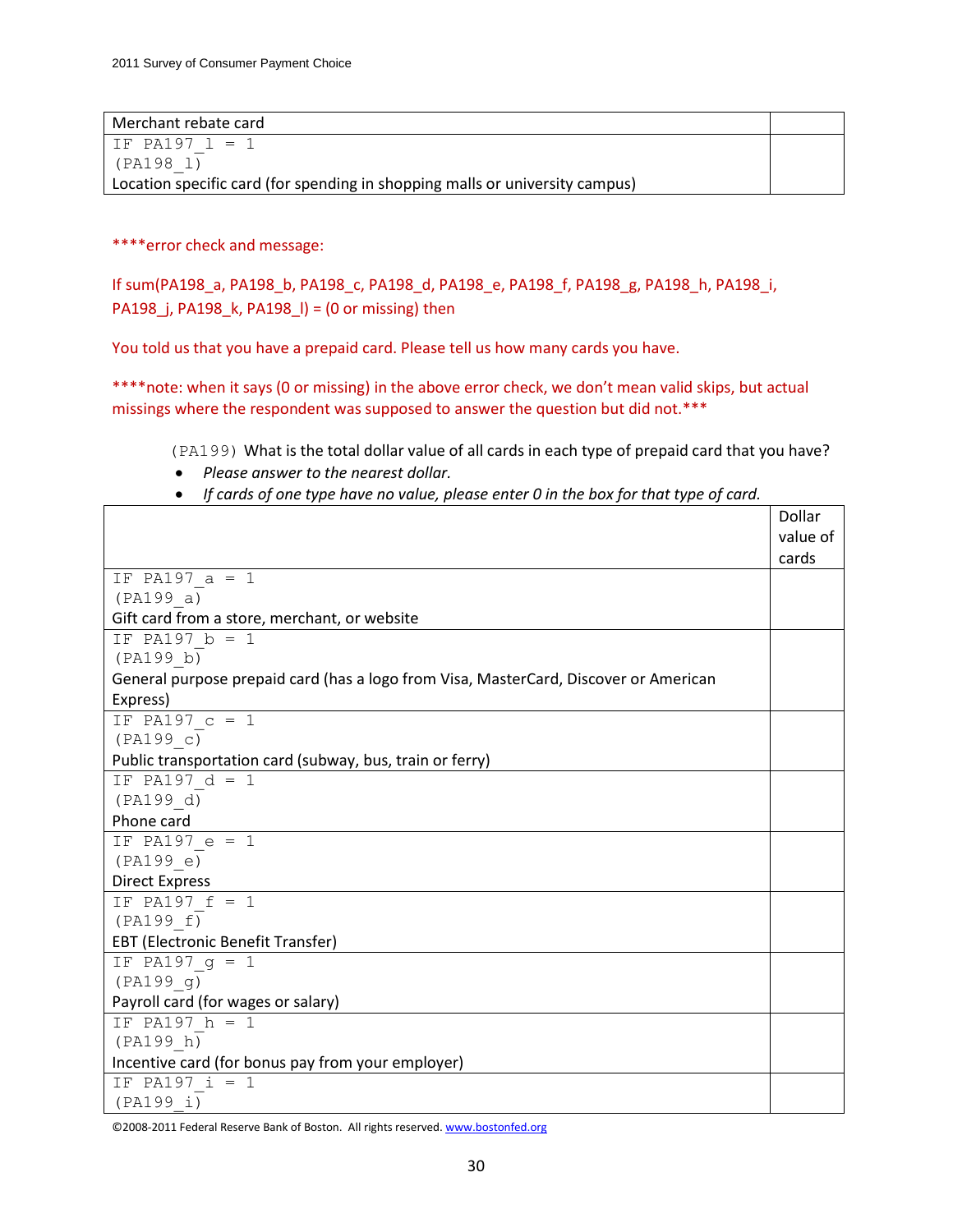| Benefit card (FSA, HRA, HSA, health care, day care)                          |  |
|------------------------------------------------------------------------------|--|
| IF PA197 $j = 1$                                                             |  |
| (PA199 j)                                                                    |  |
| Remittance card (for sending money overseas)                                 |  |
| IF PA197 $k = 1$                                                             |  |
| (PA199 k)                                                                    |  |
| Merchant rebate card                                                         |  |
| IF PA197 $1 = 1$                                                             |  |
| (PA199 1)                                                                    |  |
| Location specific card (for spending in shopping malls or university campus) |  |

### ENDIF \*\*\*PCADOPTER = 1\*\*\*

\*\*\*\*\*\*\*\*\*\*\*\*\*\*\*\*\*\*\*\*END ALTERNATE to PA099, PA100 and PA102\*\*\*\*\*\*\*\*\*\*\*\*\*\*\*\*\*\*\*\*\*\*

\*\*\*\* getting the people who ever had a card\*\*\*\*

IF PCADOPTER = 0 THEN

(PA103) Have you **ever** had a prepaid card?

- $-1$  Yes
- $\bullet$  2 No

ENDIF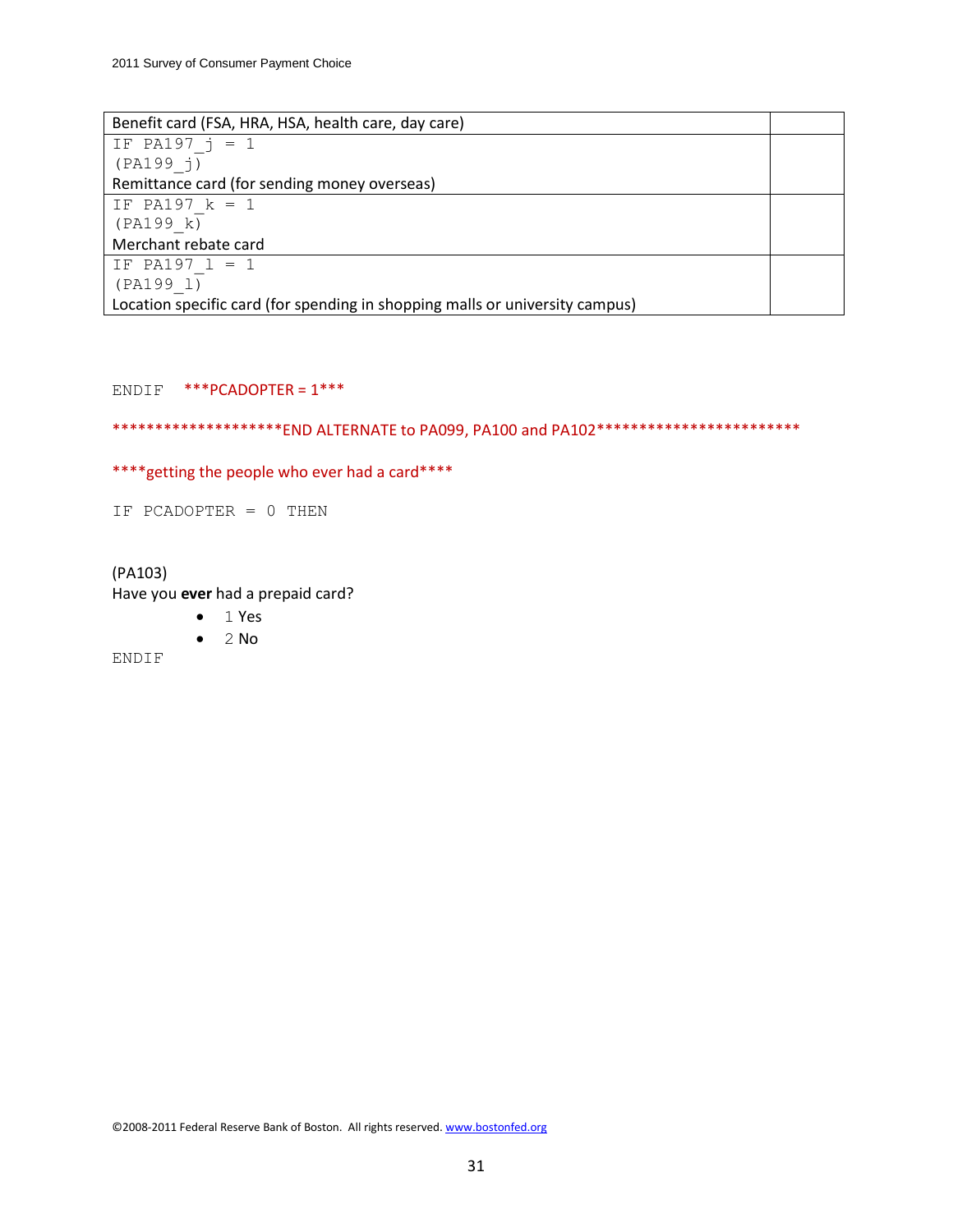\*\*\*\*some more general questions that we want to ask to anybody who currently has or has had a card in the past 12 months\*\*\*\*

If PCADOPTER = 1 then

 (PA039) Some prepaid cards can be **reloaded** with extra dollar value by the card holder.

Are any of your prepaid cards **reloadable**?

- *Please tell us about cards you currently have and cards you had in the past 12 months.*
- o 1 Yes
- o 2 No
- If PA039  $= 1$  then
	- (PA022\_extra) In the **past 12 months**, did you add money to **reload** any of your prepaid cards?
		- o 1 Yes
		- o 2 No

if PA022 extra = 1 then

(PA029) Now think about the prepaid card that you reload **most often**.

When you add money to reload that prepaid card, **what amount** do you add **most often**?

- $\bullet$  \$ .00
- (PA023\_intro) Continue to think about the prepaid card that you reload most often.

In a **typical period (week, month, or year)**, how often do you add money to that prepaid card?

Answer in **one box only**. Choose the box that best describes your prepaid card reloading behavior.

Enter the **number of times** you reload your prepaid card. DO NOT ENTER DOLLAR AMOUNTS.

If never, please enter 0 in any box.

Please use the time(s) per year frequency only if you typically add money to a prepaid card fewer than once per month.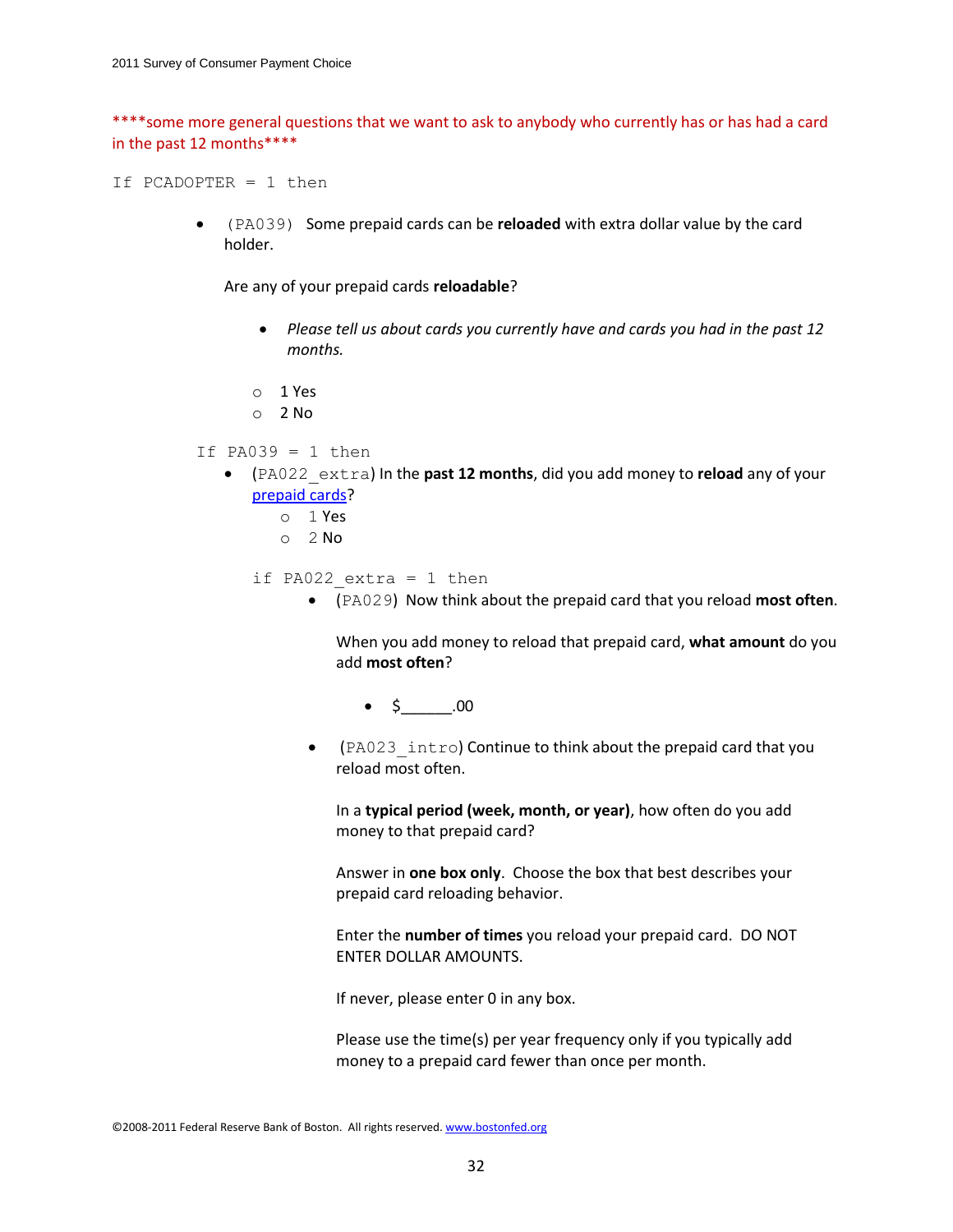| (PA023 a)   | (PAO23 b)        | (PAO23 c)         |
|-------------|------------------|-------------------|
| time(s) per | time(s)          | time(s) per<br>OR |
| week        | per <b>month</b> | year              |

 (PA101) Thinking about the prepaid card that you **reload** most often, what is the **most common** way that you reload that card?

\*\*\*randomize 1-7, 8 is always "Other"\*\*\*

- o 1 Cash
- o 2 Credit card
- o 3 Check
- o 4 Directly from income
- o 5 Debit card
- o 6 Rewards from loyalty program
- o 7 Refund or store credit
- o 8 Other (explain)
	- (PA101\_other)

ENDIF  $***$ if PA022 extra =  $1***$ 

Endif \*\*\*\*If  $PA039 = 1*****$ 

```
Endif **** GISVCADOPTER = 1 or pa106 a = 1 or EISVCADOPTER = 1 or
pa106 b = 1 or GPSVCADOPTER = 1 or pa106 c = 1 or SPSVCADOPTER = 1 or
pa106 d = 1 ****
```
 $\bullet$ 

 (PA024) An **automatic bill payment** is a payment set up to occur on a regularly scheduled basis, typically monthly. Once set up, they do not require any additional effort on the consumer's part. They can be processed via bank account deductions, debit card transactions, credit card charges, or paid directly from your income.

Do you have any automatic bill payments **set up** to occur this month?

```
o 1 Yes
   o 2 No 
ABPADOPTER := 0
IF PA024 = 1 THEN
      ABPADOPTER := 1
ELSE
       (PA025) Have you ever had automatic bill payment in the past?
         o 1 Yes
         o 2 No
      ABPEVER := 0
      IF PA025 = 1 THEN
            ABPEVER := 1
      ENDIF
```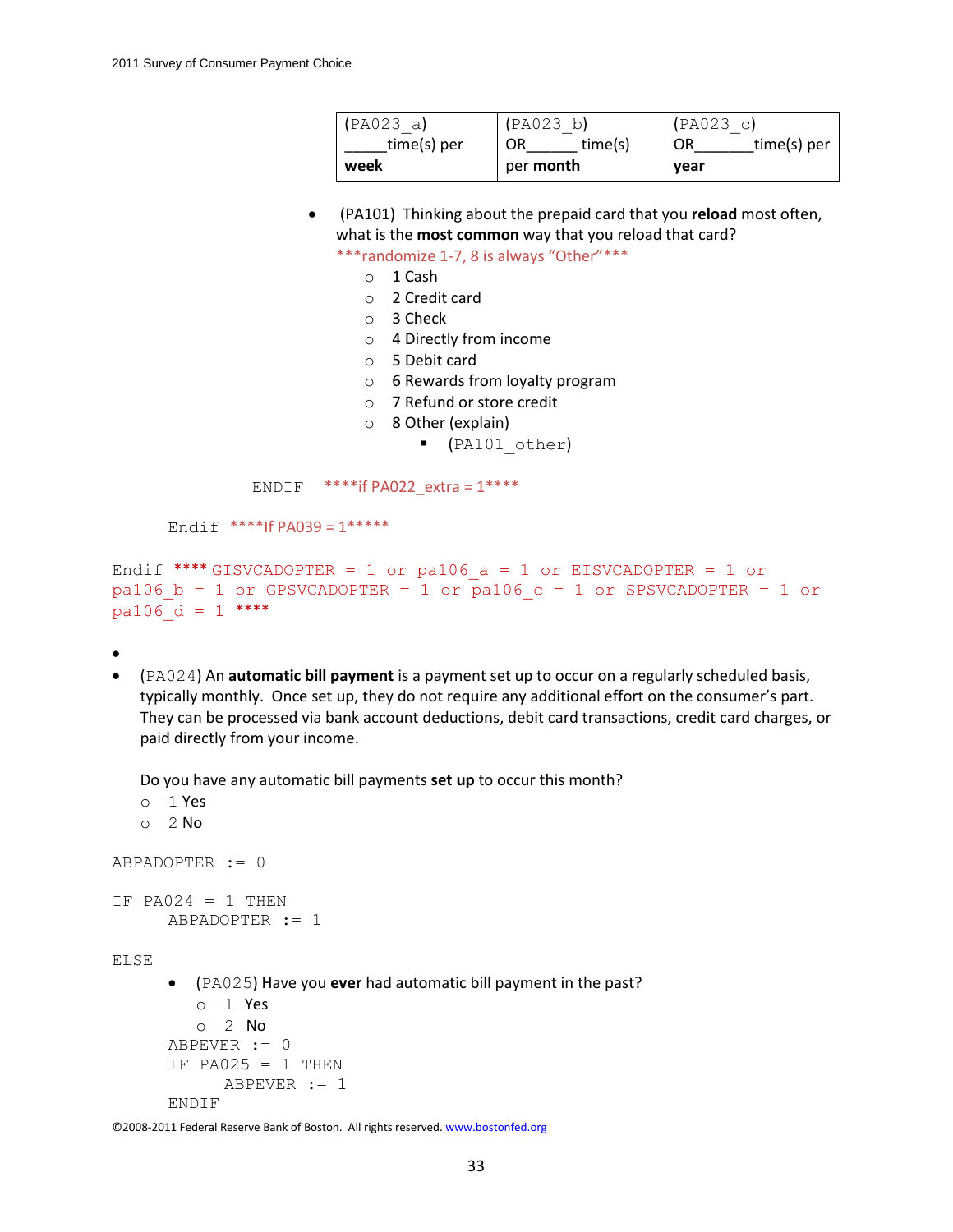#### ENDIF

 (PA027) A **contactless payment technology** allows the consumer to make a payment by tapping or waving a card or other instrument near a special terminal or reader without swiping, signing or entering a personal identification number.

|                                | Yes          | No             |
|--------------------------------|--------------|----------------|
| IF PA053 = 1 THEN              | 1            | $\overline{2}$ |
| (PAO27 a)                      |              |                |
| <b>Credit card</b>             |              |                |
| END IF                         |              |                |
| IF PA008 $a > 0$ THEN          | $\mathbf{1}$ | $\overline{2}$ |
| (PAO27 b)                      |              |                |
| Debit card                     |              |                |
| END IF                         |              |                |
| IF PCADOPTER = $1$ THEN        | $\mathbf{1}$ | $\overline{2}$ |
| (PAO27 c)                      |              |                |
| <b>Prepaid card</b>            |              |                |
| END IF                         |              |                |
| (PAO27 d)                      | 1            | $\overline{2}$ |
| <b>Electronic toll payment</b> |              |                |
| (PAO27 e)                      | 1            | $\overline{2}$ |
| <b>Key fob</b>                 |              |                |

Do you have any of the following payment methods with contactless payment technology?

If cpadopter = 1 then

 (PA051) **Mobile payments** are purchases, bill payments, charitable donations, payments to another person, or any other payments made using a **mobile phone**.

In the **past 12 months**, have you made any of the following types of **mobile payments**?

\*\*\*\*\*randomize\*\*\*\*\*

|                                                                   | Yes | No |
|-------------------------------------------------------------------|-----|----|
| (PAO51 a)                                                         |     |    |
| Used a text message to make a mobile payment                      |     |    |
| (PAO51 b)                                                         |     |    |
| Tapping or waving your phone to make a contactless mobile payment |     |    |
| (PAO51 c)                                                         |     |    |
| Scanned a barcode using your phone to make a mobile payment       |     |    |
| (PAO51 d)                                                         |     |    |
| Used your mobile phone's web browser to make a mobile payment     |     |    |
| (PAO51 e)                                                         |     |    |
| Used a downloadable app to make a mobile payment                  |     |    |

endif

©2008-2011 Federal Reserve Bank of Boston. All rights reserved. www.bostonfed.org (PA040) In the **past 12 months**, have you used a **money order**, even once?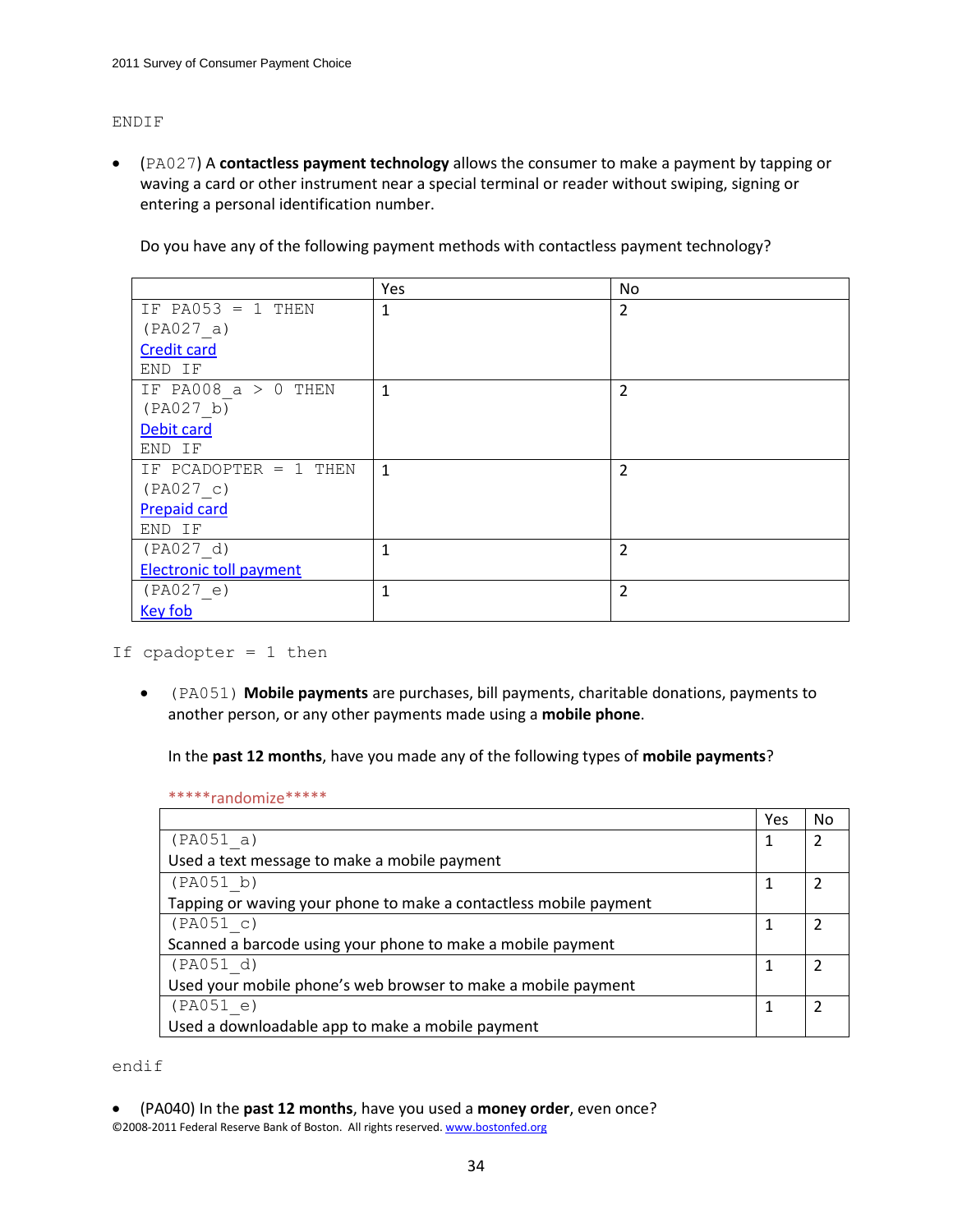- o Yes
- o No

If YES then

MOADOPTER = 1

Else

- (PA041) Have you **ever** used a **money order**, even once?
	- o Yes o No If YES then  $MOEVER = 1$ ENDIF

END IF

- (PA042) In the **past 12 months**, have you used a **travelers check**, even once?
	- o Yes
	- o No

\*\*\*\*here is the PayPal question that used to be up with the checking and savings account question. \*\*\*\* (PA001\_d)

Now we're going to ask you about newer online companies such as PayPal that are not banks but allow people to make payments.

A **non-bank online payment account** is a payment service provided by a company that is not a bank. These services allow a consumer to send and receive money online.

Do you have an account at any of the following non-bank online payment services?

| (PA001 d1)<br>$\mathcal{D}$<br>PayPal<br>(PA001 d2)<br>Google Checkout<br>(PA001 d3)<br><b>Amazon Payments</b><br>(PA001 d4)<br>PA001 d other |                 | Yes | No |
|-----------------------------------------------------------------------------------------------------------------------------------------------|-----------------|-----|----|
|                                                                                                                                               |                 |     |    |
|                                                                                                                                               |                 |     |    |
|                                                                                                                                               |                 |     |    |
|                                                                                                                                               |                 |     |    |
|                                                                                                                                               |                 |     |    |
|                                                                                                                                               |                 |     |    |
|                                                                                                                                               |                 |     |    |
|                                                                                                                                               | Other (specify) |     |    |

```
If PA001 d1 = 1 or PA001 d2 = 1 or PA001 d3 = 1 then
     PPADOPTER = 1
Else
     PPADOPTER = 0
Endif
```
If PPADOPTER = 1 THEN

```
\bullet (PA048)
```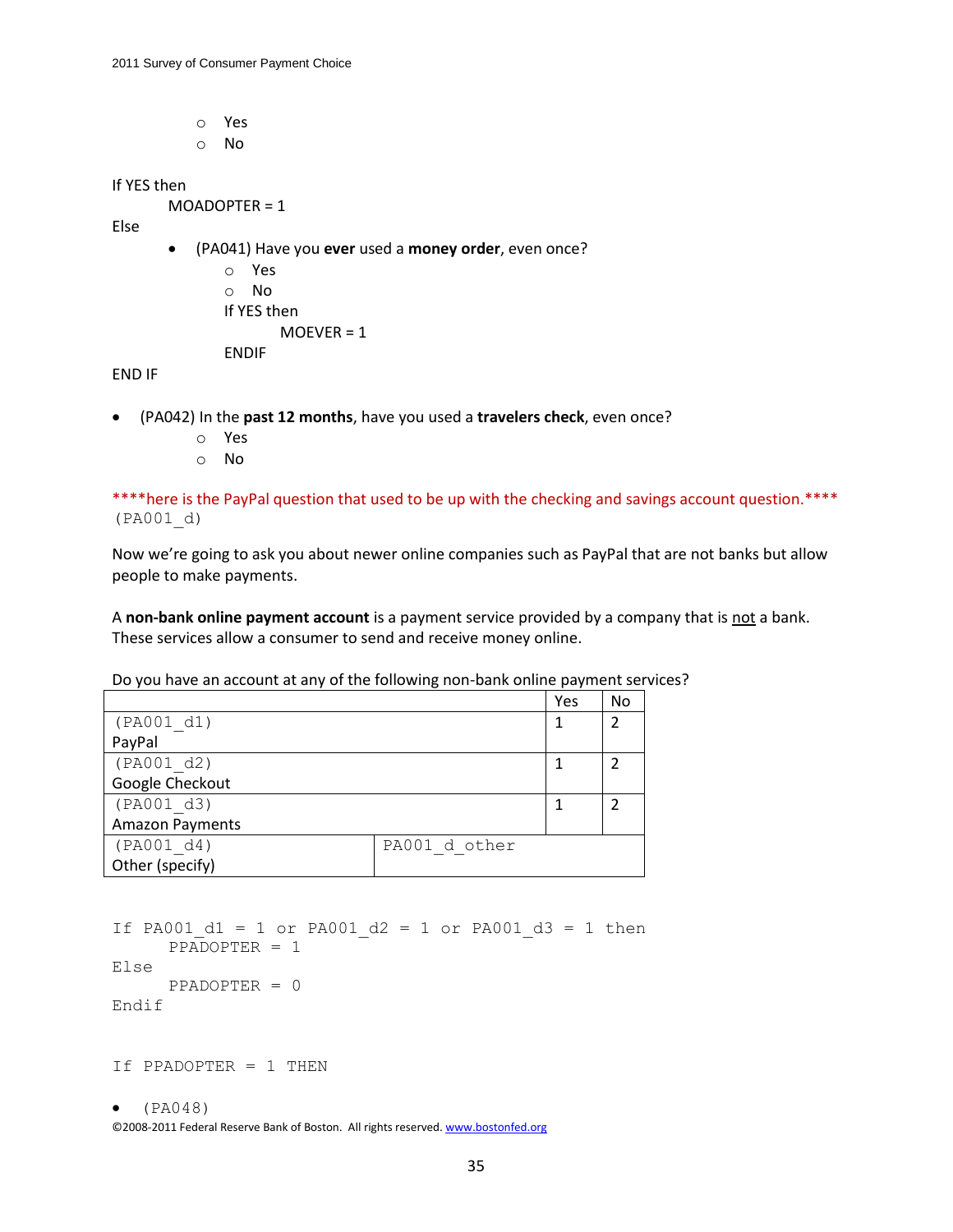Do you have any money deposited at a non-bank online payment service?

- *Examples of non-bank online payment services include PayPal, Google Checkout, and Amazon Payments.*
- o 1 Yes
- $O<sub>2</sub>$  No
- (PA044) In the **past 12 months**, have you used a non-bank online payment service to make a purchase or pay another person?
	- *Examples of non-bank online payment services include PayPal, Google Checkout, and Amazon Payments.*
	- o 1 Yes
	- o 2 No

### ENDIF  $***$ PPADOPTER = 1  $***$

### **IV. Payment Use (PU)**

### (PU001\_Intro)

Now we will ask questions about how often you use the payment methods you have.

- *If you are married or living with a partner, please report all payments made by you or made jointly with your spouse or partner—but not payments made only by your spouse or partner.*
- *If you own or operate a business, please do not report payments related to your business only.*

### (PU002\_Intro)

The next set of questions will be divided into several types of payments:

| <b>BILLS</b>                                       |                                                                                                                                                                                            |
|----------------------------------------------------|--------------------------------------------------------------------------------------------------------------------------------------------------------------------------------------------|
| Automatic bill payments                            | Payments set up to occur on a regularly scheduled basis.                                                                                                                                   |
| Online bill payments                               | Bill payments made online, but not set up to be paid automatically.                                                                                                                        |
| Bill payments by mail, in<br>person, or by phone   | Bills you mail in, pay in person, or by calling on your phone.                                                                                                                             |
| <b>PURCHASES OF GOODS</b><br><b>&amp; SERVICES</b> |                                                                                                                                                                                            |
| Online payments                                    | Payments for items bought over the internet or donations made online.                                                                                                                      |
| Retail purchases of<br>goods                       | Purchases of goods at stores, such as: grocery stores, superstores,<br>department stores, drug stores.                                                                                     |
| <b>Services</b>                                    | Purchases of services, such as: restaurants, bars, fast food and beverage,<br>transportation and tolls, doctor's visits, child care, haircuts, education,<br>recreation and entertainment. |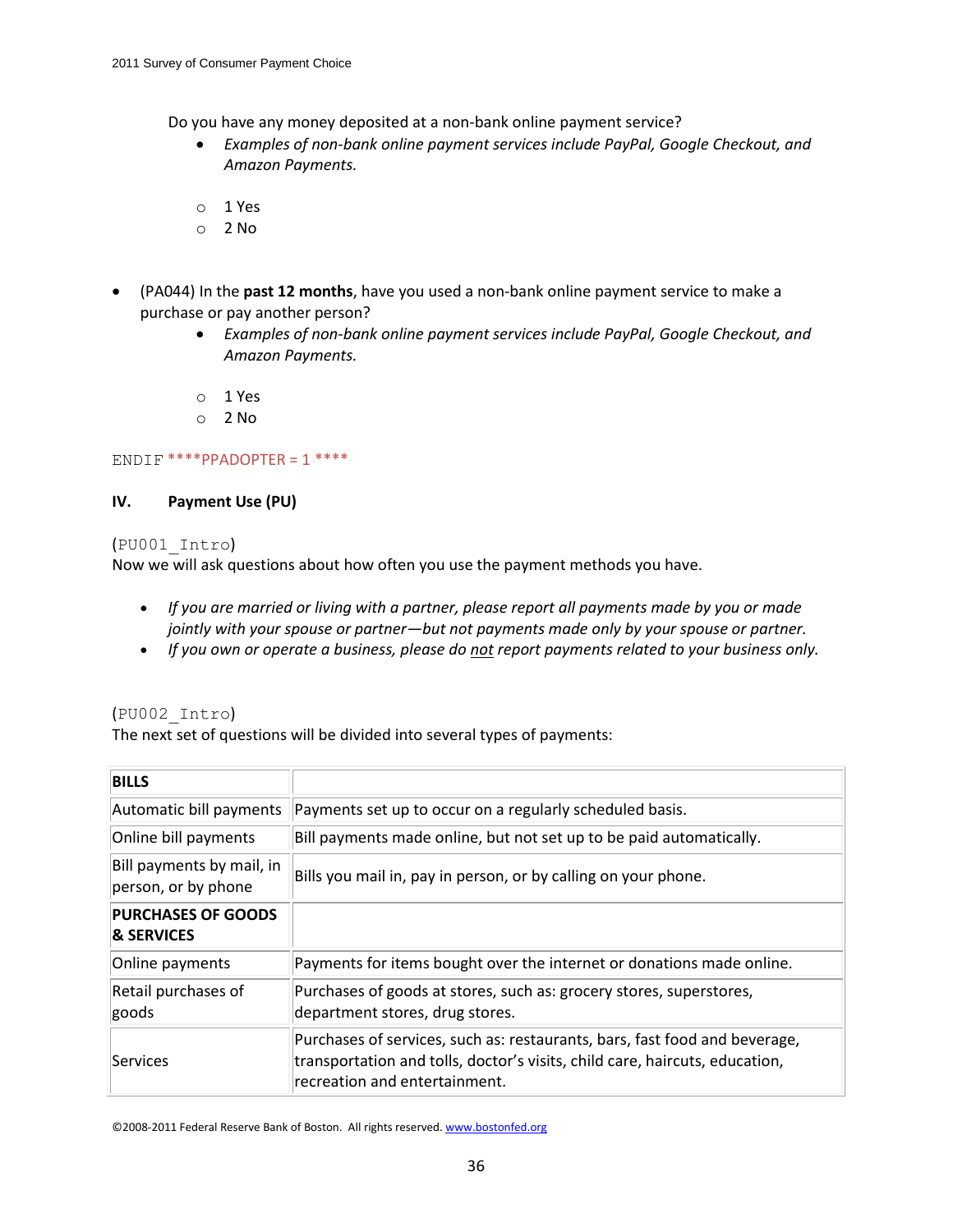| Person-to-person | Payments to people not made through a retail establishment, such as |
|------------------|---------------------------------------------------------------------|
| payments         | payments for babysitting, allowances, yardwork.                     |

#### if ABPADOPTER = 1 then

 $\bullet$  (PU002 intro2) **Automatic Bill Payments**

> In a **typical period (week, month, or year)**, how many automatic bill payments do you make?

- *Please fill in one box per row. Choose the box that best describes your typical activity.*
- *Answer for each payment method.*
- *Enter the number of times you make an automatic payment. DO NOT ENTER DOLLAR AMOUNTS.*
- *Please answer on an annual basis if you typically make less than one payment per month.*
- *If you do not use the payment method to pay automatic bills, please enter a 0 in any box in the appropriate row.*

|                     | Weekly basis - | Monthly basis - | Yearly basis - |
|---------------------|----------------|-----------------|----------------|
|                     | Per week       | Per month       | Per year       |
| If dcadopter        | (pu002 a1)     | (pu002 a2)      | (pu002 a3)     |
| $= 1$ then Paid     |                |                 |                |
| with your debit     |                |                 |                |
| card(s)             |                |                 |                |
| If ccadopter        | (pu002 b1)     | (pu002 b2)      | (pu002 b3)     |
| $= 1$ then          |                |                 |                |
| Charged to your     |                |                 |                |
| credit card(s)      |                |                 |                |
| If baadopter        | (pu002 c1)     | (pu002 c2)      | (pu002 c3)     |
| $= 1$ then          |                |                 |                |
| Paid using your     |                |                 |                |
| bank account and    |                |                 |                |
| routing numbers     |                |                 |                |
| IF OBBPADOPTER =    | (PU002 e3)     | (PU002 e3)      | (PU002 e3)     |
| 1 THEN              |                |                 |                |
| Paid using the      |                |                 |                |
| online banking bill |                |                 |                |
| payment function    |                |                 |                |
| on your bank's      |                |                 |                |
| website             |                |                 |                |
| Paid directly from  | (pu002 d1)     | (pu002 d2)      | (pu002 d3)     |
| your <i>income</i>  |                |                 |                |

(error catching code goes here)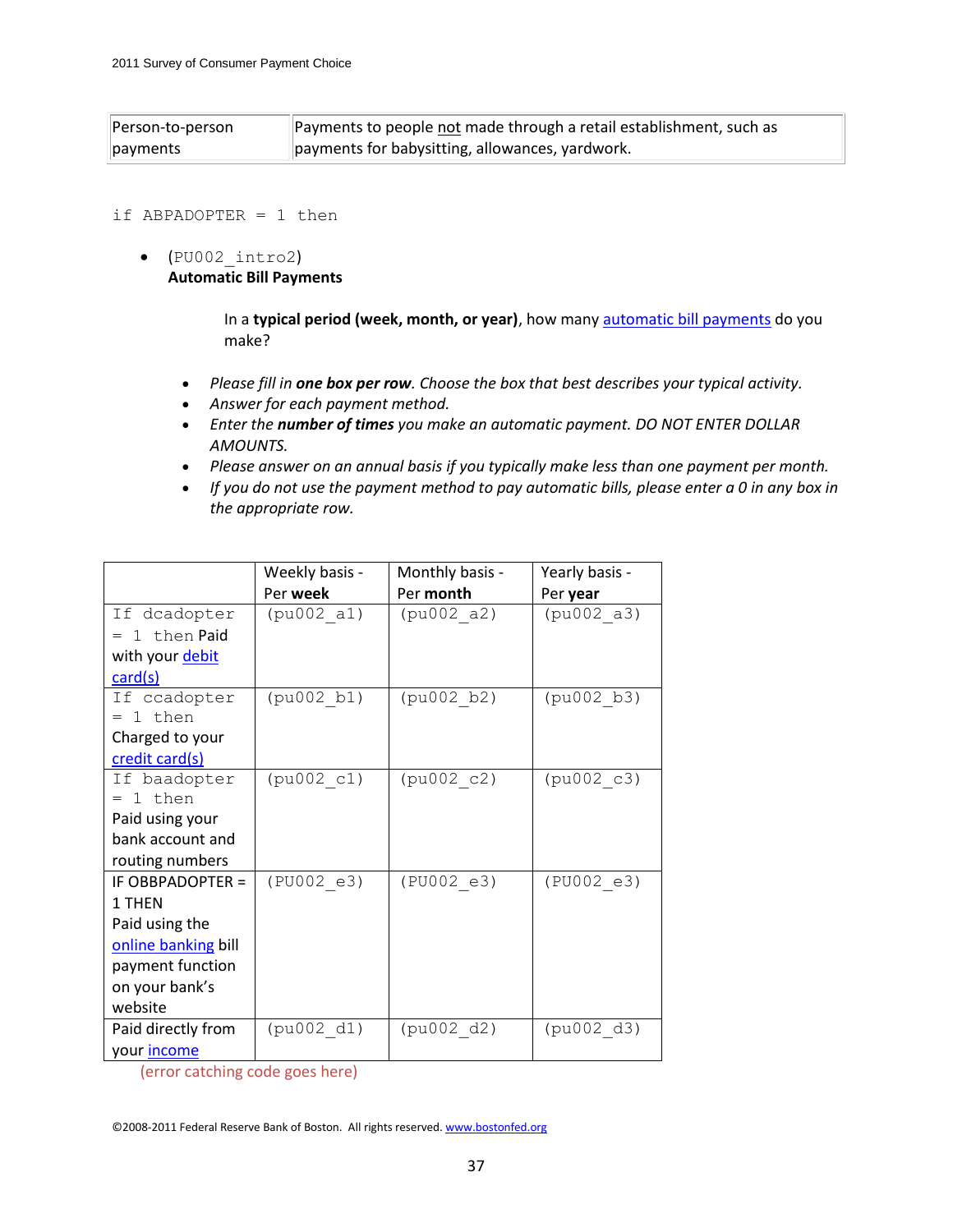#### End if

IF BAADOPTER = 1 or CCADOPTER = 1 THEN

 (pu003\_intro) **Online Bill Payments**

> In a **typical period (week, month, or year),** how many online bill payments do you make?

- *IMPORTANT: Do not count any automatic recurring bill payments that you reported in the previous question.*
- *Please fill in one box per row. Choose the box that best describes your typical activity.*
- *Answer for each payment method.*
- *Enter the number of times you make an online bill payment. DO NOT ENTER DOLLAR AMOUNTS.*
- *Please answer on an annual basis if you typically make less than one payment per month.*
- *If you do not use the payment method to pay bills online, please enter a 0 in any box in the appropriate row.*

|                         | Weekly basis - | Monthly basis - | Yearly basis - |
|-------------------------|----------------|-----------------|----------------|
|                         | Per week       | Per month       | Per year       |
| If dcadopter =1         | (pu003 a1)     | (pu003 a2)      | (pu003 a3)     |
| then                    |                |                 |                |
| Paid with your debit    |                |                 |                |
| card(s)                 |                |                 |                |
| If $ccadopter = 1$      | (pu003 b1)     | (pu003 b2)      | (pu003 b3)     |
| then                    |                |                 |                |
| Charged to your credit  |                |                 |                |
| card(s)                 |                |                 |                |
| If baadopter $= 1$      | (pu003 c1)     | (pu003 c2)      | (pu003 c3)     |
| then                    |                |                 |                |
| Paid using your bank    |                |                 |                |
| account and routing     |                |                 |                |
| numbers                 |                |                 |                |
| If obbpadopter =        | (pu003 d1)     | (pu003 d2)      | (pu003 d3)     |
| 1 then                  |                |                 |                |
| Paid using the online   |                |                 |                |
| banking bill payment    |                |                 |                |
| function on your bank's |                |                 |                |
| web site                |                |                 |                |

(error catching code here)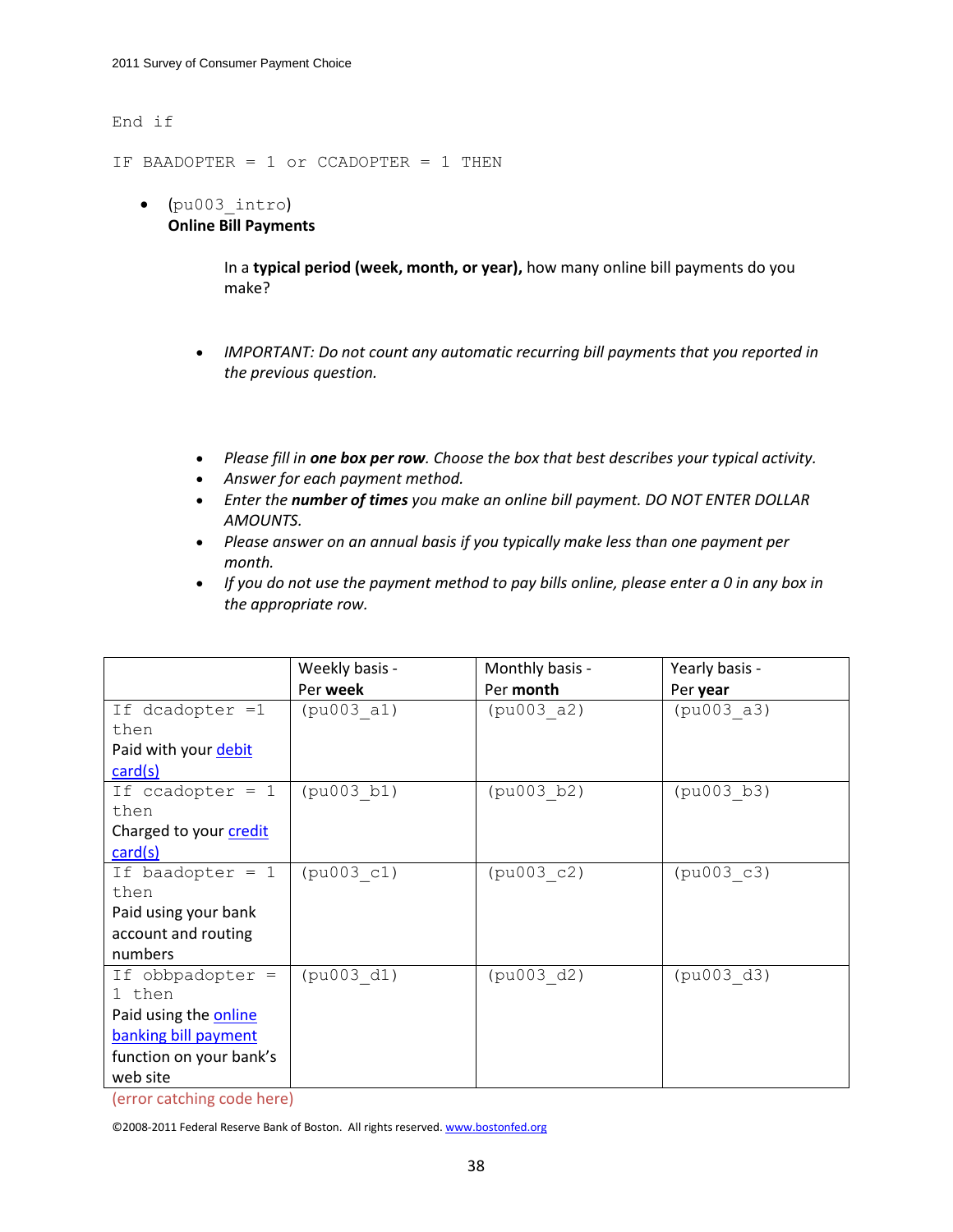#### END IF

#### $\bullet$  (pu004 intro)

**Bill Payments by mail, in person, or by phone**

In a **typical period (week, month, or year),** how many **bill payments by mail, in person, or by phone** do you make?

- *Please fill in one box per row. Choose the box that best describes your typical activity.*
- *Answer for each payment method.*
- *Enter the number of times you make a bill payment by mail, in person or by phone. DO NOT ENTER DOLLAR AMOUNTS.*
- *Please answer on an annual basis if you typically make less than one payment per month.*
- *If you do not use the payment method to pay bills by mail, in person, or by phone, please enter a 0 in any box in the appropriate row.*

|                        | Weekly basis - | Monthly basis - | Yearly basis - |
|------------------------|----------------|-----------------|----------------|
|                        | Per week       | Per month       | Per year       |
| Paid in cash           | PU004 a1       | PU004 a2        | PU004 a3       |
| If chkadopter =        | PU004 b1       | PU004 b2        | PU004 b3       |
| 1 or mmcadopter        |                |                 |                |
| 1 then<br>$=$          |                |                 |                |
| Paid by check (paper)  |                |                 |                |
| If moadopter = $1$     |                |                 |                |
| then                   |                |                 |                |
| Paid by money order    |                |                 |                |
| If dcadopter $= 1$     | PU004 c1       | PU004 c2        | PU004 c3       |
| then                   |                |                 |                |
| Paid with your debit   |                |                 |                |
| card(s)                |                |                 |                |
| If ccadopter $= 1$     | PU004 d1       | PU004 d2        | PU004 d3       |
| then                   |                |                 |                |
| Charged to your credit |                |                 |                |
| card(s)                |                |                 |                |
| If pcadopter $= 1$     | PU004 e1       | PU004 e2        | PU004 e3       |
| then                   |                |                 |                |
| Paid with your prepaid |                |                 |                |
| card(s)                |                |                 |                |

#### (error catching code here)

```
If chkadopter = 1 or mmcadopter = 1 or moadopter = 1 or dcadopter = 1
or baadopter = 1 or ccadopter = 1 or pcadopter = 1 then
```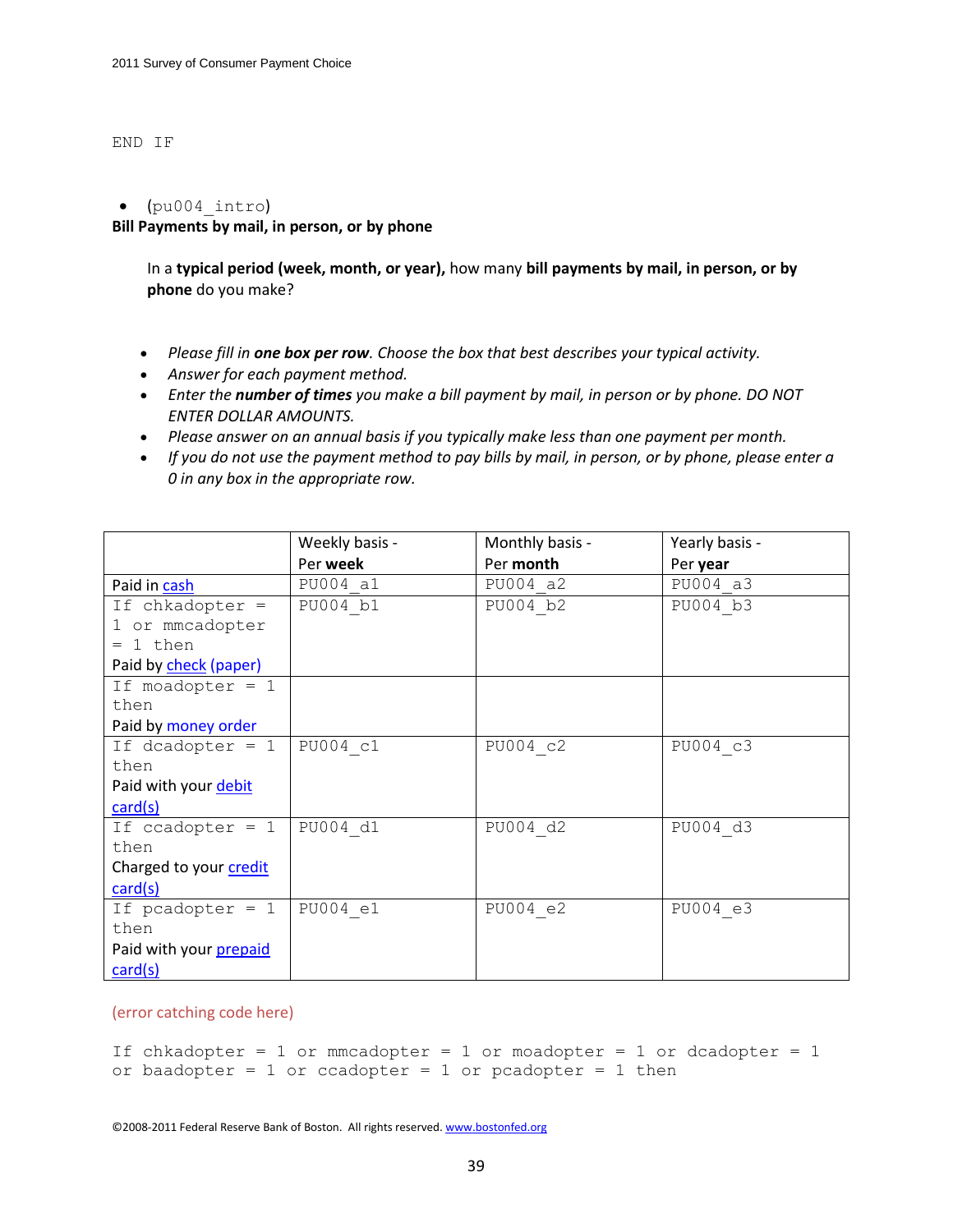(pu005\_intro)Now we will ask about all other payments and purchases besides bills.

- *If you are married or living with a partner, please report all payments made by you or made jointly with your spouse or partner—but not payments made only by your spouse or partner.*
- *If you own or operate a business, please do not report payments related to your business only.*
- (pu005\_intro2) **Internet payments**

In a **typical period (week, month, or year)**, how many **internet payments** do you make?

**Examples of internet payments** include all non-bill purchases made on the internet and charitable donations made online.

- *Please fill in one box per row. Choose the box that best describes your typical activity.*
- *Answer for each payment method.*
- *Enter the number of times you make an internet payment. DO NOT ENTER DOLLAR AMOUNTS.*
- *Please answer on an annual basis if you typically make less than one payment per month.*
- *If you do not use the payment method to make internet payments, please enter a 0 in any box in the appropriate row.*

|                                   | Weekly basis - | Monthly basis - | Yearly basis - |
|-----------------------------------|----------------|-----------------|----------------|
|                                   | Per week       | Per month       | Per year       |
| If chkadopter = $1$ or            | Pu005 a1       | Pu005 a2        | Pu005 a3       |
| $mmcadopter = 1 then$             |                |                 |                |
| Paid by check (paper)             |                |                 |                |
| If moadopter = $1$ then           |                |                 |                |
| Paid by money order               |                |                 |                |
| If dcadopter = $1$ then           | Pu005 b1       | Pu005 b2        | Pu005 b3       |
| Paid with your Debit card, either |                |                 |                |
| directly or through an            |                |                 |                |
| intermediary such as PayPal       |                |                 |                |
| If baadopter = $1$ then           | Pu005 c1       | Pu005 c2        | Pu005 c3       |
| Paid using your bank account and  |                |                 |                |
| routing numbers, either directly  |                |                 |                |
| or through an intermediary such   |                |                 |                |
| as PayPal                         |                |                 |                |
| If ccadopter = $1$ then           | Pu005 d1       | Pu005 d2        | Pu005 d3       |
| Charged to your credit card,      |                |                 |                |
| either directly or through an     |                |                 |                |
| intermediary such as PayPal       |                |                 |                |
| If pcadopter = $1$ then           | Pu005 e1       | Pu005 e2        | Pu005 e3       |
| Paid with your prepaid card       |                |                 |                |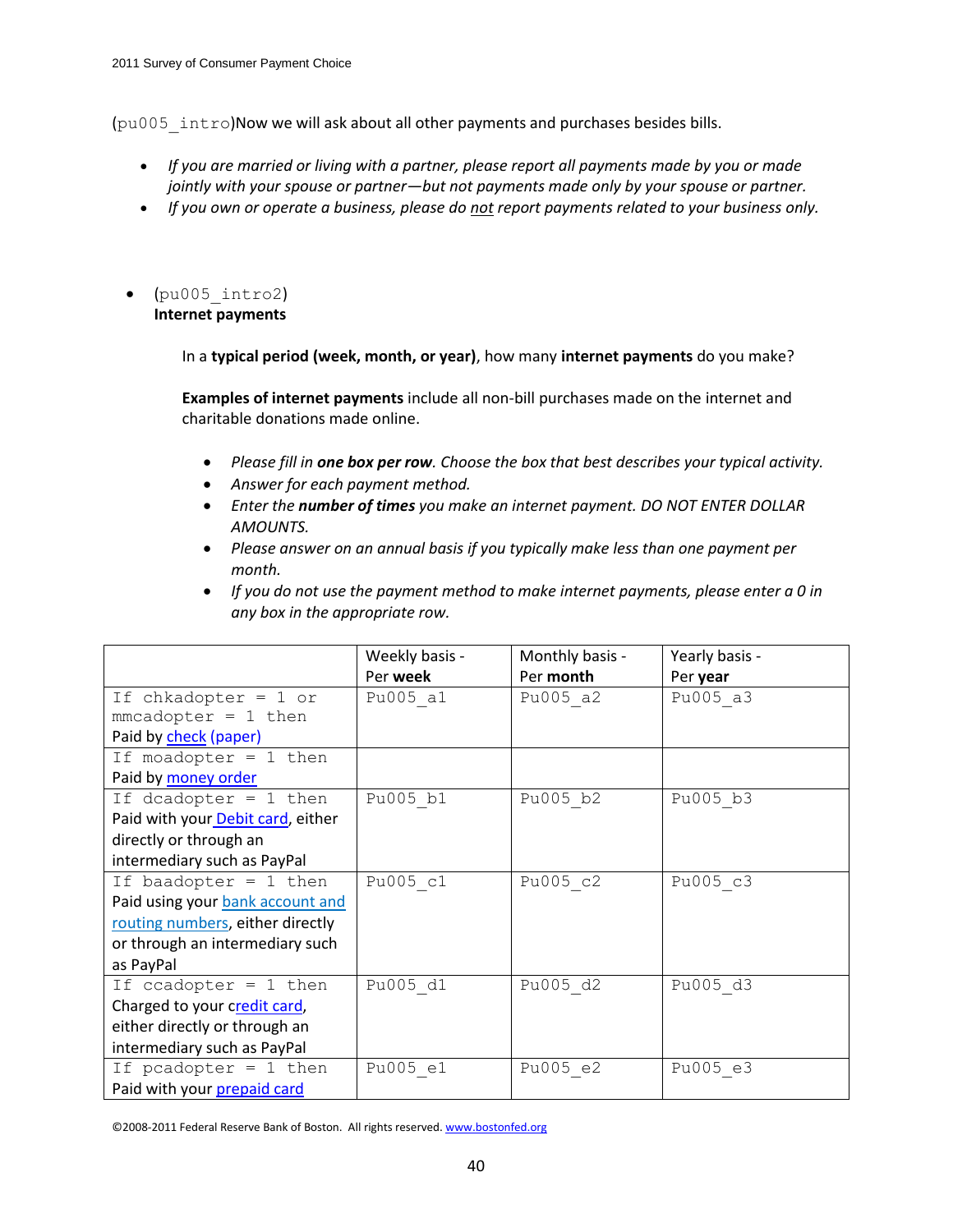### (error catching code here)

Endif

 (pu006a\_intro) **Retail goods**

In a **typical period (week, month, or year)**, how many **retail payments** do you make?

**Examples of retail goods include items bought while shopping in person at:**

- Food and grocery stores Superstores, warehouses, club stores Drug or convenience stores Gas stations Department stores Electronics, hardware, and appliances stores Home goods and furniture stores
- *Please fill in one box per row. Choose the box that best describes your typical activity.*
- *Answer for each payment method.*
- *Enter the number of times you make a payment. DO NOT ENTER DOLLAR AMOUNTS.*
- *Please answer on an annual basis if you typically make less than one payment per month.*
- *If you do not use the payment method to make payments, please enter a 0 in any box in the appropriate row.*
- *Please answer only for goods purchases in person at these (and similar) types of stores. The next question asks about in-person purchases of services.*

|                             | Weekly basis - | Monthly basis - | Yearly basis - |
|-----------------------------|----------------|-----------------|----------------|
|                             | Per week       | Per month       | Per year       |
| Cash                        | Pu006a a1      | Pu006a a2       | Pu006a a3      |
| If chkadopter = $1$ or      | Pu006a b1      | Pu006a b2       | Pu006a b3      |
| $mmcadopter = 1 then$       |                |                 |                |
| Paid by check (paper)       |                |                 |                |
| If moadopter = $1$ then     |                |                 |                |
| Paid by money order         |                |                 |                |
| If dcadopter = $1$ then     | Pu006a c1      | Pu006a c2       | Pu006a c3      |
| Paid with your debit card   |                |                 |                |
| If ccadopter = $1$ then     | Pu006a d1      | Pu006a d2       | Pu006a d3      |
| Charged to your credit card |                |                 |                |
| If pcadopter = $1$ then     | Pu006a e1      | Pu006a e2       | Pu006a e3      |
| Paid with your prepaid card |                |                 |                |

### (error catching code here)

(pu006c\_intro)

#### **Retail services**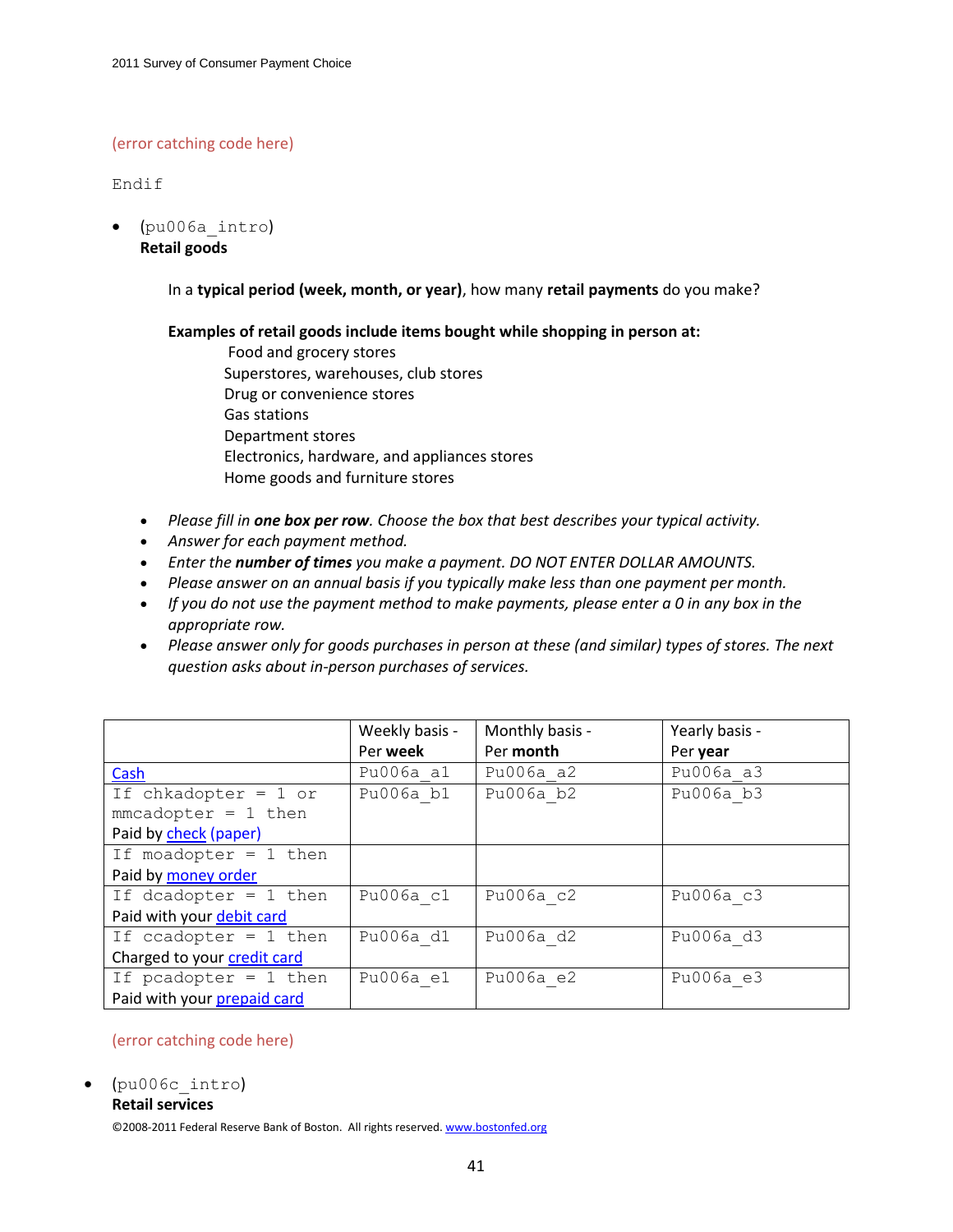In a **typical period (week, month, or year)**, how many payments for **services** do you make?

### **Examples of services paid for while shopping or paying in person include:**

- Restaurants, bars, fast food and beverage Transportation and tolls Medical, dental, and fitness Education and child care Personal care (e.g. hair) Recreation, entertainment, and travel Maintenance and repairs Other professional services (business, legal, etc.) Charitable donations
- *Please fill in one box per row. Choose the box that best describes your typical activity.*
- *Answer for each payment method.*
- *Enter the number of times you make a payment. DO NOT ENTER DOLLAR AMOUNTS.*
- *Please answer on an annual basis if you typically make less than one payment per month.*
- *If you do not use the payment method to make payments, please enter a 0 in any box in the appropriate row.*

|                             | Weekly basis - | Monthly basis - | Yearly basis - |
|-----------------------------|----------------|-----------------|----------------|
|                             | Per week       | Per month       | Per year       |
| Cash                        | Pu006c a1      | Pu006c a2       | Pu006c a3      |
| If chkadopter = $1$ or      | Pu $006c$ bl   | Pu006c b2       | Pu006c b3      |
| $mmcadopter = 1 then$       |                |                 |                |
| Paid by check (paper)       |                |                 |                |
| If moadopter $= 1$          |                |                 |                |
| then                        |                |                 |                |
| Paid by money order         |                |                 |                |
| If dcadopter $= 1$          | Pu006c c1      | Pu006c c2       | Pu006c c3      |
| then                        |                |                 |                |
| Paid with your debit card   |                |                 |                |
| If ccadopter $= 1$          | Pu006c d1      | Pu006c d2       | Pu006c d3      |
| then                        |                |                 |                |
| Charged to your credit card |                |                 |                |
| If pcadopter $= 1$          | Pu006c e1      | Pu006c e2       | Pu006c e3      |
| then                        |                |                 |                |
| Paid with your prepaid card |                |                 |                |

### (error catching code here)

### (pu021\_intro)

### **Person-to-person payments**

In a **typical period (week, month, or year)**, how many **person-to-person** payments do you make?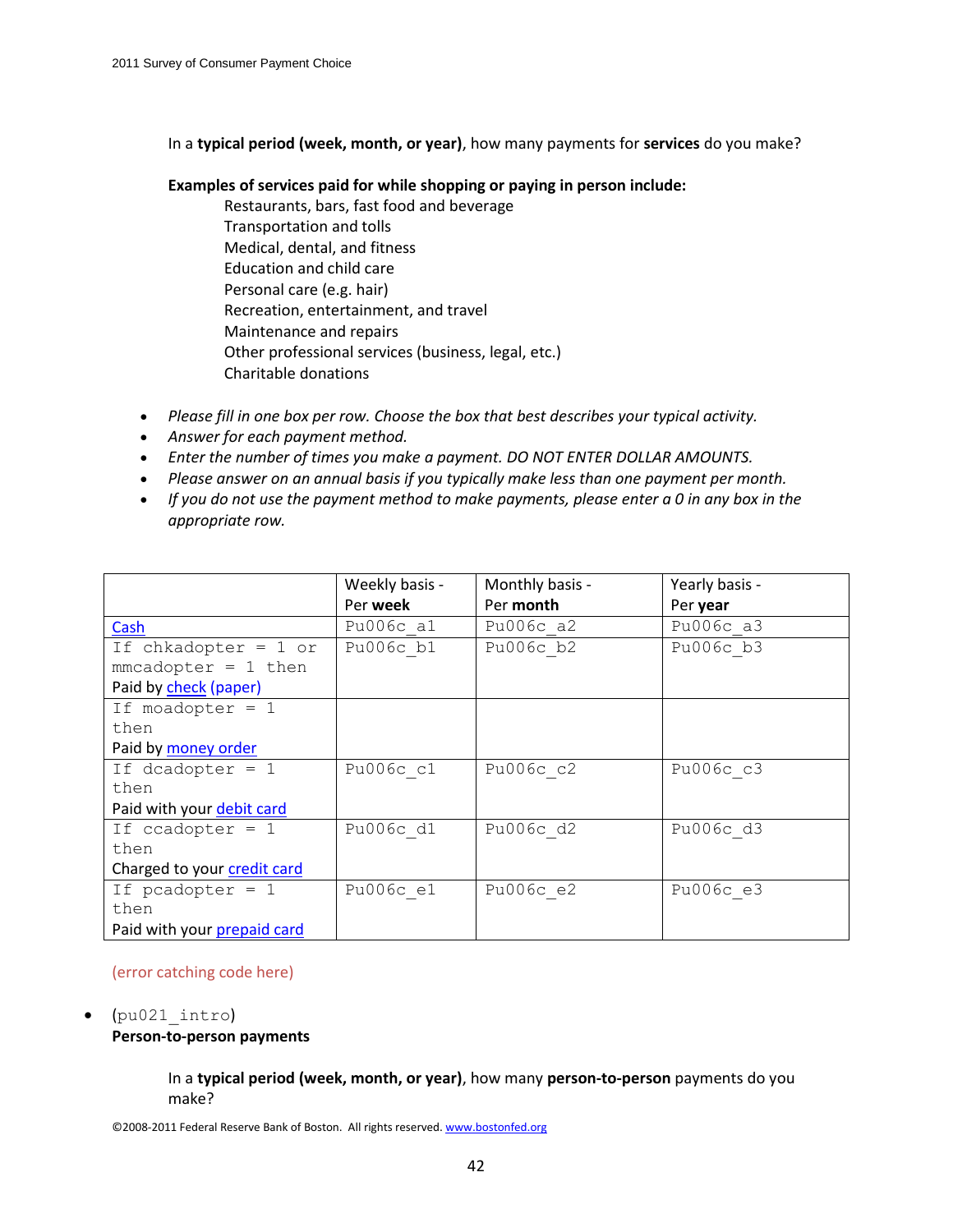### **Person-to-person payments include:**

Babysitting

Allowances

Giving a friend or family member money as a gift

Paying a person for something that is not business related

Account to account payments from your bank account to another person's bank account

- *Please fill in one box per row. Choose the box that best describes your typical activity.*
- *Answer for each payment method.*
- *Enter the number of times you make a payment. DO NOT ENTER DOLLAR AMOUNTS.*
- *Please answer on an annual basis if you typically make less than one payment per month.*
- *If you do not use the payment method to make payments, please enter a 0 in any box in the appropriate row.*

|                                    | Weekly basis - | Monthly basis - | Yearly basis - |
|------------------------------------|----------------|-----------------|----------------|
|                                    | Per week       | Per month       | Per year       |
| Cash                               | Pu021 a1       | Pu021 a2        | Pu021 a3       |
| If chkadopter = $1$ or             | Pu021 b1       | Pu021 b2        | Pu021 b3       |
| $mmcadopter = 1 then$              |                |                 |                |
| Paid by check (paper)              |                |                 |                |
| If moadopter = $1$ then            |                |                 |                |
| Paid by money order                |                |                 |                |
| If dcadopter = $1$ then            | Pu021 c1       | Pu021 c2        | Pu021 c3       |
| Paid with your Debit card, through |                |                 |                |
| an intermediary such as PayPal     |                |                 |                |
| If ccadopter = $1$ then            | Pu021 d1       | Pu021 d2        | Pu021 d3       |
| Charged to your Credit card,       |                |                 |                |
| through an intermediary such as    |                |                 |                |
| PayPal                             |                |                 |                |
| If baadopter = $1$ then            | PU021 e1       | PU021 e2        | PU021 e3       |
| Account to account payment         |                |                 |                |
| If obbpadopter = $1$ then          | PU021 f1       | PU021 f2        | PU021 f3       |
| Paid using the online banking bill |                |                 |                |
| payment function on your bank's    |                |                 |                |
| web site                           |                |                 |                |
|                                    |                |                 |                |

(error checking code goes here)

### (PU100)

Were any of the payments you reported in the previous questions made for both your household and some other organization?

- *Check all that apply.*
	- o Yes, some payments were for my employer (not a business that I own)
	- o Yes, some payments were for a business that I own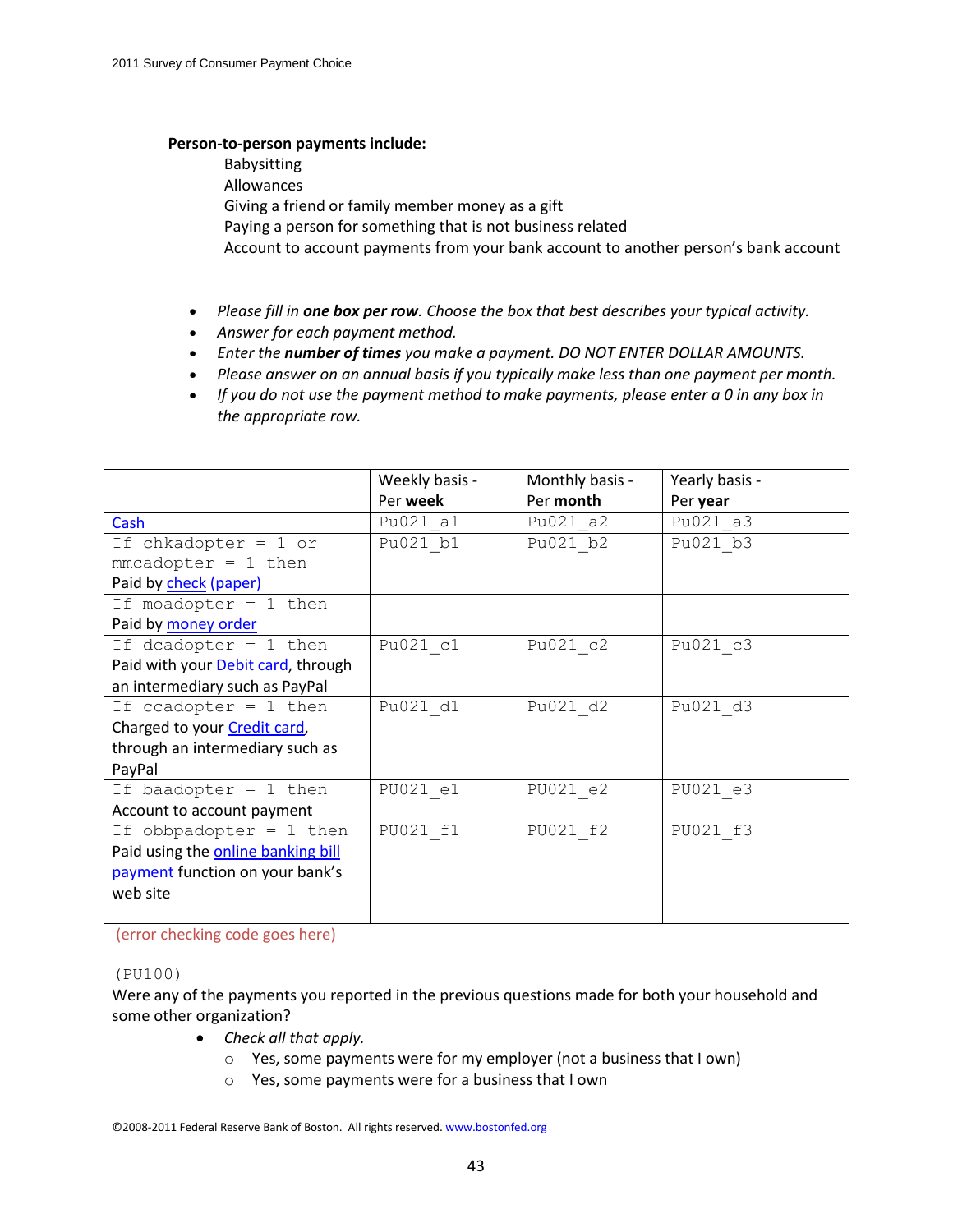- $\circ$  Yes, some payments were for another organization such as religious organizations, community or social organizations, or charity.
- o No
- IF CCADOPTER = 1 THEN
	- (PU009) During the **past 12 months,** did you carry an unpaid balance on any credit card from one month to the next (that is, you did not pay the balance in full at the monthly due date)?
		- o 1 Yes
		- o 2 No

IF  $PU009 = 1$  THEN

- (pu010) **Last month,** about how much was the unpaid balance on **all** your credit cards that you carried over from the previous month?
	- *Enter 0 if none.*

o **\$\_\_\_\_\_\_\_\_**.00

 $\bullet$  (pu011)

How would you compare your unpaid balance last month to your unpaid balance 12 months ago? Last month's balance is...

- o 1 Much lower
- o 2 Lower
- o 3 About the same
- o 4 Higher
- o 5 Much higher

ENDIF

### ENDIF

### (PU101)

During the **past 12 months**, how many weeks did you make fewer total payments than you do in a typical week?

- *If none, please enter 0, otherwise,*
- *Please enter a number between 1 and 52.*

\_\_\_\_\_\_\_\_weeks

### **V. Payment History (PH)**

Now we will ask questions that will help us understand your payment decisions better.

 (PH005) Have you **ever** entered any of the following information on an Internet web site or sent the information in an e-mail message? \*\*\*\*randomize responses\*\*\*\*\*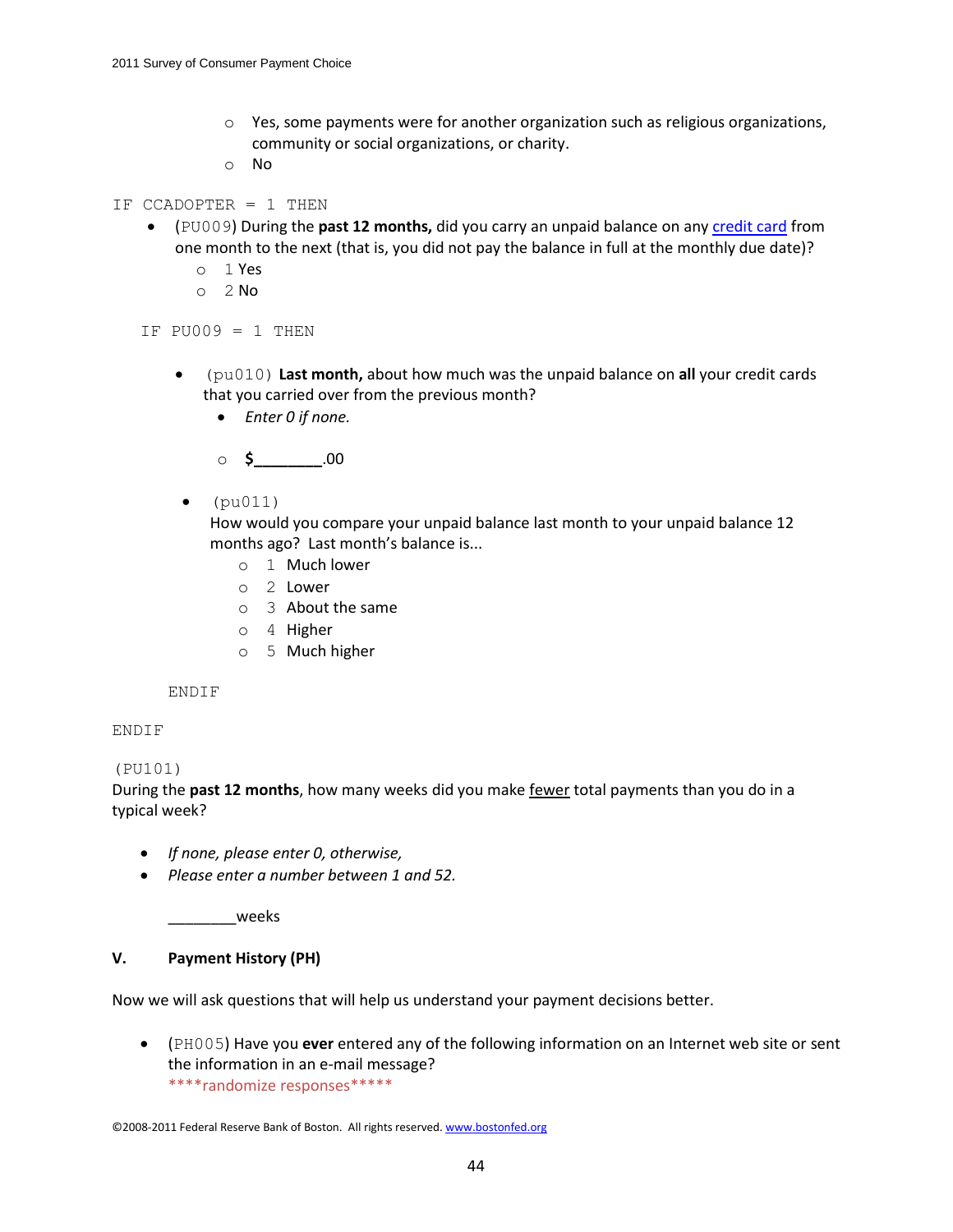|                        | Yes | N <sub>o</sub> |
|------------------------|-----|----------------|
| $(PH005_a)$            |     | 2              |
| Bank account number    |     |                |
| $(PH005_c)$            |     | 2              |
| Credit card number     |     |                |
| $(PH005_d)$            |     | 2              |
| Debit card number      |     |                |
| $(PH005_e)$            |     | $\mathfrak{p}$ |
| Mother's maiden name   |     |                |
| $(PH005_g)$            |     | 2              |
| Social security number |     |                |

(PH006) Please estimate your most recent **credit rating**, as measured by a FICO score?

- o 1 Below 600
- $O<sup>2</sup> 600-649$
- o 3 650-699
- o 4 700-749
- o 5 750-800
- o 6 Above 800
- o 7 I don't know

If BAADOPTER = 1 or BAEVER = 1 then

- (PH007) During the past 12 months, did you **overdraw** any of your **bank accounts?** 
	- o 1 Yes and I paid an overdraft fee
	- o 2 Yes but I did not pay an overdraft fee
	- o 3 No

Endif

(PH022) In the **past 12 months**, have you had any of the following stolen or lost?

|                         | Yes | <b>No</b>      |
|-------------------------|-----|----------------|
| (PH022 a)               |     | 2              |
| Cash                    |     |                |
| If CCADOPTER $= 1$ then | 1   | 2              |
| (PH022 b)               |     |                |
| Credit card             |     |                |
| If DCADOPTER $= 1$ then | 1   |                |
| (PH022 c)               |     |                |
| Debit card              |     |                |
| If CHKADOPTER = $1$ or  | 1   | $\overline{2}$ |
| $MMCADOPTER = 1 then$   |     |                |
| (PH022 d)               |     |                |
| Checks or check book    |     |                |

If PH022  $a = 1$  then

(PH023\_a)

©2008-2011 Federal Reserve Bank of Boston. All rights reserved. www.bostonfed.org Q. In the **past 12 months**, what was the total amount of **cash** was lost or stolen?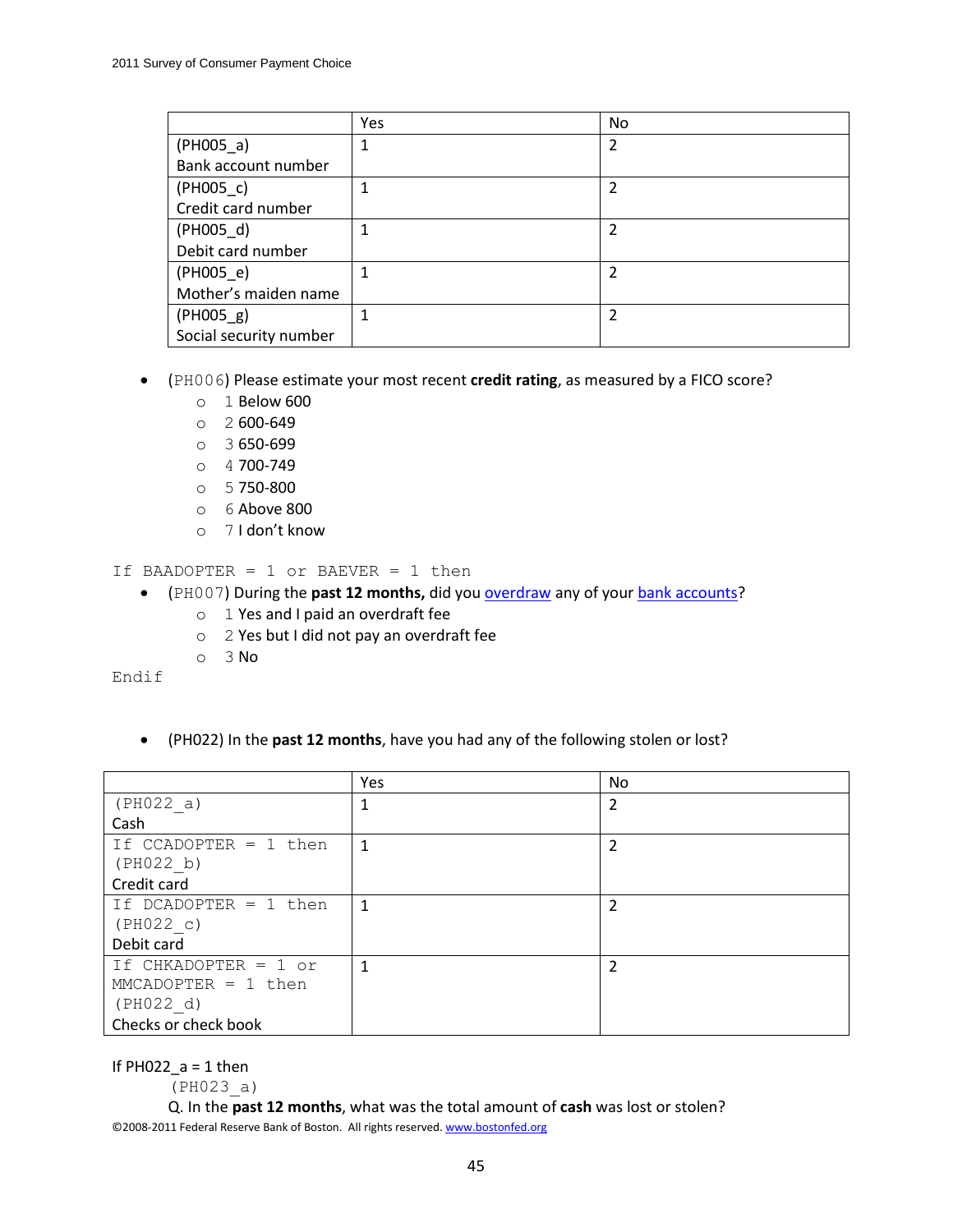$\zeta$  .00

End if

If  $PH022$ <sub>\_</sub> $b = 1$  then

(PH023\_b)

Q. In the **past 12 months**, what was the total value of the fraudulent charges on your **credit**

 *If none, please enter 0.*  $$_{\_}$ .00

End if

**card**?

If PH022  $c = 1$  then

(PH023\_c)

Q. In the **past 12 months**, what was the total value of the fraudulent charges on your **debit** 

*If none, please enter 0.*

 $$-.00$ 

End if

**card**?

If  $PH022_d = 1$  then

(PH023\_d)

Q. In the **past 12 months**, what was the total value of the fraudulent activity on your **checking account**?

> *If none, please enter 0.*  $\zeta$  .00

End if

 (PH009) During the **past 12 months**, did you experience any of these financial difficulties? \*\*\*\*randomize response categories\*\*\*\*

|                                  | Yes | <b>No</b> |
|----------------------------------|-----|-----------|
| (PH009 a)                        |     | 2         |
| You or someone else in your      |     |           |
| household lost their primary job |     |           |
| (PH009 b)                        | 1   |           |
| You declared bankruptcy          |     |           |
| (PH009 c)                        |     | 2         |
| Mortgage foreclosure on your     |     |           |
| primary home                     |     |           |
| (PH009 e)                        | 1   |           |
| Credit card account closed or    |     |           |
| frozen by the bank or card       |     |           |
| company                          |     |           |

If PH009\_b = 2 or PH009\_c = 2 then

 (PH020) We just asked you about financial difficulties that happened in the past year. Now we'd like you to think back 7 years.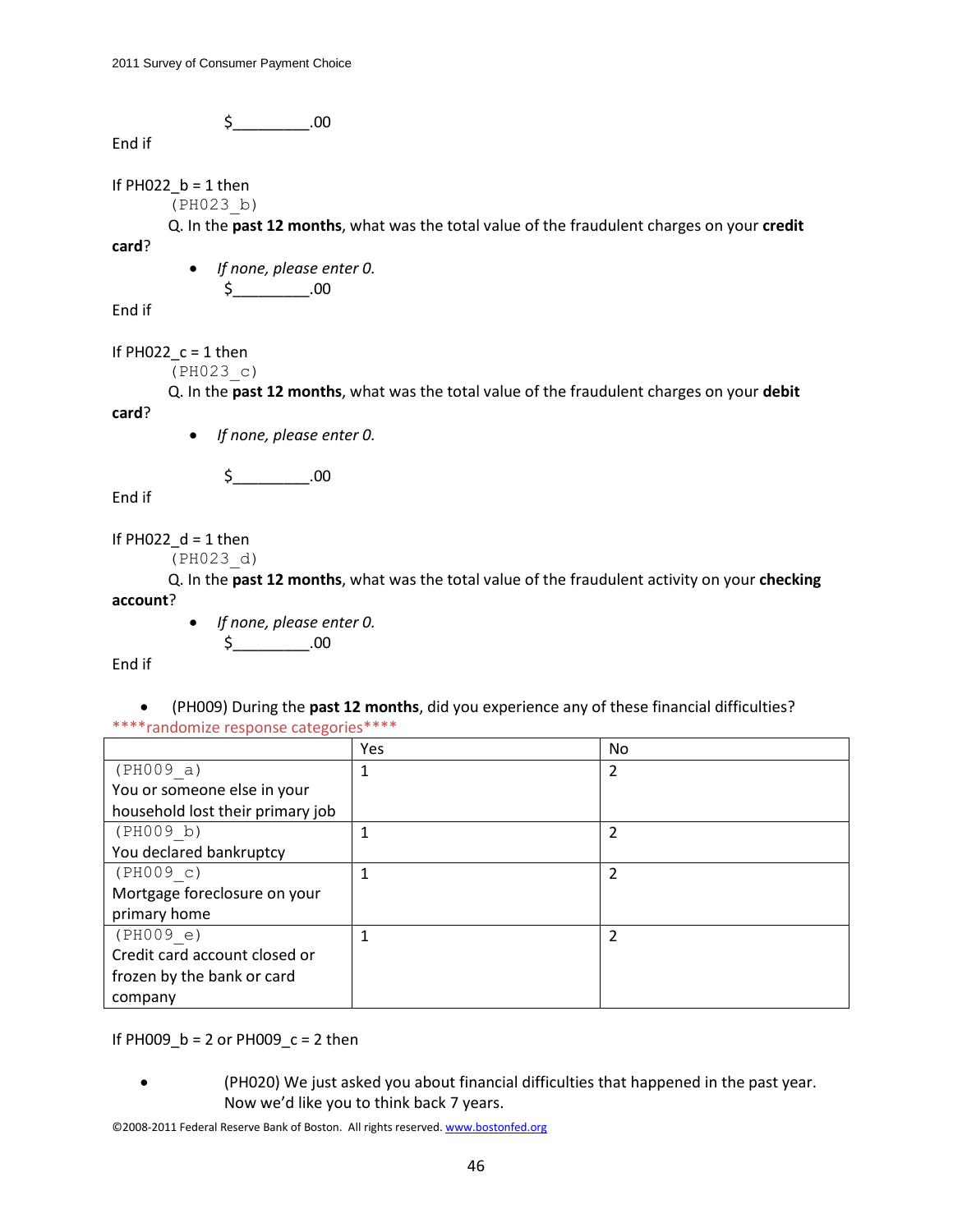| During the past 7 years, have you experienced any of these financial difficulties? |  |
|------------------------------------------------------------------------------------|--|
| ****RANDOMIZE responses****                                                        |  |

|                                           | Yes | No |
|-------------------------------------------|-----|----|
| If PH009 $b = 2$ then                     |     |    |
| (PH020 a)                                 |     |    |
| You declared bankruptcy                   |     |    |
| If PH009 $c = 2$ then                     |     |    |
| (PH020 b)                                 |     |    |
| Mortgage foreclosure on your primary home |     |    |

End if

- (PH012) During the **past 12 months**, did you pay for anything in cash to receive a discount?
	- o 1 Yes
	- o 2 No

# **VI. Demographics (DE)**

(de000) Now we will ask you some questions similar to those asked in the "My Household Questionnaire"

(DE020) Please tell us where you have access to the internet for personal use.

Please check all that apply.

- o DE020\_a At home
- o DE020\_b At work
- o DE020\_c At another location
- (DE010Which category represents the total combined **income** of all members of your family living here during the **past 12 months**?

This includes money from jobs, net income from business, farm or rent, pensions, dividends, interest, social security payments and any other money income received by members of your family who are 15 years of age or older.

- $\circ$  1 Less than \$5,000
- o 2 \$5,000-\$7,499
- o 3 \$7,500-\$9,999
- o 4 \$10,000-\$12,499
- o 5 \$12,500-\$14,999
- o 6 \$15,000-\$19,999
- o 7 \$20,000-\$24,999
- o 8 \$25,000-\$29,999
- o 9 \$30,000-\$34,999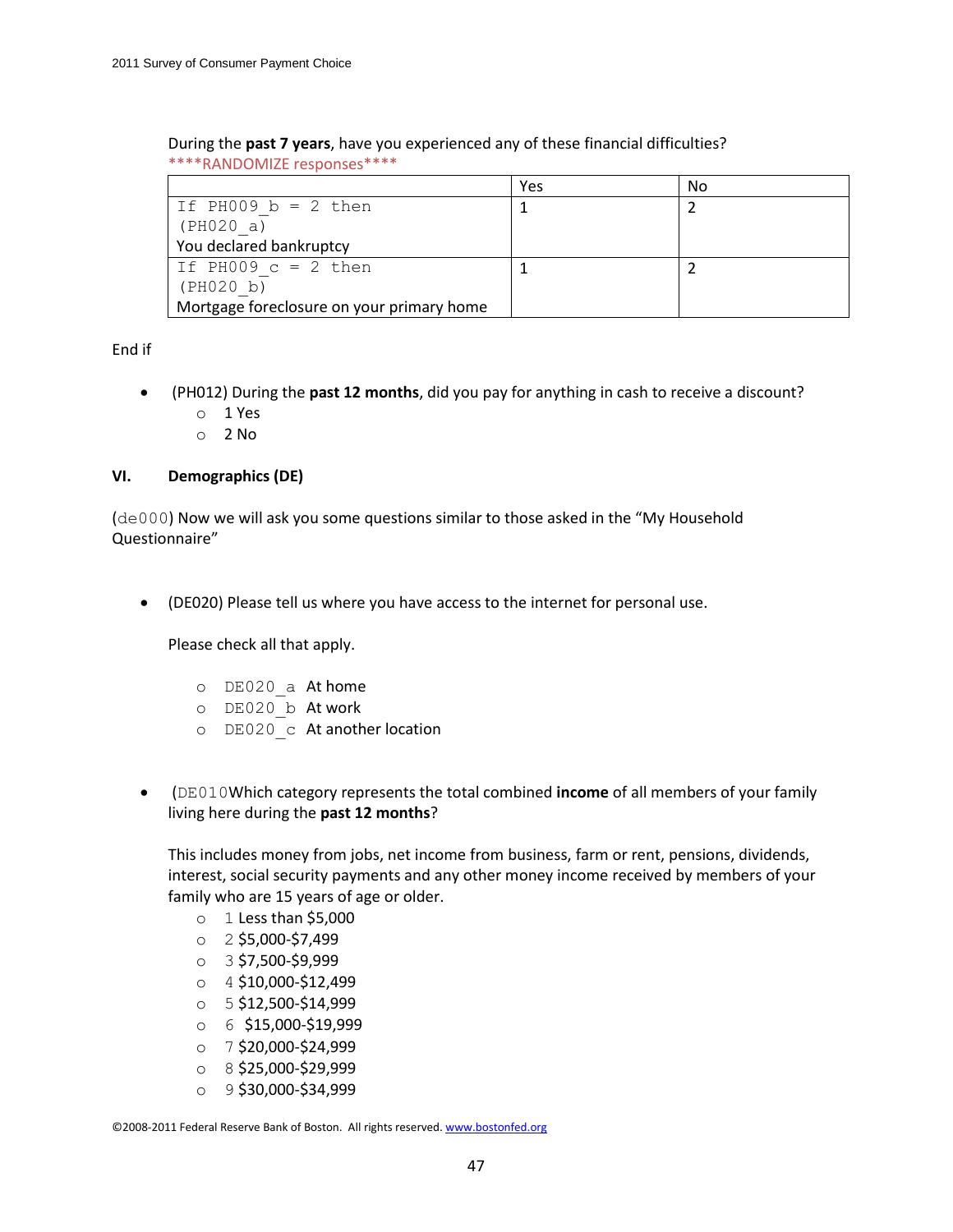- $O = 10$  \$35,000-\$39,999
- o 11 \$40,000-\$49,999
- o 12 \$50,000-\$59,999
- o 13 \$60,000-\$74,999
- o 14 \$75,000-\$99,999
- o 15 \$100,000-\$124,999
- o 16 \$125,000-\$199,999
- o 17 \$200,000 or more
- (DE011) What does **your own** personal income rank within your household?
	- o 1 Highest in my household
	- o 2 About equal to the highest (roughly the same as another household member)
	- o 3 2<sup>nd</sup> highest
	- o 4 3<sup>rd</sup> highest or lower
- (DE013) Do you and/or your spouse/partner own your **primary home**?

Note: Even if you have an unpaid mortgage, you are considered the owner of the home.

- o 1 Yes
- $O<sub>2</sub>$  No
- if  $DE013 = 1$  then
	- (DE014) What is the approximate market value of your **primary home**?

# Please enter your answer below in thousands of dollars.

# $0.5$  ,000

\*\*\*\*DE014: please prompt the R if they enter a number above 4500, which is the equivalent of saying that their house is worth more than \$4.5 million

### Prompt for DE014:

You told us that the market value of your primary home is [FILL WITH RESPONSE FROM DE014, BUT PUT IT IN DOLLARS, NOT THOUSANDS OF DOLLARS, and format with commas, but no decimal for cents. EXAMPLE \$x,xxx,000].

### <br><br>

If this is correct, please choose 'Next' to continue. Otherwise, please click 'Back' to change your response. \*\*\*\*

 (DE015) About how much do you owe on loans for your **primary home**, including mortgages, home equity loans, and home equity lines of credit?

Please enter your answer below in thousands of dollars.

 $\circ$  \$ ,000

\*\*\*\*DE015: please prompt the R if they enter a number above 2000, which is the equivalent of saying that they owe more than \$2 million on their home

Prompt for DE015: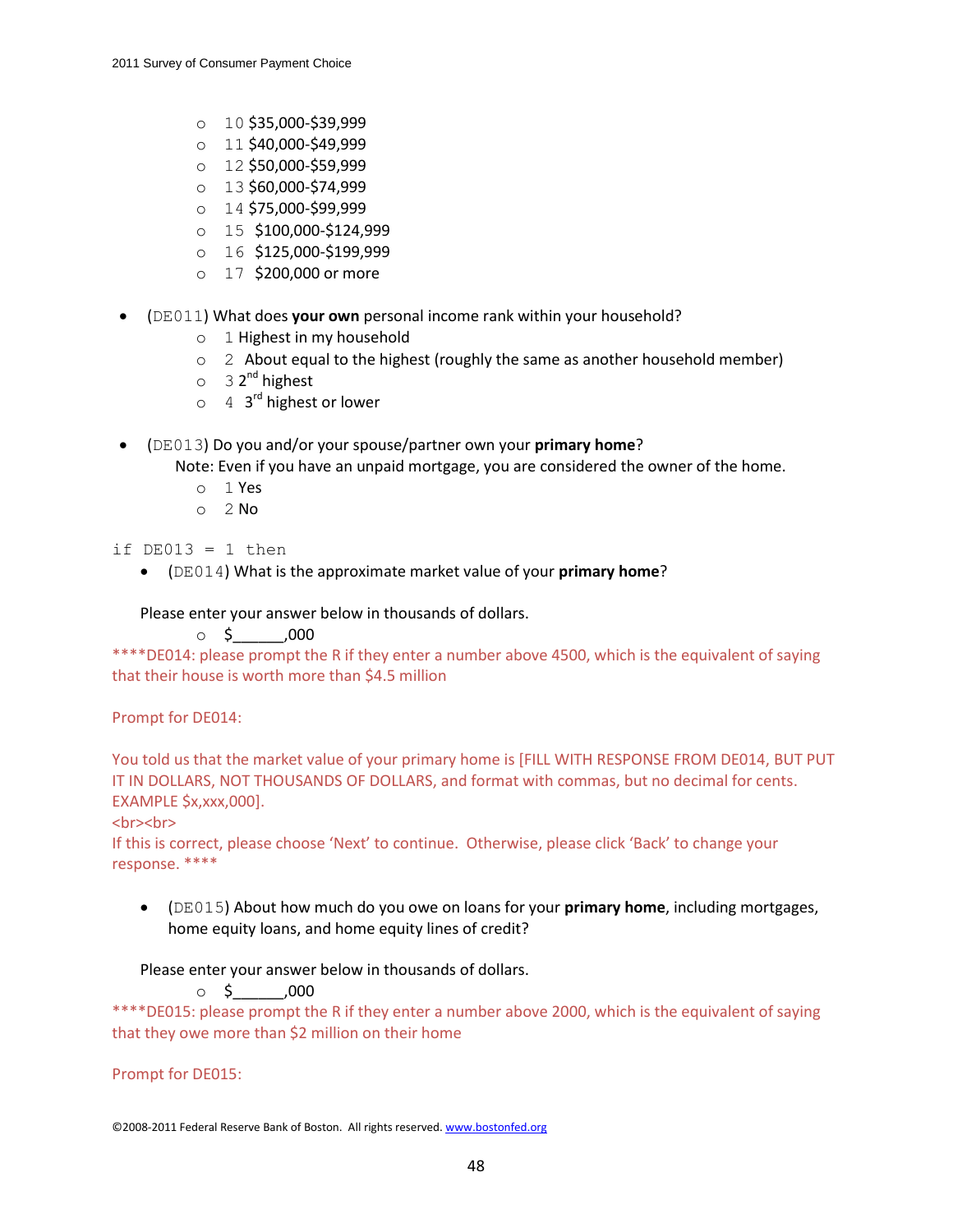You told us that the amount you owe on loans for your primary home is [FILL WITH RESPONSE FROM DE015, BUT PUT IT IN DOLLARS, NOT THOUSANDS OF DOLLARS, and format with commas, but no decimal for cents. EXAMPLE \$x,xxx,000].

<br><br>

If this is correct, please choose 'Next' to continue. Otherwise, please click 'Back' to change your response.

\*\*\*\*

Endif

if  $DE013 = 1$  then

 (DE016) Excluding the market value of your primary home, what is the approximate value of your household's **other assets**?

Include real estate other than your primary home.

Please enter your answer below in thousands of dollars.

 $\circ$  \$ ,000

\*\*\*\*DE016, where DE013 = 1: if R makes <  $$50000$  [variable familyincome =  $(1,2,3,4,5,6,7,8,9,10,11]$ ] then prompt for response above 500 (which is equal to 500,000). If R makes between \$50,000 and \$75,000 [variable familyincome = (12,13)], please prompt the R if they enter a value above 750, which is the equivalent of saying that their net worth is greater than \$750,000. Finally, if the R makes above \$75,000 [variable familyincome = 14] then prompt if the R enters a value above 3000, which is equal to saying they have a net worth of \$3 million.

Prompt for DE016, where DE013 = 1:

You told us that the market value of your household's non-home assets is [FILL WITH RESPONSE FROM DE016, BUT PUT IT IN DOLLARS, NOT THOUSANDS OF DOLLARS, and format with commas, but no decimal for cents. EXAMPLE \$x,xxx,000].

<br><br>

If this is correct, please choose 'Next' to continue. Otherwise, please click 'Back' to change your response. \*\*\*

 (DE019) Excluding the debt on the mortgage of your primary home, what is the approximate dollar amount of your remaining **debts**?

Examples of other debts include credit card debt, student loan debt, and car loan debt.

Please enter your answer below in thousands of dollars.

 $\circ$  \$  $.000$ 

\*\*\*\*Prompt user if they enter number above 1000, which is the equivalent of saying they have \$1 million in non-mortgage debt.

Prompt for DE019, where DE013 = 1: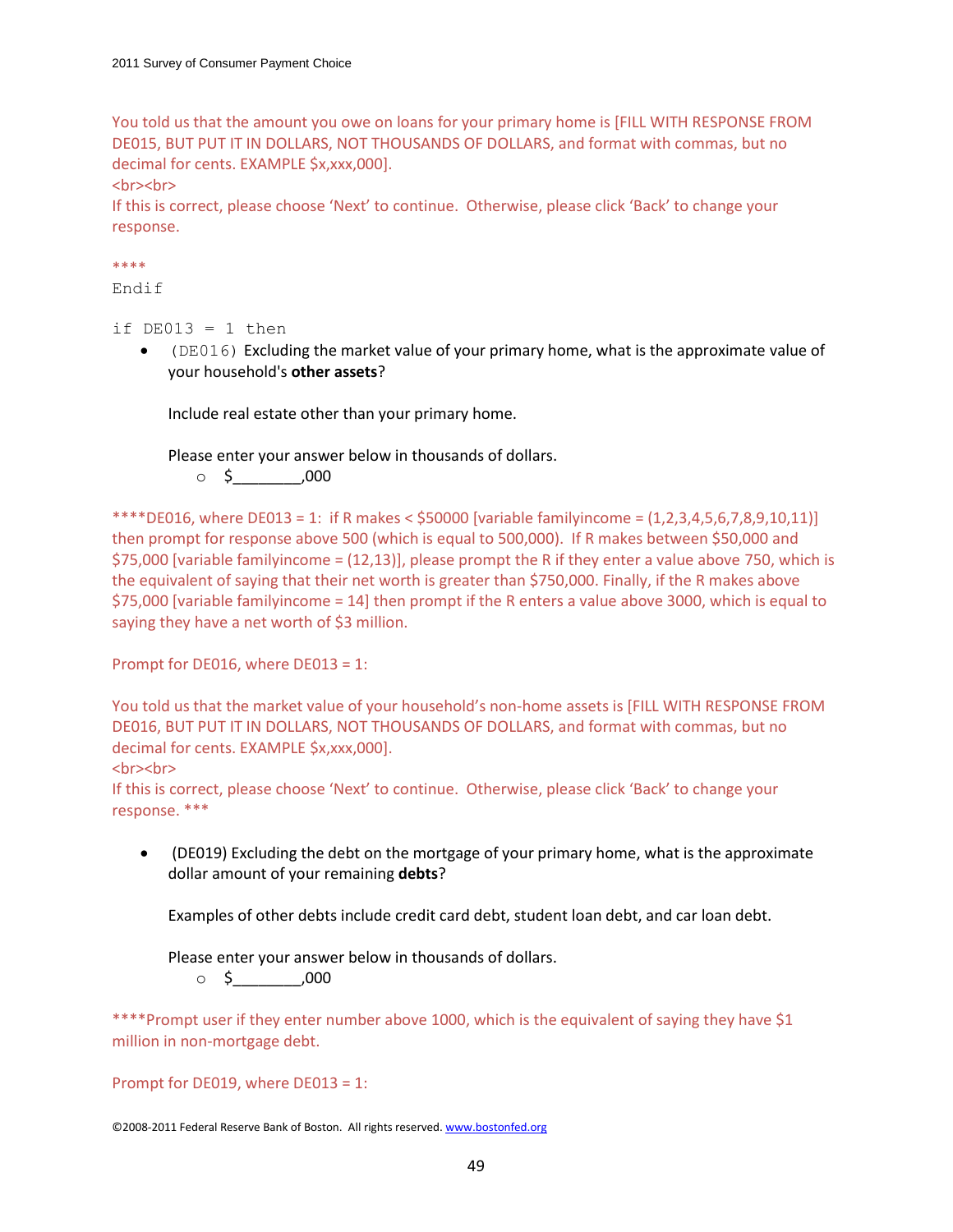You told us that the dollar value of your household's non-mortgage debt is [FILL WITH RESPONSE FROM DE019, BUT PUT IT IN DOLLARS, NOT THOUSANDS OF DOLLARS, and format with commas, but no decimal for cents. EXAMPLE \$x,xxx,000].

<br><br>

If this is correct, please choose 'Next' to continue. Otherwise, please click 'Back' to change your response.

\*\*\*\*\*\*

else

 (DE016) What is the approximate market value of your household's **assets**? Include real estate that you own.

Please enter your answer below in thousands of dollars.

 $\circ$  \$ ,000

\*\*\*\*DE016, where DE013 != 1: if R makes <  $$50000$  [variable familyincome =  $(1,2,3,4,5,6,7,8,9,10,11)$ ] then prompt for response above 500 (which is equal to 500,000). If R makes between \$50,000 and \$75,000 [variable familyincome = (12,13)], please prompt the R if they enter a value above 750, which is the equivalent of saying that their net worth is greater than \$750,000. Finally, if the R makes above \$75,000 [variable familyincome = 14] then prompt if the R enters a value above 3000, which is equal to saying they have a net worth of \$3 million.

Prompt for DE016, where DE013 != 1:

You told us that the market value of your household's assets is [FILL WITH RESPONSE FROM DE016, BUT PUT IT IN DOLLARS, NOT THOUSANDS OF DOLLARS, and format with commas, but no decimal for cents. EXAMPLE \$x,xxx,000].

#### <br><br>

If this is correct, please choose 'Next' to continue. Otherwise, please click 'Back' to change your response. \*\*\*

(DE019) What is the approximate dollar amount of your household's **debts**?

Please enter your answer below in thousands of dollars.

 $\circ$  \$ .000

\*\*\*\* Prompt user if they enter number above 1000, which is the equivalent of saying they have \$1 million in non-mortgage debt.

Prompt for DE019, where DE013 != 1:

You told us that the dollar value of your household's debt is [FILL WITH RESPONSE FROM DE019, BUT PUT IT IN DOLLARS, NOT THOUSANDS OF DOLLARS, and format with commas, but no decimal for cents. EXAMPLE \$x,xxx,000].

<br><br>

If this is correct, please choose 'Next' to continue. Otherwise, please click 'Back' to change your response. \*\*\*\*\*\*